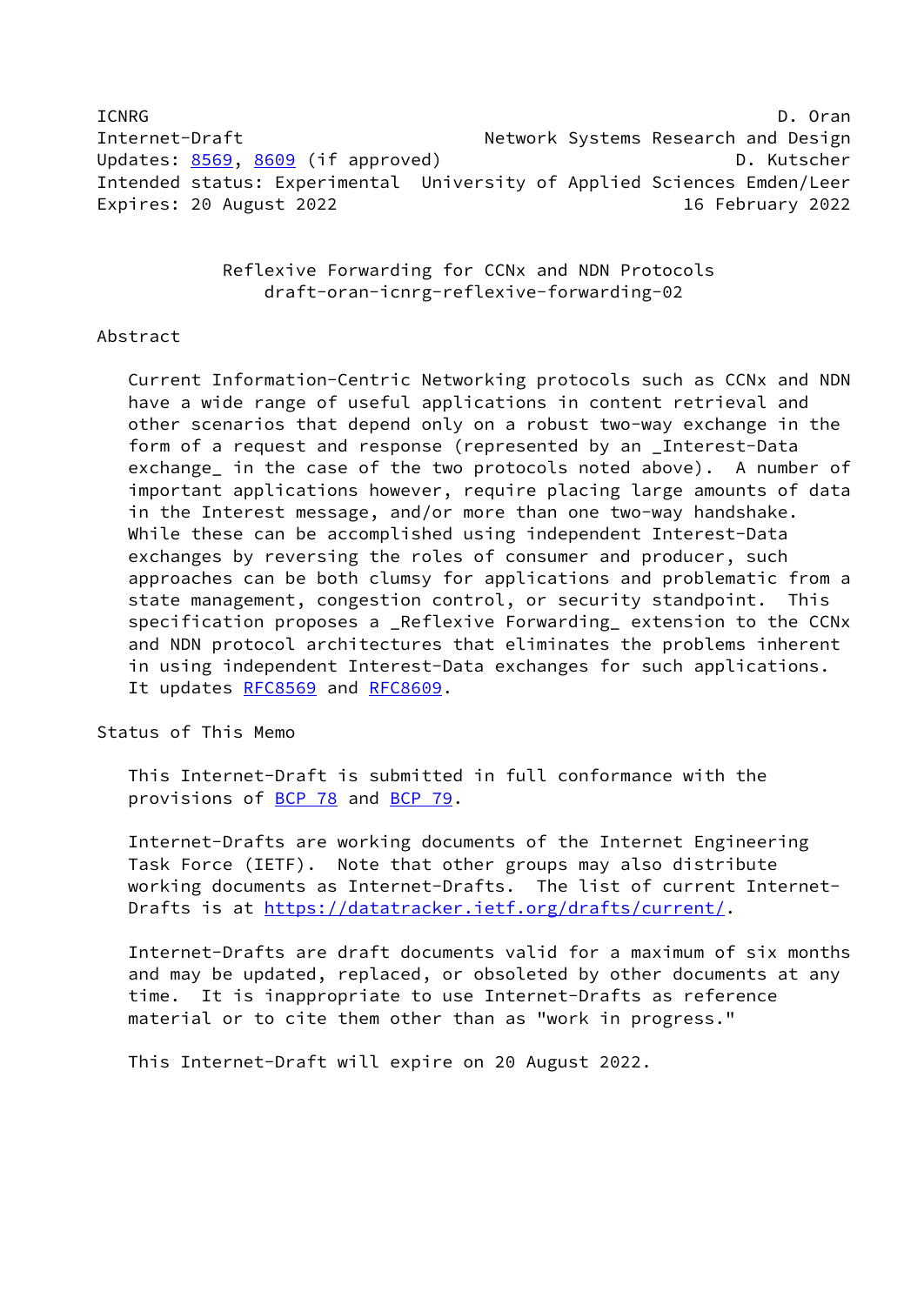| Internet-Draft | ICN Reflexive Forwarding | February 2022 |
|----------------|--------------------------|---------------|
|----------------|--------------------------|---------------|

# Copyright Notice

 Copyright (c) 2022 IETF Trust and the persons identified as the document authors. All rights reserved.

This document is subject to **[BCP 78](https://datatracker.ietf.org/doc/pdf/bcp78)** and the IETF Trust's Legal Provisions Relating to IETF Documents ([https://trustee.ietf.org/](https://trustee.ietf.org/license-info) [license-info](https://trustee.ietf.org/license-info)) in effect on the date of publication of this document. Please review these documents carefully, as they describe your rights and restrictions with respect to this document.

#### Table of Contents

| 1.                                                                                                                        |                 | $\overline{3}$ |
|---------------------------------------------------------------------------------------------------------------------------|-----------------|----------------|
| <u>1.1</u> . Problems with pushing data 5<br><u>1.2</u> . Problems with utilizing independent exchanges 5                 |                 |                |
|                                                                                                                           |                 |                |
| 2.                                                                                                                        |                 | $\frac{1}{6}$  |
| $\overline{3}$ .<br>Overview of the Reflexive Forwarding design $\dots$                                                   |                 | 6              |
| $\overline{4}$ .                                                                                                          |                 | 12             |
| $\overline{5}$ .<br>Naming of Reflexive Interests                                                                         |                 | 12             |
| 6.                                                                                                                        |                 | 13             |
| 7.                                                                                                                        |                 | 14             |
| $7.1$ . Forwarder algorithms in pseudocode                                                                                |                 | 15             |
| 7.1.1. Processing of a normal Interest containing a Reflexive                                                             |                 |                |
|                                                                                                                           |                 | 15             |
| $7.1.2$ . Processing of a Reflexive Interest                                                                              |                 | 15             |
| State coupling between producer and consumer<br>8.                                                                        |                 | <b>16</b>      |
| Use cases for Reflexive Interests<br>9.                                                                                   |                 | <b>16</b>      |
| Achieving Remote Method Invocation with Reflexive<br>9.1.                                                                 |                 |                |
|                                                                                                                           |                 | 16             |
| 9.2. RESTful Web Interactions $\cdot \cdot \cdot \cdot \cdot \cdot \cdot \cdot \cdot \cdot \cdot \cdot \cdot \cdot \cdot$ |                 | 18             |
| Achieving simple data pull from consumers with reflexive<br>9.3.                                                          |                 |                |
|                                                                                                                           |                 | 19             |
| 10. Implementation Considerations                                                                                         |                 | 22             |
| $10.1$ . Forwarder implementation considerations                                                                          |                 | 22             |
| 10.1.1. Interactions with Input Processing of Interest and                                                                |                 |                |
|                                                                                                                           |                 | 22             |
| $10.1.2$ . Interactions with Interest Lifetime                                                                            |                 | 23             |
| 10.1.3. Interactions with Interest aggregation and multi-path/                                                            |                 |                |
| multi-destination forwarding $\ldots \ldots \ldots \ldots$                                                                |                 |                |
| 10.2. Consumer Implementation Considerations                                                                              |                 | 25             |
| Data objects returned by the consumer to reflexive<br>10.2.1.                                                             |                 |                |
| name Interests arriving from a producer                                                                                   | $\overline{25}$ |                |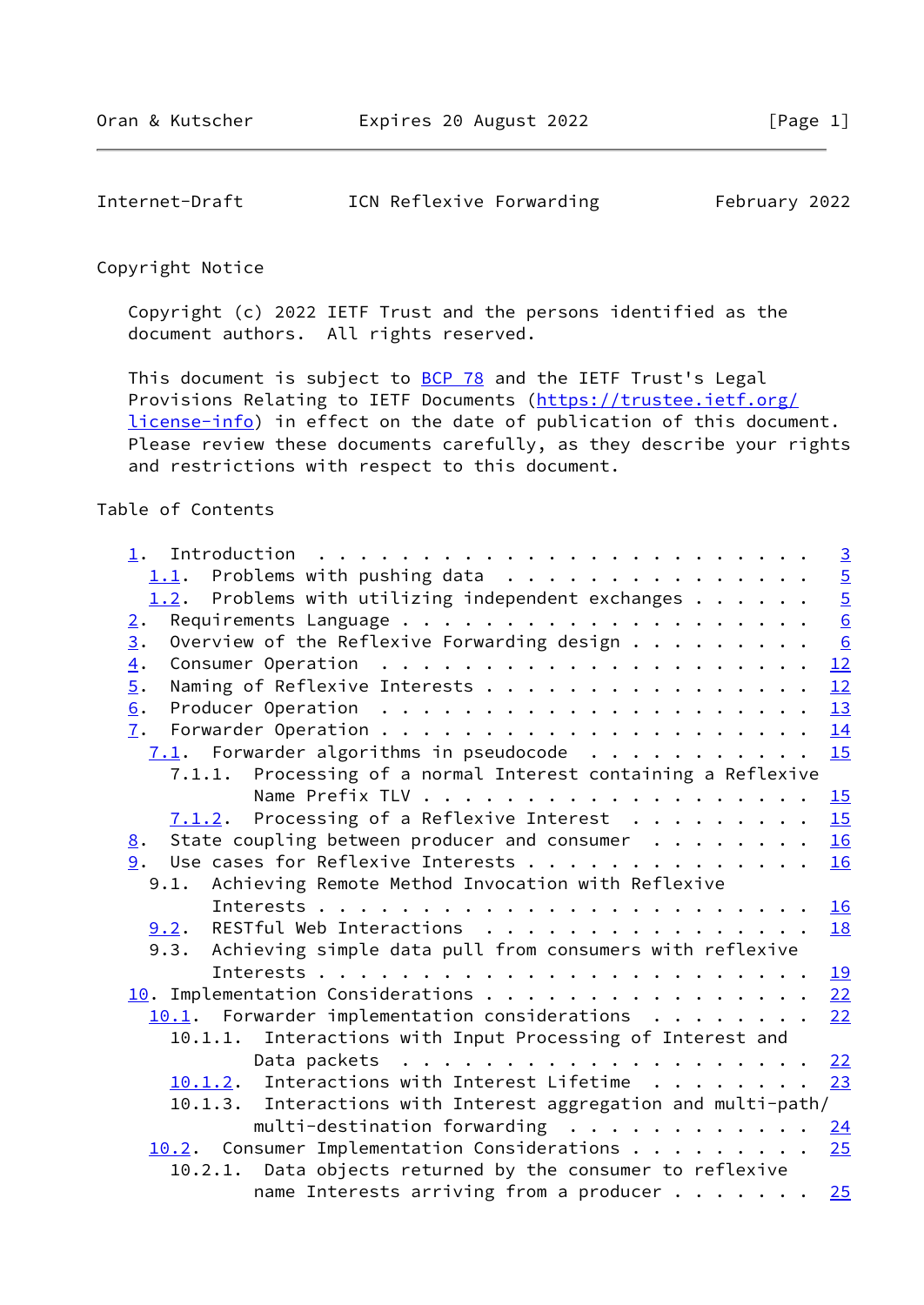| 10.2.2. Terminating unwanted reflexive Interest exchanges . 25 |  |
|----------------------------------------------------------------|--|
| 10.2.3. Interactions with caching $\cdots$ 26                  |  |
| 10.3. Producer Implementation Considerations 26                |  |
| 11. Operational Considerations 26                              |  |
| 12. Mapping to CCNx and NDN packet encodings $\ldots$ 27       |  |

| [Page 2]<br>Expires 20 August 2022<br>Oran & Kutscher |  |
|-------------------------------------------------------|--|
|-------------------------------------------------------|--|

<span id="page-2-1"></span>

| Internet-Draft  | ICN Reflexive Forwarding                                                                                                                                                                                                                  | February 2022 |           |
|-----------------|-------------------------------------------------------------------------------------------------------------------------------------------------------------------------------------------------------------------------------------------|---------------|-----------|
| 12.1.           | Packet encoding for CCNx                                                                                                                                                                                                                  |               | 28        |
| 12.2.           | Packet encoding for NDN                                                                                                                                                                                                                   |               | 28        |
| 12.2.1.         | Reflexive Name Component Type                                                                                                                                                                                                             |               | 28        |
| <u>12.2.2</u> . | Reflexive Name Prefix TLV                                                                                                                                                                                                                 |               | 29        |
|                 | 12.2.3. PIT Tokens for NDNLPv2                                                                                                                                                                                                            |               | 29        |
|                 |                                                                                                                                                                                                                                           |               | 30        |
| 13.1.           | Reflexive Name Prefix TLV                                                                                                                                                                                                                 |               | 30        |
|                 | 13.2. Forward and Reverse PIT-Token hop-by-hop option TLVs                                                                                                                                                                                |               | 30        |
|                 |                                                                                                                                                                                                                                           |               | 31        |
|                 | 14.1. Collisions of reflexive Interest names $\dots \dots$                                                                                                                                                                                |               | 31        |
|                 | $14.2$ . Additional resource pressure on PIT and FIB                                                                                                                                                                                      |               | 32        |
| 14.3.           | Potential Vulnerabilities from the use of PIT Tokens                                                                                                                                                                                      |               | 32        |
| 14.4.           | Privacy Considerations                                                                                                                                                                                                                    |               | 32        |
|                 |                                                                                                                                                                                                                                           |               | 33        |
|                 |                                                                                                                                                                                                                                           |               | 33        |
|                 | Appendix A. Alternative Designs Considered $\cdots$                                                                                                                                                                                       |               | 37        |
| A.1.1.          | A.1. Handling reflexive interests using dynamic FIB entries.<br>Design complexities and performance issues with                                                                                                                           |               | 37        |
|                 | FIB-based design                                                                                                                                                                                                                          |               | <u>38</u> |
|                 | A.1.2. Interactions between FIB-based design and Interest                                                                                                                                                                                 |               |           |
|                 | Lifetime<br>. The contract of the contract of the contract of the contract of the contract of the contract of the contract of the contract of the contract of the contract of the contract of the contract of the contract of the contrac |               | <u>39</u> |
| A.2.            | Reflexive forwarding using Path Steering $\cdots$                                                                                                                                                                                         |               | 40        |
|                 | Authors' Addresses                                                                                                                                                                                                                        |               | 42        |

# <span id="page-2-0"></span>[1](#page-2-0). Introduction

Current ICN protocols such as CCNx [[RFC8569\]](https://datatracker.ietf.org/doc/pdf/rfc8569) and NDN [\[NDN](#page-40-1)] have a wide range of useful applications in content retrieval and other scenarios that depend only on a robust two-way exchange in the form of a request and response. These ICN architectures use the terms "consumer" and "producer" for the respective roles of the requester and the responder, and the protocols directly capture the mechanics of the two-way exchange through the "Interest message" carrying the request, and the "Data message" carrying the response. Through these constructs, the protocols are heavily biased toward a pure \_pull based\_ interaction model where requests are small (carrying little or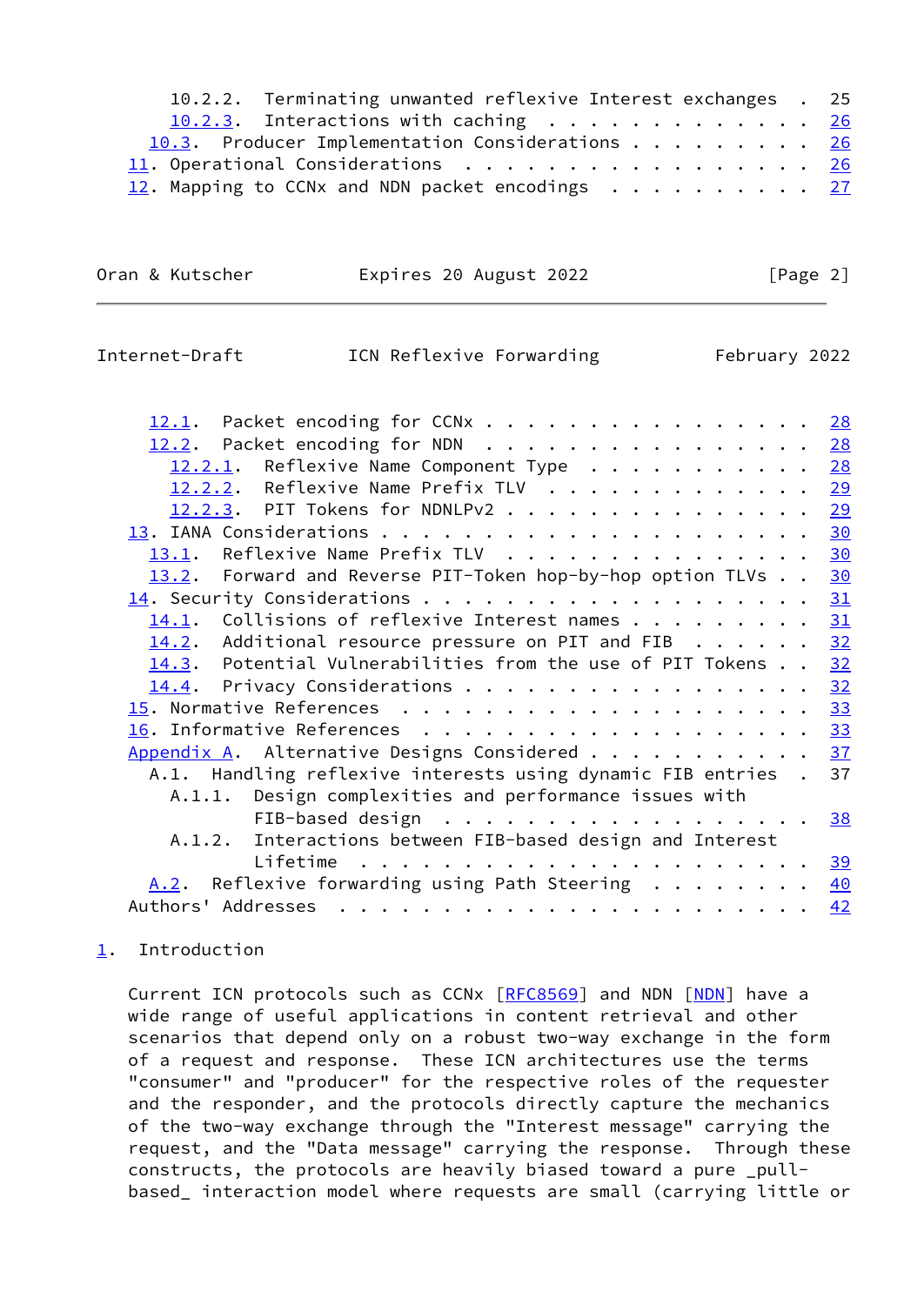no user-supplied data other than the name of the requested data object), and responses are relatively large - up to an architecture defined maximum transmission unit (MTU) on the order of kilobytes or tens of kilobytes.

 A number of important applications however require interaction models more complex than individual request/response interactions in the same direction (i.e. between the same consumer and one or more producers). Among these we identify three important classes which are the target of the proposed enhancements defined in this specification. These are described in the following paragraphs.

| Expires 20 August 2022<br>Oran & Kutscher | [Page 3] |
|-------------------------------------------|----------|
|-------------------------------------------|----------|

Internet-Draft ICN Reflexive Forwarding February 2022

- \*Remote Method Invocation (RMI, aka RPC):\* When invoking a remote method, it is common for the method to require arguments supplied by the caller. In conventional TCP/IP style protocols like CORBA or HTTP "Post", these are pushed to the server as part of the message or messages that comprise the request. In ICN-style protocols there is an unattractive choice between inflating the request initiation with pushed arguments, or arranging to have one or more independent request/response pairs in the opposite direction for the server to fetch the arguments. Both of these approaches have substantial disadvantages. Recently, a viable alternative emerged through the work on RICE [\[Krol2018](#page-39-0)] which pioneered the main design elements proposed in this specification.
- \*Phone-Home scenario:\* Applications in sensing, Internet-of-things (IoT) and other types where data is produced unpredictably and needs to be \_pushed\_ somewhere create a conundrum for the pure pull-based architectures considered here. If instead one eschews relaxing the size asymmetry between requests and responses, some additional protocol machinery is needed. Earlier efforts in the ICN community have recognized this issue and designed methods to provoke a cooperating element to issue a request to return the data the originator desires to push, essentially "phoning home" to get the responder to fetch the data. One that has been explored to some extent is the Interest-Interest-Data exchange [[Carzaniga2011\]](#page-37-1), where an Interest is sent containing the desired request as encapsulated data. CCNx-1.0 Bidirectional Streams [[Mosko2017\]](#page-40-2) are also based on a scheme where an Interest is used to signal a name prefix that a consumer has registered for receiving Interests from a peer in a bidirectional streaming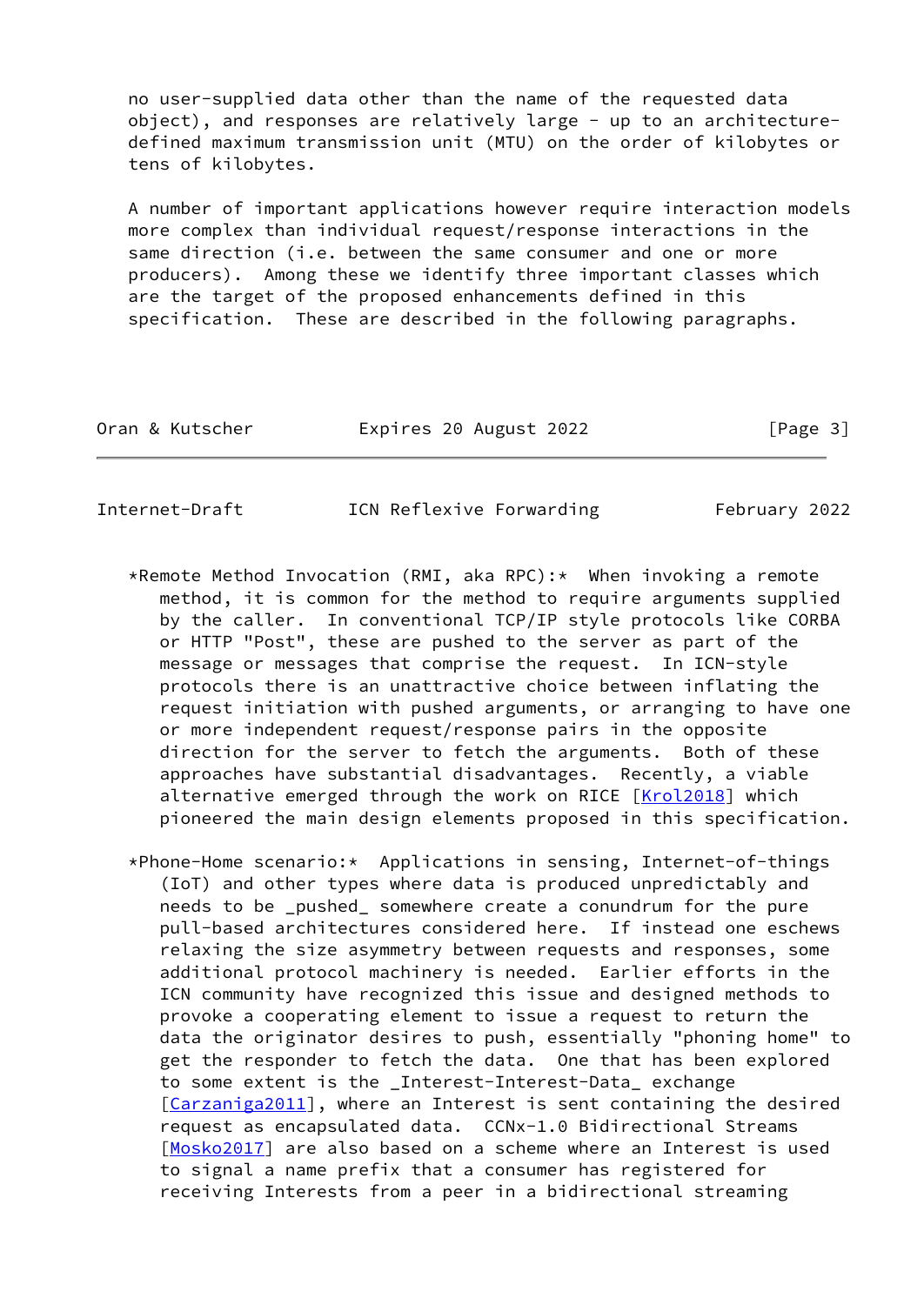session.

 \*Peer state synchronization:\* A large class of applications, typified by those built on top of reliable order-preserving transport protocols, require initial state synchronization between the peers. This is accomplished with a three-way (or longer) handshake, since employing a two-way handshake as provided in the existing NDN and CCNx protocols exposes a number of well-know hazards, such as \_half-open connections\_. When attempted for security-related operations such as key exchange, additional hazards such as \_man-in-the-middle\_ attacks become trivial to mount. Existing alternatives, similar to those used in the two examples above, instead utilize either overlapping Interest-Data exchanges in opposite directions (resulting in a four-way handshake) or by adding initialization data to the initial request and employing an Interest-Interest-Data protocol extension as noted in the Phone-home scenarios above.

| Expires 20 August 2022<br>Oran & Kutscher | [Page 4] |  |
|-------------------------------------------|----------|--|
|-------------------------------------------|----------|--|

<span id="page-4-1"></span>Internet-Draft **ICN** Reflexive Forwarding February 2022

 All of the above application interaction models present interesting challenges, as neither relaxing the architecture to support pushing large amounts of data, nor introducing substantial complexities through multiple independent Interest-Data exchanges is an attractive approach. The following subsections provide further background and justification for why push and/or independent exchanges are problematical.

<span id="page-4-0"></span>[1.1](#page-4-0). Problems with pushing data

 There are two substantial problems with the simple approach of just allowing arbitrary amounts of data to be included with requests. These are:

 1. In ICN protocols, Interest messages are intended to be small, on the order the size of a TCP ACK, as opposed to the size of a TCP data segment. This is because the hop-by-hop congestion control and forwarder state management requires Interest messages to be buffered in expectation of returning data, and possibly retransmitted hop-by-hop as opposed to end-to-end. In addition, the need to create and manage state on a per-Interest basis is substantially complicated if requests in Interest messages are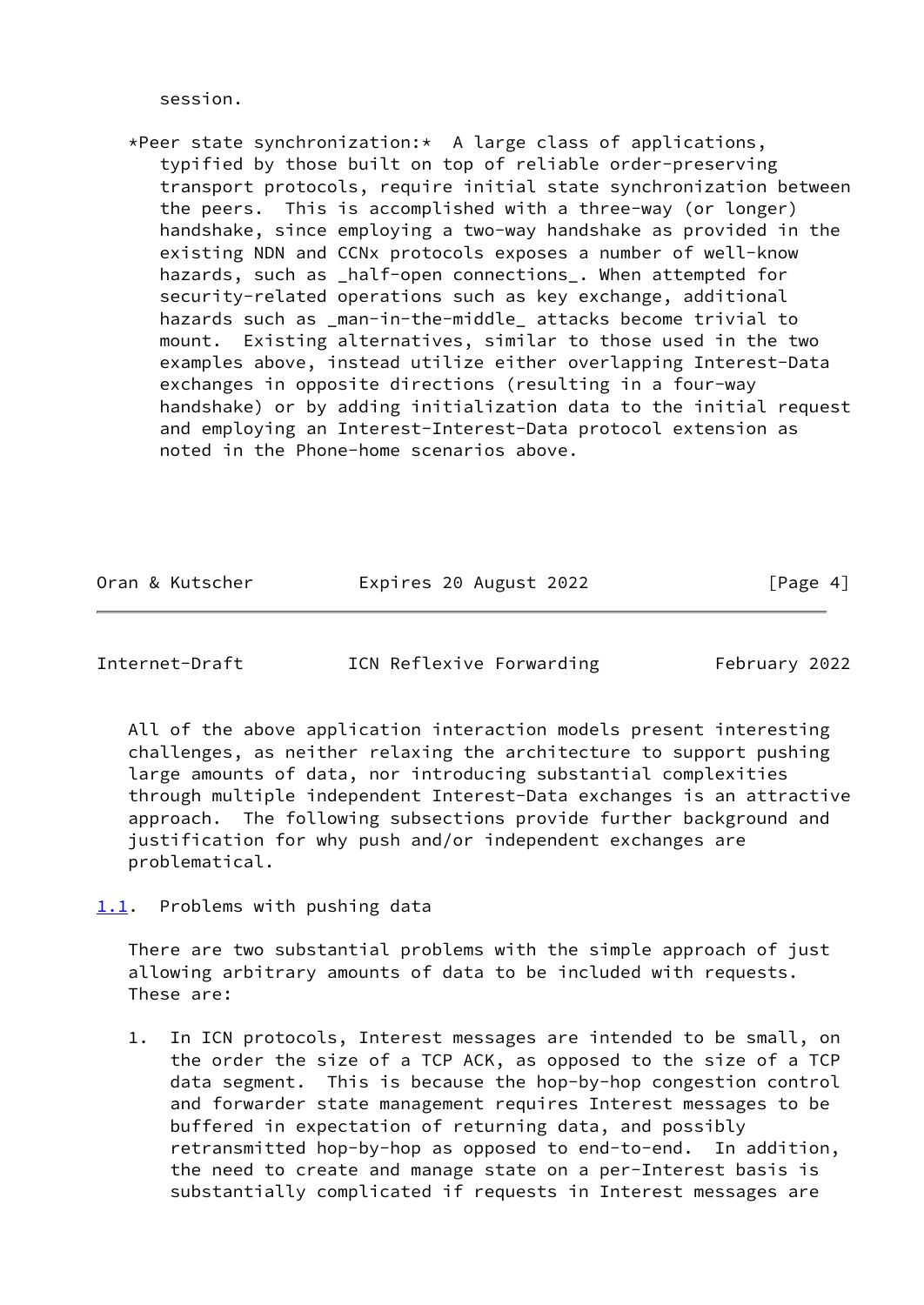larger than a Path MTU (PMTU) and need to be fragmented hop-by hop.

 2. If the payload data of a request is used for invoking a computation (as in the RMI case described above) then substantial bandwidth can be wasted if the computation is either refused or abandoned for any number of reasons, including the requestor failing an authorization check, or the responder not having sufficient resources to execute the associated computation.

 These problems also exist in pure datagram transport protocols such as those used for legacy RMI applications like NFS [[RFC7530\]](https://datatracker.ietf.org/doc/pdf/rfc7530). More usual are application protocols like HTTP(s) which rely on the TCP or QUIC 3-way handshake to establish a session and then have congestion control and segmentation provided as part of the transport protocol, further allowing sessions to be rejected before large amounts of data are transmitted or significant computational resources expended.

<span id="page-5-0"></span>[1.2](#page-5-0). Problems with utilizing independent exchanges

 In order to either complete a three-way handshake, or fetch data via a pull from the original requestor, the role of consumer and producer need to be reversed and an Interest/Data exchange initiated in the direction opposite of the initiating exchange. When done with an independent Interest/Data request and response, a number of complications ensue. Among them are:

| Expires 20 August 2022<br>Oran & Kutscher | [Page 5] |
|-------------------------------------------|----------|
|-------------------------------------------|----------|

<span id="page-5-1"></span>Internet-Draft **ICN** Reflexive Forwarding February 2022

- 1. The originating consumer needs to have a routable name prefix that can be used for the exchange. This means the consumer must arrange to have its name prefix propagated in the ICN routing system with sufficient reach that the producer issuing the interest can be assured it is routed appropriately. While some consumers are generally online and act as application servers, justifying the maintenance of this routing information, many do not. Further, in mobile environments, a pure consumer that does not need to have a routable name prefix can benefit from the inherent consumer mobility support in the CCNx and NDN protocols. By requiring a routable name prefix, extra mobile routing machinery is needed, such as that proposed in KITE [\[Zhang2018](#page-41-1)] or MAPME [[Auge2018\]](#page-37-2).
- 2. The consumer name prefix in item (1) above must be communicated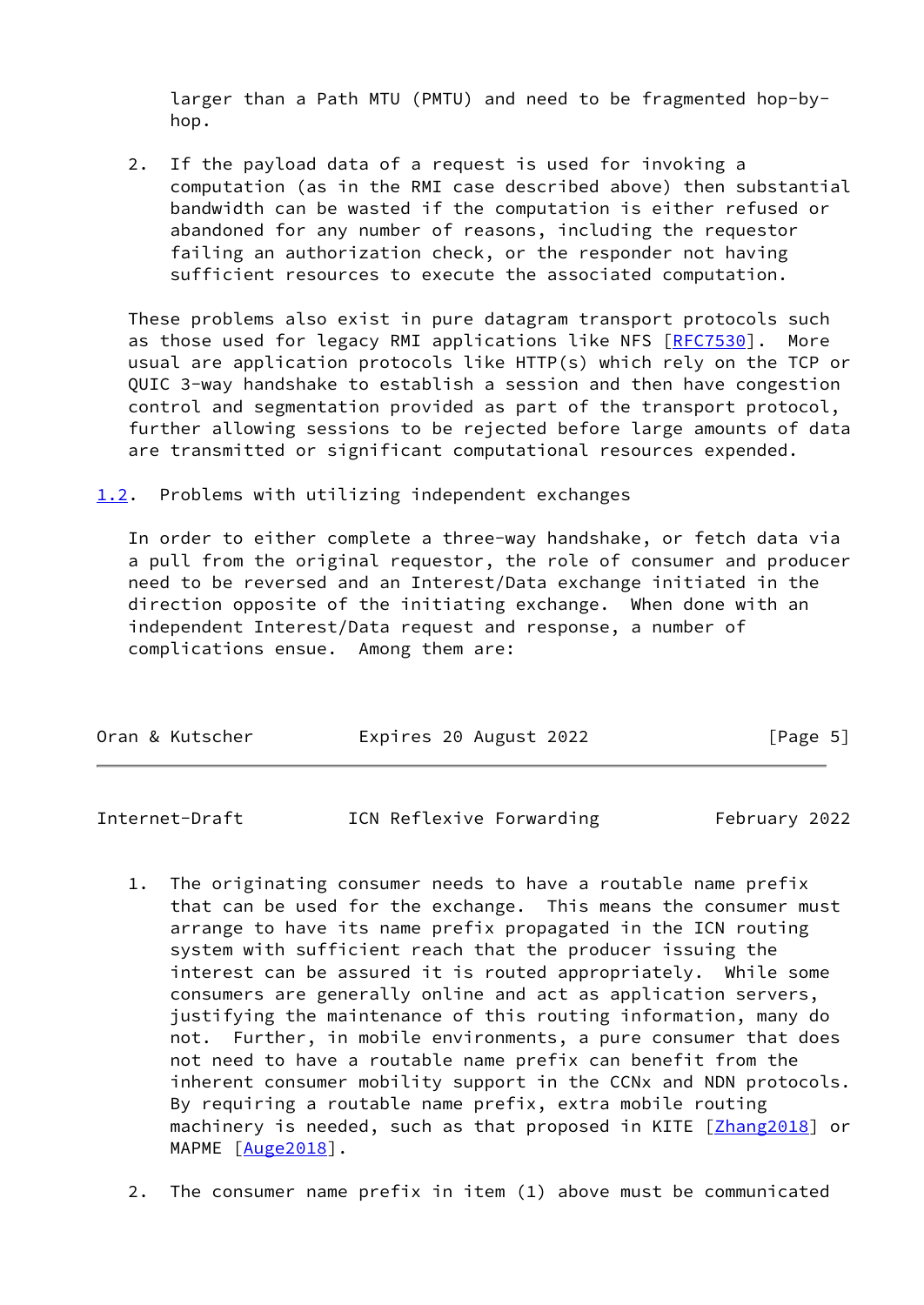to the producer as a payload, name suffix, or other field of the initiating Interest message. Since this name in its entirety is chosen by the consumer, it is highly problematic from a security standpoint, as it can recruit the producer to mount a reflection attack against the consumer's chosen victim.

- 3. The correlation between the exchanges in opposite directions must be maintained by both the consumer and the producer as independent state, as opposed to being architecturally tied together as would be the case with a conventional 3-way handshake finite state machine. While this can of course be accomplished with care by both parties, experience has shown that it is error prone (for example see the checkered history of interactions between the SIP [\[RFC3261](https://datatracker.ietf.org/doc/pdf/rfc3261)] and SDP Offer-Answer [[RFC6337\]](https://datatracker.ietf.org/doc/pdf/rfc6337)) protocols. When employed as the wrapper for a key management protocol such as with TLS [[RFC8446](https://datatracker.ietf.org/doc/pdf/rfc8446)] state management errors can be catastrophic for security.
- <span id="page-6-0"></span>[2](#page-6-0). Requirements Language

 The key words "MUST", "MUST NOT", "REQUIRED", "SHALL", "SHALL NOT", "SHOULD", "SHOULD NOT", "RECOMMENDED", "NOT RECOMMENDED", "MAY", and "OPTIONAL" in this document are to be interpreted as described in [\[RFC2119](https://datatracker.ietf.org/doc/pdf/rfc2119)].

<span id="page-6-1"></span>[3](#page-6-1). Overview of the Reflexive Forwarding design

 This specification defines a \_Reflexive Forwarding\_ extension to CCNx and NDN that avoids the problems enumerated in Sections  $1.1$  and  $1.2$ . It straightforwardly exploits the hop-by-hop state and symmetric routing properties of the current protocols.

| Oran & Kutscher | Expires 20 August 2022 | [Page 6] |
|-----------------|------------------------|----------|
|-----------------|------------------------|----------|

Internet-Draft ICN Reflexive Forwarding February 2022

 Figure 1 below illustrates a canonical NDN/CCNx forwarder with its conceptual data structures of the Content Store (CS), Pending Interest Table (PIT) and Forwarding Information Base (FIB). The key observation involves the relation between the PIT and the FIB. Upon arrival of an Interest, a PIT entry is created which contains state recording the incoming interface on which the Interest was received on. If the Interest is not immediately satisfied by cached data in the CS, the forwarder looks up the name in the FIB to ascertain the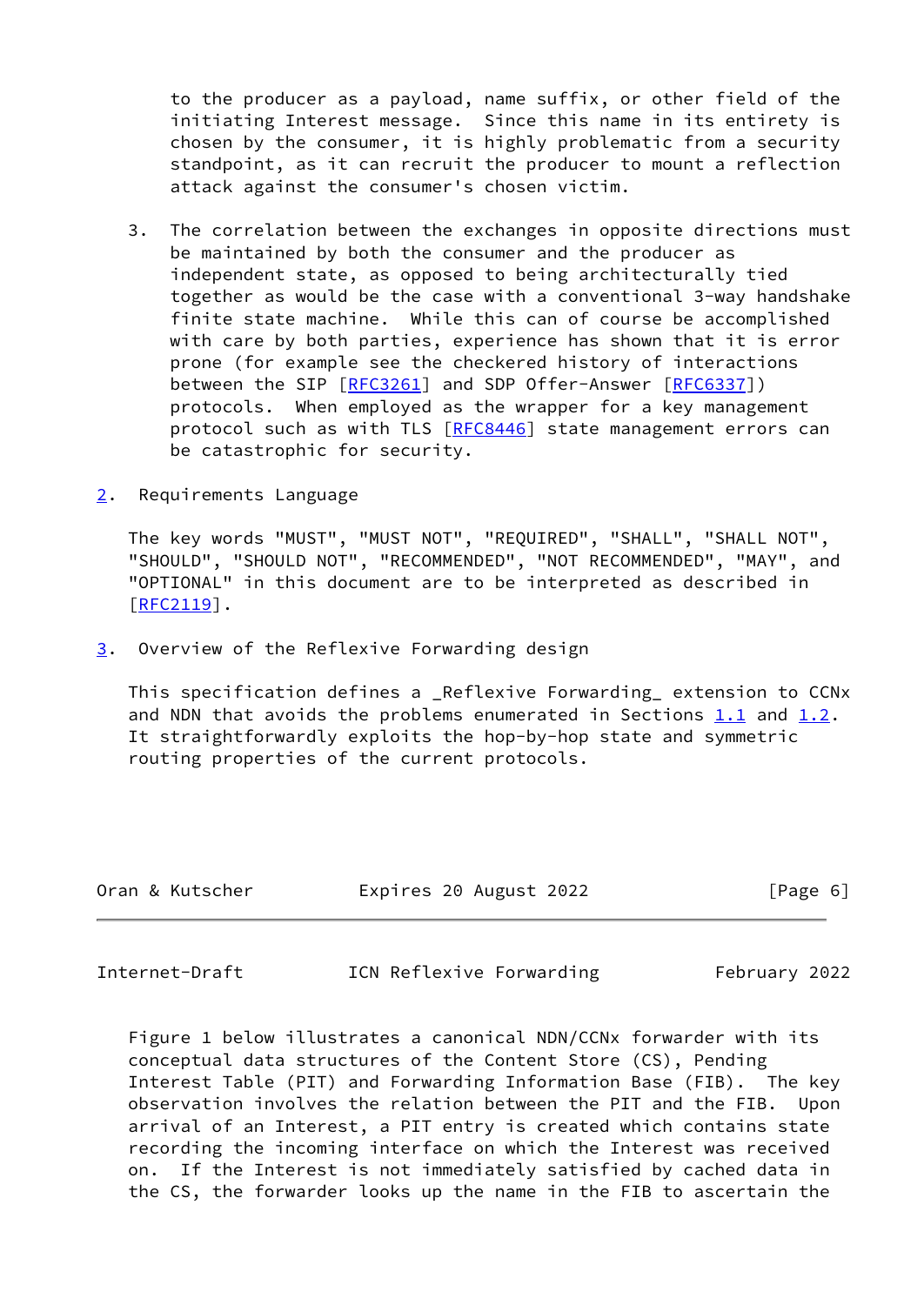\_next-hop\_ to propagate the Interest onward upstream toward the named producer. Therefore, a chain of forwarding state is established during Interest forwarding that couples the PIT entries of the chain of forwarders together conceptually as \_breadcrumbs\_. These are used to forward the returning Data Message over the inverse path through the chain of forwarders until the Data message arrives at the originating consumer. The state in the PITs is unwound by destroying it as each PIT entry is \_satisfied\_. This behavior is  $*$ critical $*$  to the feasibility of the reflexive forwarding design we propose.

| Send data to all |                  |         |          |
|------------------|------------------|---------|----------|
| interfaces that  |                  |         |          |
| requested it     |                  |         |          |
| $YES +$          | -----------+     |         |          |
|                  | Pending Interest |         |          |
|                  | Table (PIT)      |         | Data     |
|                  |                  | 1) Find | (Signed) |
| 2) Save          |                  | Name    |          |
| Data             | NO               | in      |          |
|                  |                  | PIT?    |          |
| Content Store    |                  |         |          |
| (CS)             |                  |         |          |
| .                |                  |         |          |
|                  |                  |         |          |
|                  |                  |         |          |
|                  | Drop Data        |         |          |
|                  |                  |         |          |

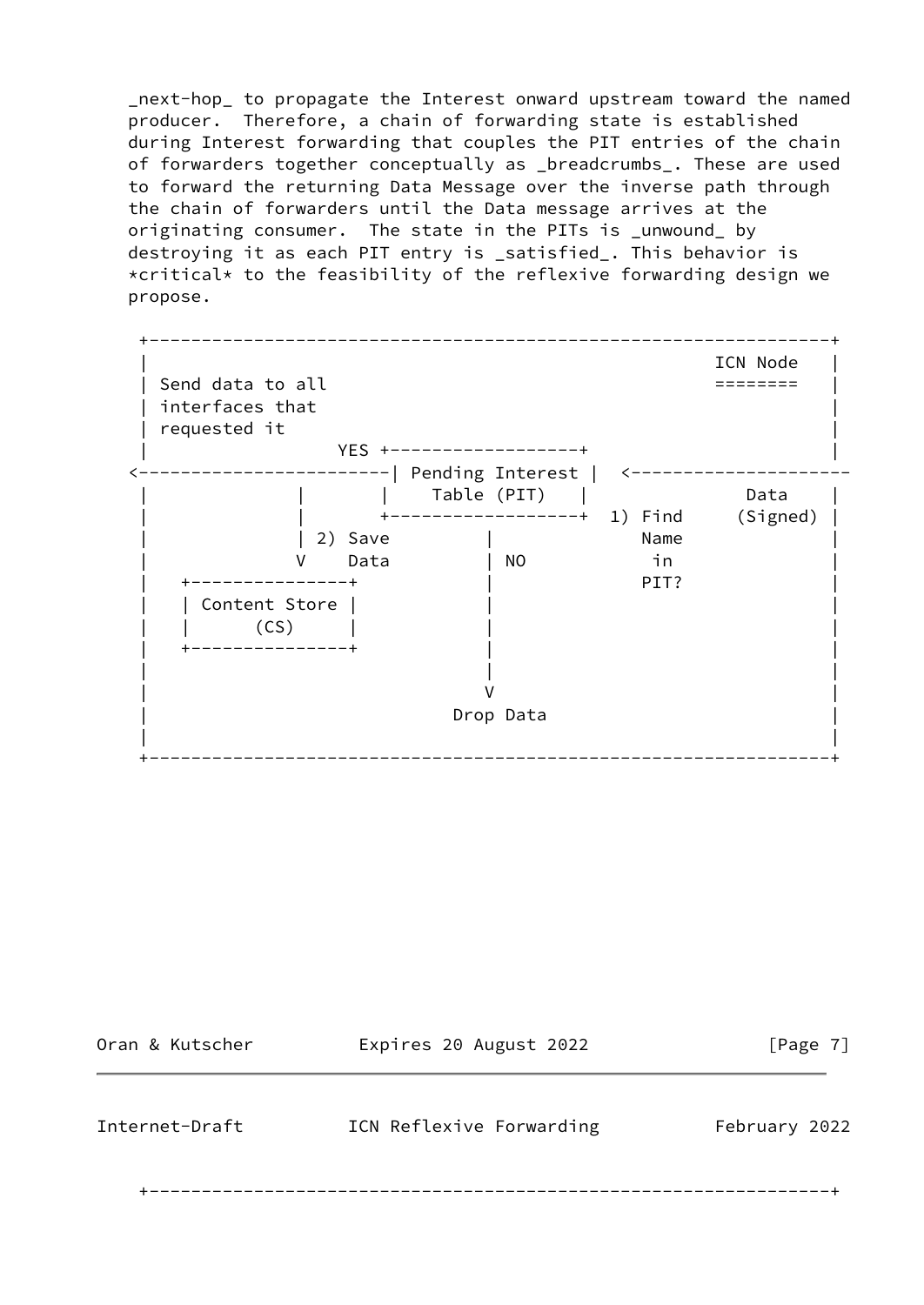

Figure 1: ICN forwarder structure

 Given the above forwarding properties for Interests, it should be clear that while an Interest is outstanding and ultimately arrives at a producer who can respond to it, there is sufficient state in the chain of forwarders to route not just a returning Data message, but potentially another Interest directed through the inverse path to the unique consumer who issued the original Interest. ([Section 10.1.3](#page-26-1) describes how Interest aggregation interacts with this scheme.) The key question therefore is how to access this state in a way that it can be used to forward Interests.

 In order to achieve this \_Reflexive Interest\_ forwarding on the inverse path recorded in the PIT of each forwarder, we need a few critical design elements:

 1. The Reflexive Interest needs to have a Name. This name is what the originating consumer will use to match against the Data object (or multiple Data objects - more on this later) that the producer may request by issuing the Reflexive Interest. This cannot be just any name, but needs to essentially name the state already recorded in the PIT and not allow the consumer to manufacture an arbitrary name and mount a reflection attack as pointed out in **[Section 1.2](#page-5-0)**, Paragraph 2, Item 2.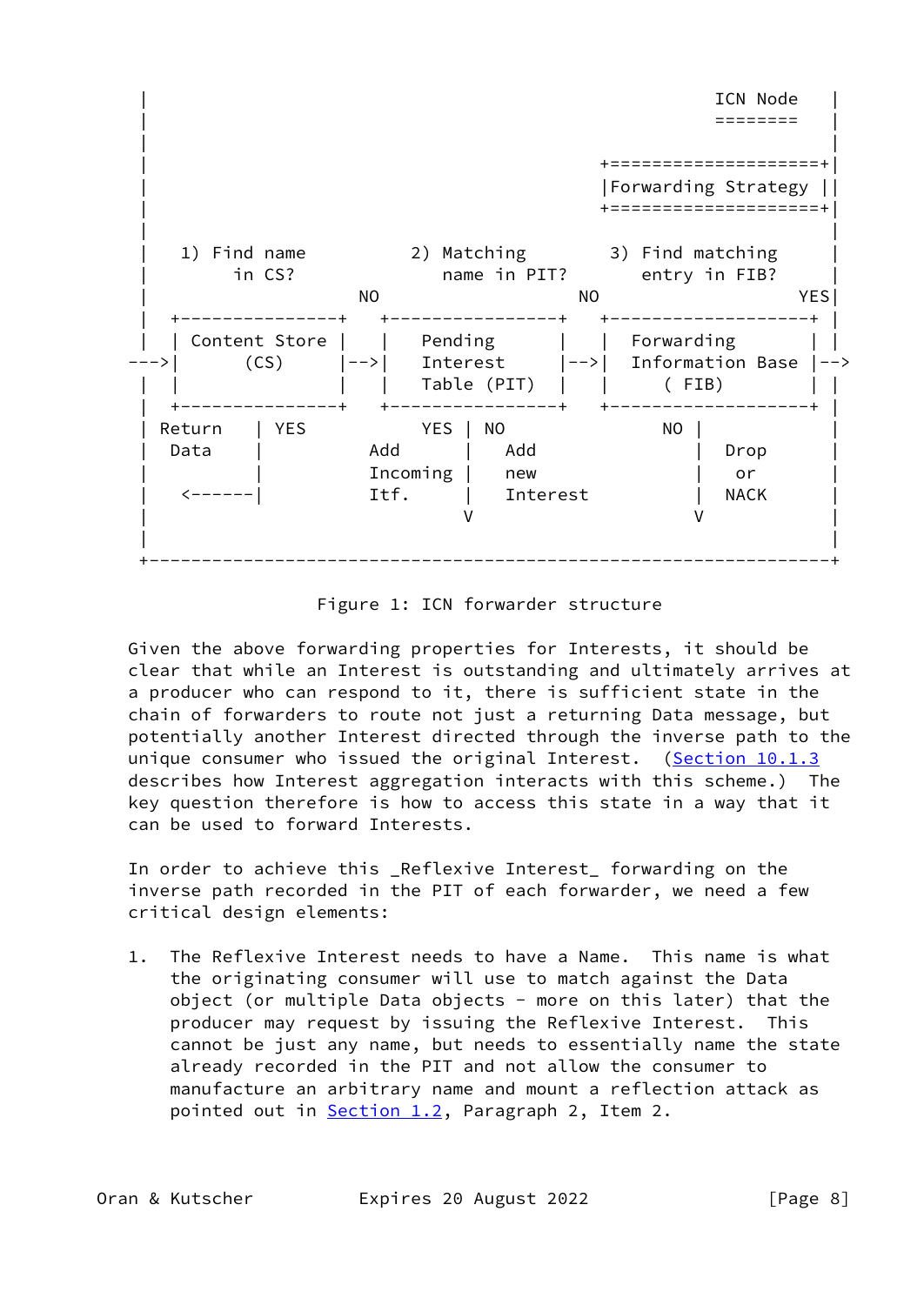Internet-Draft **ICN** Reflexive Forwarding February 2022

- 2. Each forwarder along the inverse path from producer to consumer must be able to forward the reflexive Interest towards the direction of the Consumer, without being able to rely on global routing information, as the Reflexive Name Prefixes are only valid for each Reflexive Forwarding session. Essential to this operation is the ability to access the PIT entry associated with the original Interest message, since that contains the state necessary to identify the ingress face of the original Interest, which is the unique output face over which the Reflexive Interest needs to be forwarded. The Name assigned by the consumer for Reflexive Name Prefix in theory is adequate to the task, but entails an expensive and complicated lookup procedure. In order to make this lookup both simple and efficient, we adopt an extended version of the "PIT-Token" scheme pioneered by the high- speed NIST NDN forwarder [\[Shi2020](#page-40-3)]. In this specification, we are using \_Forward Direction PIT Tokens\_ (FPTs) that nodes attach to forwarded Interests in the upstream direction, and \_Reverse Direction PIT Tokens\_ (RPTs) that nodes attach to Reflexive Interests (as well as regular Data messages) in the downstream direction. We describe the specific processing requirements in more detail below.
- 3. There has to be coupling of the state between the originating Interest-Data exchange and the enclosed Reflexive Interest-Data exchange at both the consumer and the producer. In our design, this is accomplished by the way reflexive interest names are chosen.

 The following sections provide the normative details on each of these design elements. The overall interaction flow for reflexive forwarding is illustrated below in Figure 2.

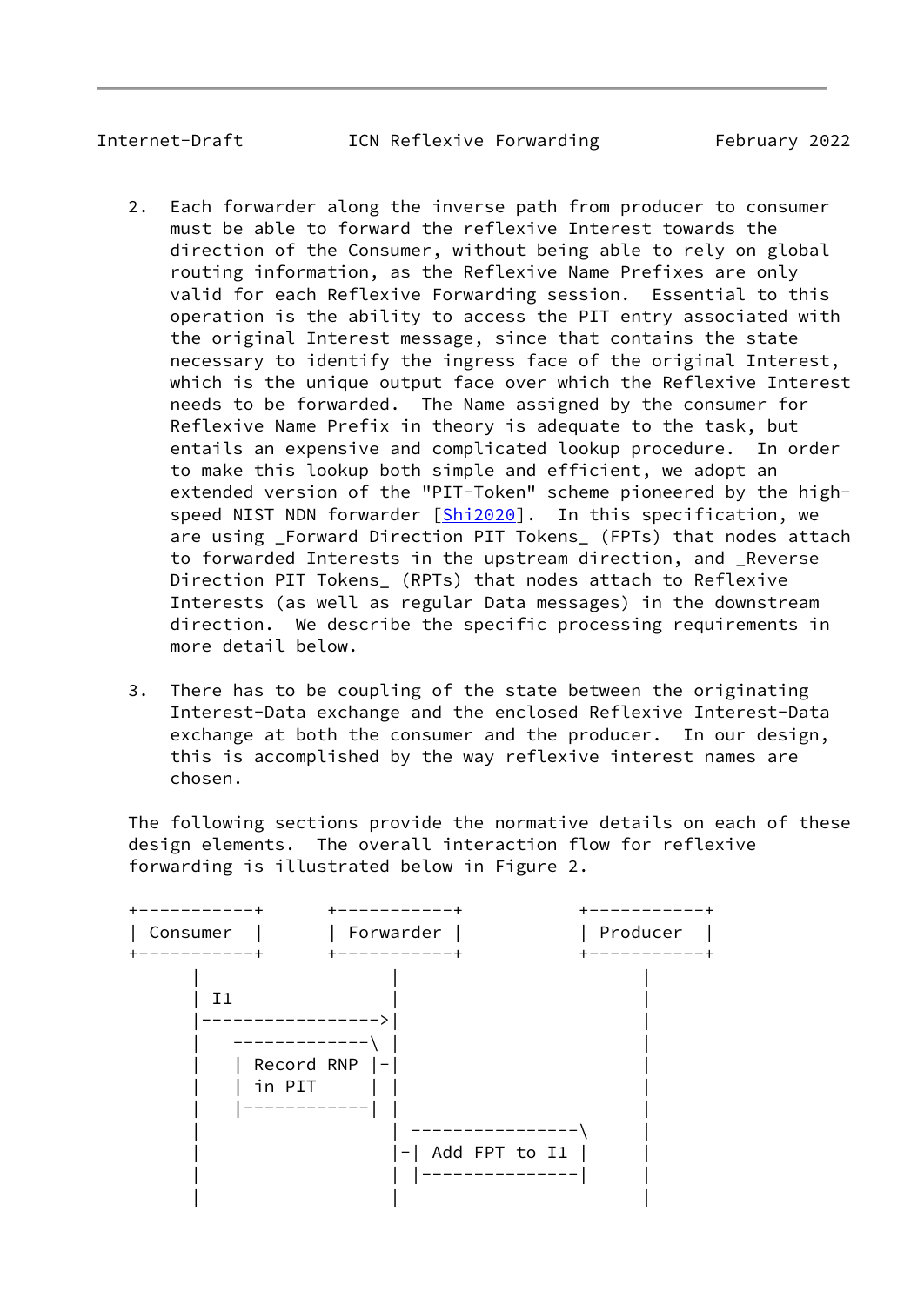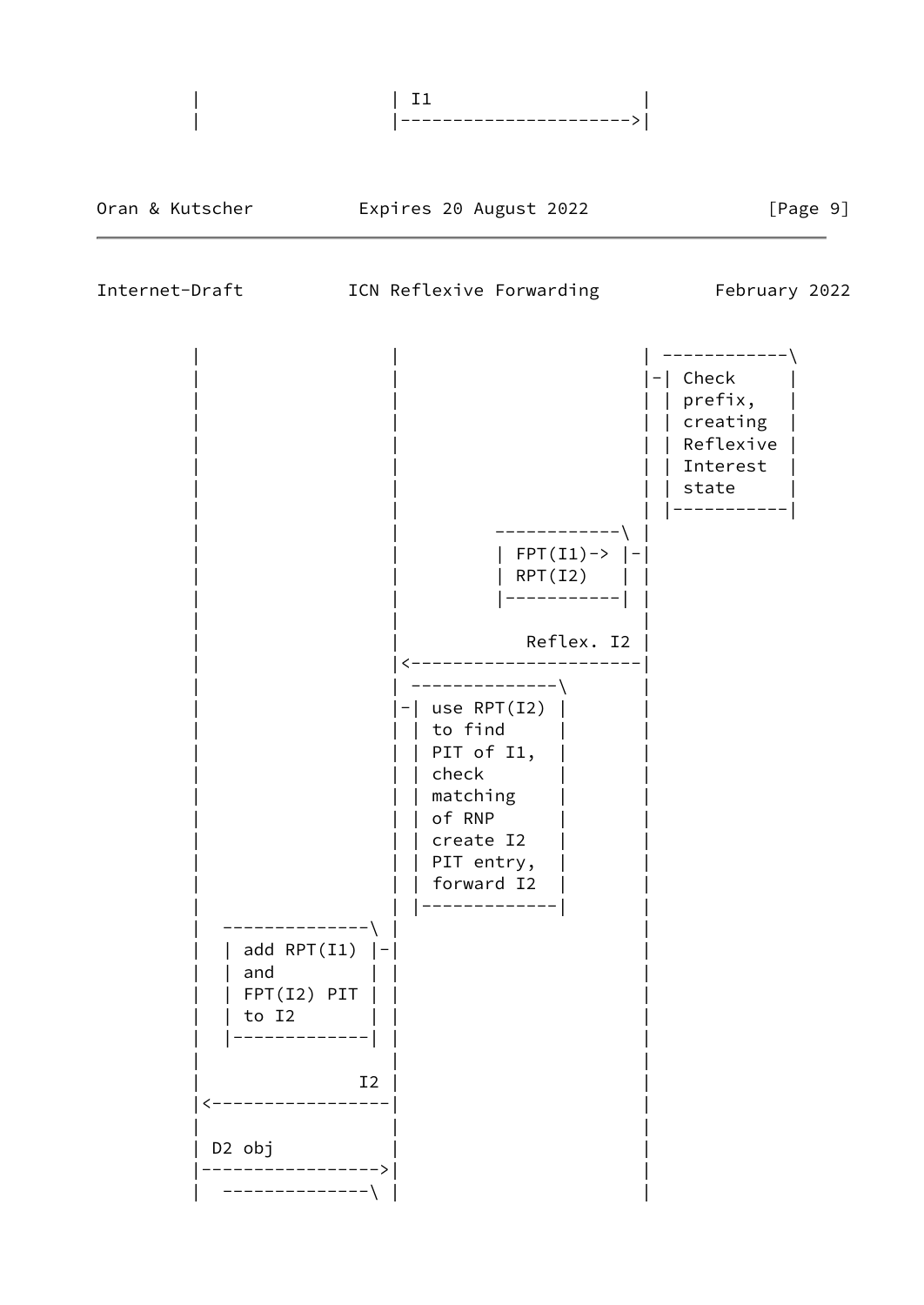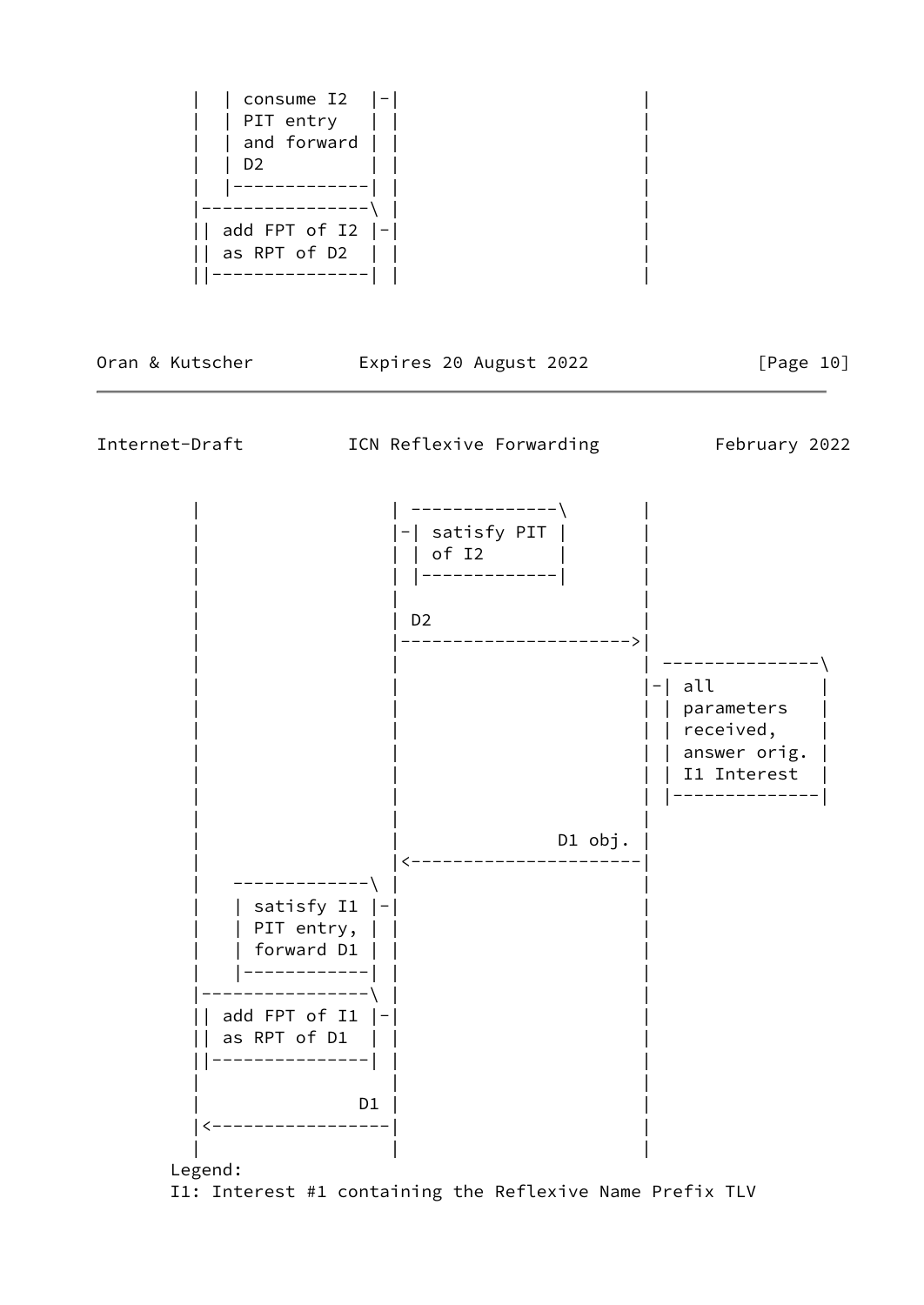RI: Reflexive Interest with Reflexive Name Prefix Component RNP: Reflexive Name Prefix FPT: Forward Direction PIT Token RPT: Reverse Direction PIT Token D1: Data message, answering initiating I1 Interest D2: Data message, answering RI

Figure 2: Message Flow Overview

Oran & Kutscher Expires 20 August 2022 [Page 11]

<span id="page-12-1"></span>Internet-Draft ICN Reflexive Forwarding February 2022

<span id="page-12-0"></span>[4](#page-12-0). Consumer Operation

 A consumer that wants to initiate a Reflexive Forwarding session MUST create an Interest (I1) with a Reflexive Name Prefix (RNP) TLV that should be used by the producer when issuing Reflexive Interests (RI) back to the consumer. Upon receiving a Reflexive Interest (e.g. I2 in Figure 2) from a Producer in response to the Interest whose first name component is the RNP supplied earlier, the consumer SHOULD perform a name match against the object specified in the Reflexive Name, and return that object to the producer in a conventional Data message, (e.g. D2 in Figure 2).

<span id="page-12-2"></span>[5](#page-12-2). Naming of Reflexive Interests

 A consumer may have one or more objects for the producer to fetch, and therefore needs to communicate enough information in its initial Interest to allow the producer to construct properly formed Reflexive Interest names. For some applications the set of \_full names\_ (see [\[I-D.irtf-icnrg-terminology\]](#page-39-1)) is known a priori, for example through compile time bindings of arguments in interface definitions or by the architectural definition of a simple sensor reading. In other cases, the full names of the individual objects must be communicated in the original Interest message.

We define a new typed name component, identified by a registered name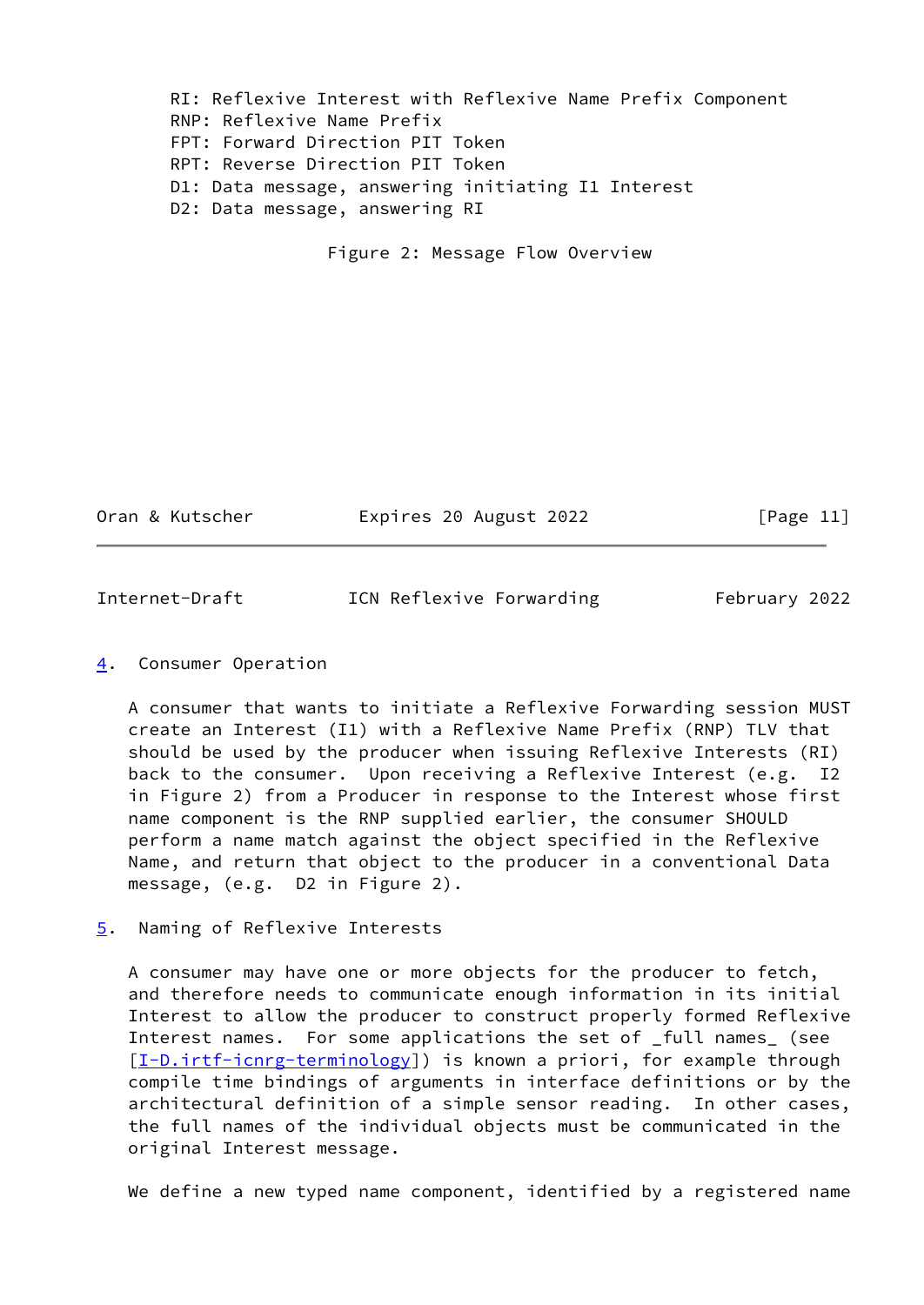component type in the IANA registry for [\[RFC8569](https://datatracker.ietf.org/doc/pdf/rfc8569)]. We call this the \_Reflexive Interest Name Component type\_. It MUST be the first (i.e. high order) name component of any Reflexive Interest issued by a producer. Its value is a random 128 bit number, assigned by the consumer, which provides the entropy required to uniquely identify the issuing consumer for the duration of any outstanding Interest- Data exchange. We suggest using a UUID as specified in [\[RFC4122](https://datatracker.ietf.org/doc/pdf/rfc4122)] but any scheme that meets the randomness and entropy requirements can suffice. The consumer SHOULD choose a different random value for each Interest message it constructs because:

- 1. If there is insufficient randomness, a name collision on the Reflexive Names could occur at any of the intermediate forwarders which would result in the same mutability problems generated by poor name selection in other contexts; and
- 2. Re-use of the same reflexive interest name over multiple interactions might reveal linkability information that could be used by surveillance adversaries for tracking purposes.

 This initial name component is either communicated by itself through a \_Reflexive Name Prefix TLV\_ in the originating Interest, or prepended to any object names the consumer wishes the producer to

| Oran & Kutscher | Expires 20 August 2022 | [Page 12] |
|-----------------|------------------------|-----------|
|                 |                        |           |

<span id="page-13-0"></span>Internet-Draft **ICN** Reflexive Forwarding February 2022

 fetch explicitly where there is more than one object needed by the producer for the current Interest-Data interaction. There are four cases to consider:

- 1. The reflexive \_fullname\_ of a single object to fetch.
- 2. A single reflexive name prefix out of which the producer can (by application-specific means) construct a number of \_fullnames\_ of the objects it may want to fetch.
- 3. The reflexive \_fullname\_ of a FLIC Manifest [\[I-D.irtf-icnrg-flic](#page-39-2)] enumerating the suffixes that may be used by the producer to construct the necessary names.
- 4. Multiple reflexive name TLVs MAY be included in the Interest message if none of the above 3 options covers the desired use case.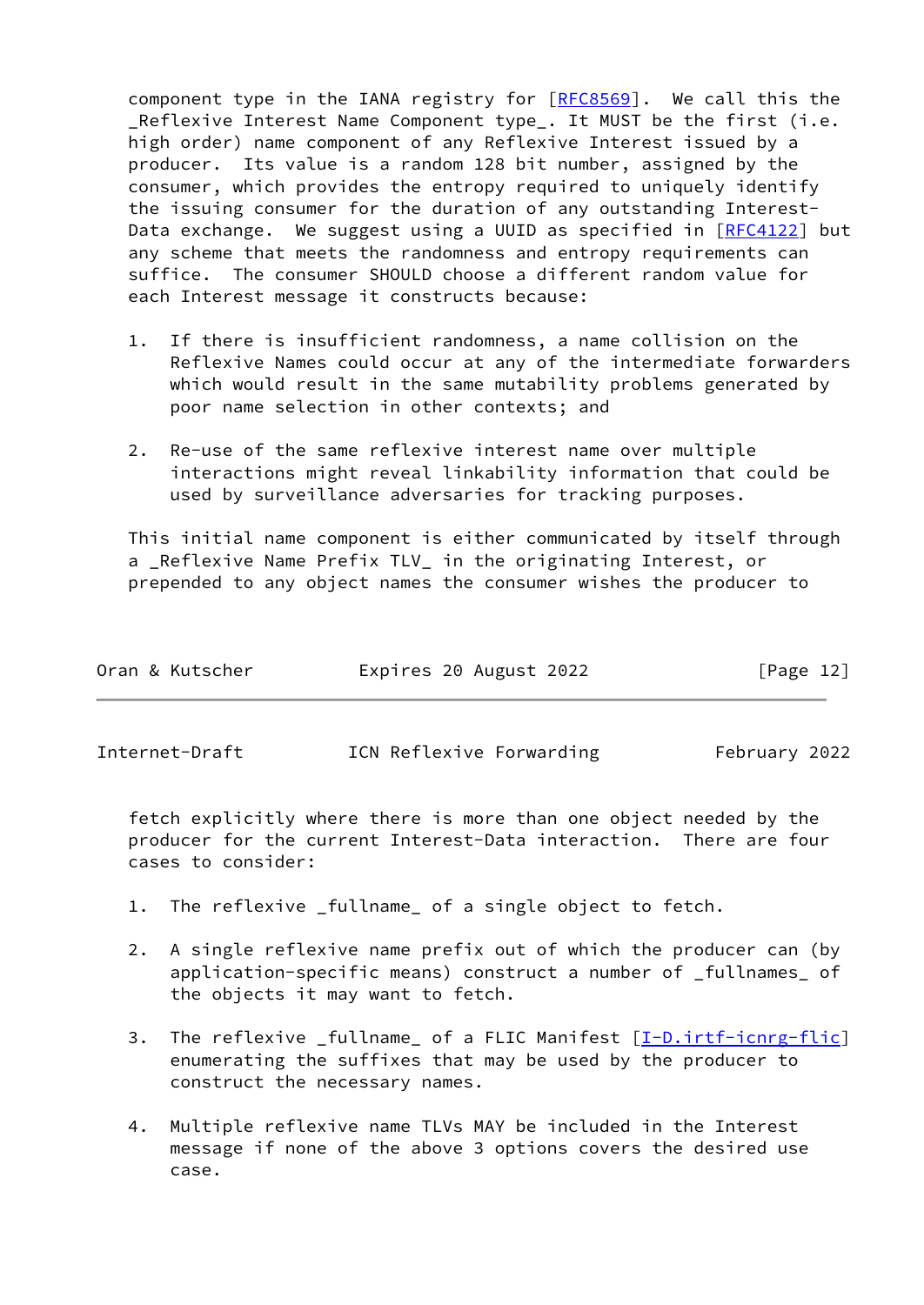The last of the four options above, while not explicitly outlawed, SHOULD NOT be used. This is because it results in a longer Interest message and requires extra FIB resources. Hence, it is more likely a forwarder will reject the Interest for lack of resources. A forwarder MAY optimize for the case of a single Reflexive Name TLV at the expense of those with more than one.

 A producer, upon receiving an Interest with one or more Reflexive Name TLVs, may decide it needs the pull the associated data object(s). It therefore can issue one or more Reflexive Interests by appending the necessary name components needed to form valid full names of the associated objects present at the originating consumer. These in fact comprise conventional Interest-Data exchanges, with no alteration of the usual semantics with regard to signatures, caching, expiration, etc. When the producer has retrieved the required objects to complete the original Interest-Data exchange, it can issue its Data response, which unwinds all the established state at the producer, the consumer, and the intermediate forwarders.

<span id="page-14-0"></span>[6](#page-14-0). Producer Operation

 A producer that has received an Interest with a Reflexive Name Prefix (RNP) MUST store the supplied RNP and the Forward PIT Token (FPT) from the received Interest for subsequent (optional, depending on application semantics) Reflexive Interest sending.

 When sending a Reflexive Interest back to the consumer, the producer MUST construct a corresponding Interest name based on the RNP and insert the received Forward PIT Token (FPT) as the Reverse PIT Token (RPT) TLV in the reflexive Interest.

| Oran & Kutscher | Expires 20 August 2022 | [Page 13] |
|-----------------|------------------------|-----------|
|-----------------|------------------------|-----------|

<span id="page-14-2"></span>

| Internet-Draft | ICN Reflexive Forwarding |  | February 2022 |  |
|----------------|--------------------------|--|---------------|--|
|----------------|--------------------------|--|---------------|--|

<span id="page-14-1"></span>[7](#page-14-1). Forwarder Operation

 The forwarder operation for CCNx and/or NDN is changed in the following respects when supporting Reflexive Interests. The requirements are slightly different for a simple forwarder meeting the mandatory aspects of the specification, versus a forwarder designed for high-performance, as discussed later in **Section 10.1.1**. The main differences are in how PIT lookups are done, and whether the forwarder only does the steps necessary to process the PIT Tokens supplied by upstream and downstream forwarders, or whether it also generates and processes its own PIT Tokens.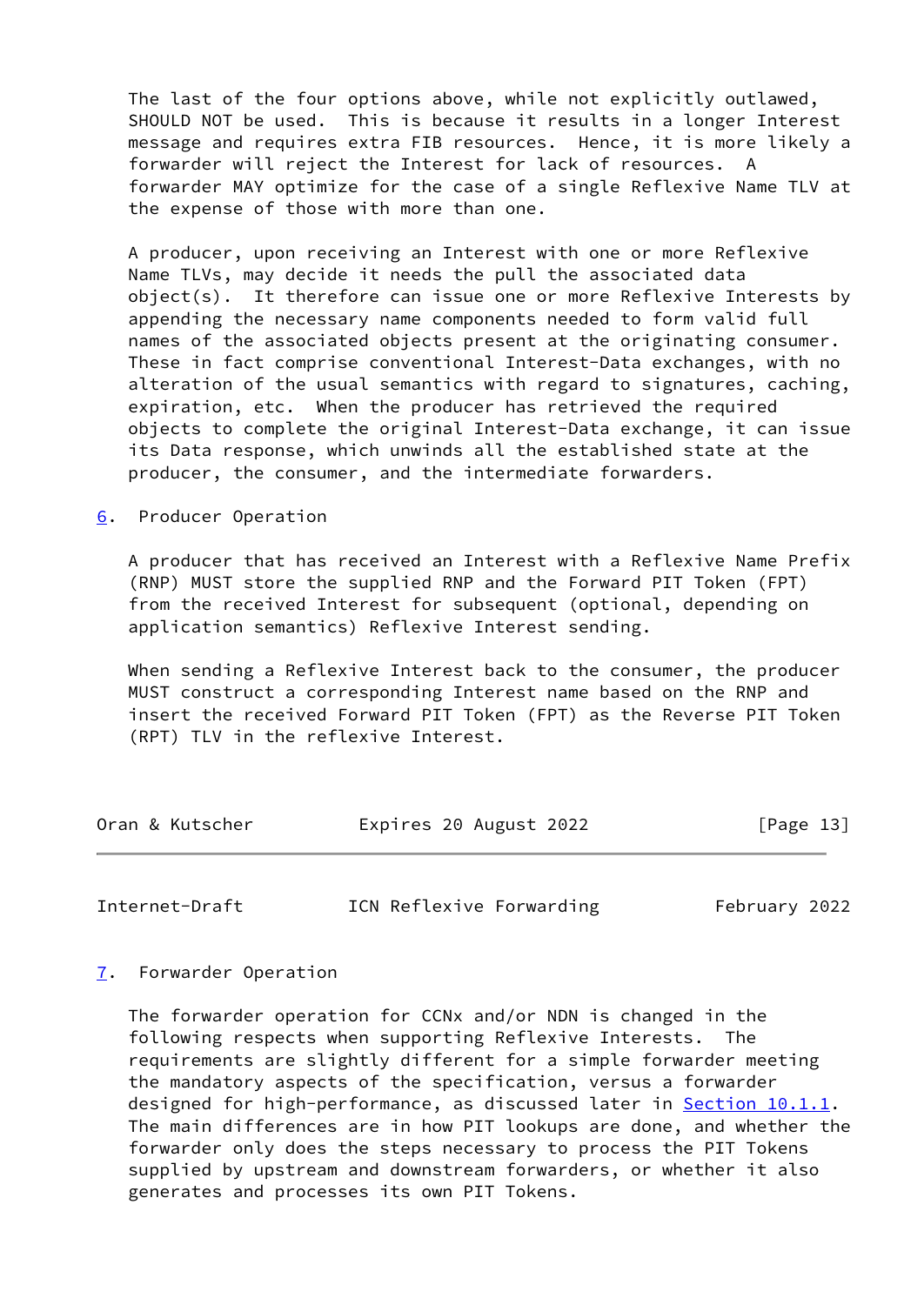- 1. Upon receiving an Interest containing a Reflexive Name Prefix (RNP) TLV the forwarder MUST record the RNP as an element of the PIT entry for that Interest. (For interactions with Interest aggregation, also see **Section 10.1.3**).
- 2. When forwarding and Interest with a Reflexive Name Prefix (RNP) TLV, the forwarder MAY generate a Forward PIT Token (FPT) and append it to the forwarded Interest to be processed by the next hop.
- 3. If an Interest contains a Reverse PIT Token (RPT), the forwarder MAY use that value to access the corresponding PIT entry, or do a direct lookup based on the Reflexive Interest Name Prefix.
- 4. The forwarders MUST check that the high-order Name component of the Interest is of type RNP. If not, while this could strictly speaking be considered an error, simply process the Interest as a normal non-reflexive Interest and skip the steps below. A match indicates that this is a Reflexive Interest corresponding to the original consumer to producer Interest, so execute the following steps.
- 5. Create a new PIT entry for the Reflexive Interest (if resources are sufficient). Also, see **Section 10.1.1** for how PIT sharding interacts with the location and creation of PIT entries on high speed forwarders.
- 6. Record the Forward PIT-Token (FPT), if any, in this PIT entry, as would be done for any received Interest containing an FTP TLV.
- 7. Look up the ingress face from the originating Interest's PIT entry and forward the Reflexive Interest on this single face, and
	- $*$  Append the the RPT from the ingress face information of the original Interest's PIT entry, if any

| Oran & Kutscher | Expires 20 August 2022 | [Page 14] |
|-----------------|------------------------|-----------|
|                 |                        |           |

<span id="page-15-0"></span>

| Internet-Draft | ICN Reflexive Forwarding |  | February 2022 |
|----------------|--------------------------|--|---------------|
|----------------|--------------------------|--|---------------|

 \* Append a FPT TLV to the Interest if the forwarder requires the downstream forwarder to supply an RPT in any returning Data packet for this Reflexive interest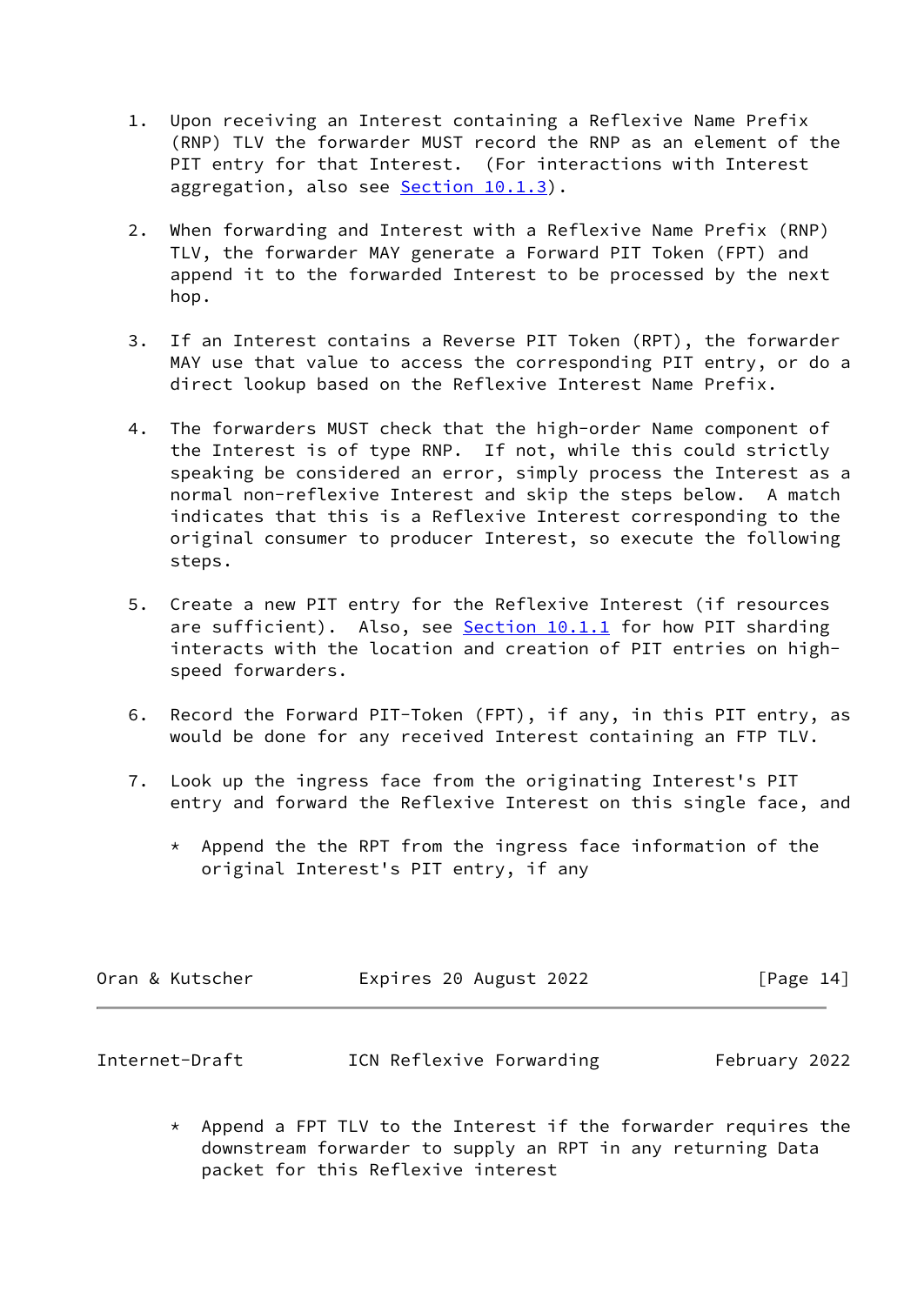The PIT entry for the Reflexive Interest is consumed per regular Interest/Data message forwarding requirements. The PIT entry for the originating Interest (that communicated the Reflexive Interest Name) is also consumed by a final Data message from the producer to the original consumer.

<span id="page-16-0"></span>[7.1](#page-16-0). Forwarder algorithms in pseudocode

 This section provides some pseudocode examples to further explain the details of forwarder operation. It has separate code paths for minimal forwarder operations and those needed by high-performance forwarders as is further discussed in [Section 10.1.1](#page-24-2).

<span id="page-16-2"></span>[7.1.1](#page-16-2). Processing of a normal Interest containing a Reflexive Name Prefix TLV

 Create PIT entry for Interest; IF interest contains FPT, record FPT along with ingress face to use as RPT l Record RNP in PIT entry; EITHER Create entry in an RNP look-aside table with RNP value; OR Generate a FPT for this PIT entry and add to Interest;

Forward Interest upstream;

<span id="page-16-1"></span>[7.1.2](#page-16-1). Processing of a Reflexive Interest

 IF Interest contains an RPT use RPT to lookup up PIT entry for original interest; ELSE Use RNP of Interest's Name TLV to lookup original Interest PIT entry; Create PIT entry for Reflexive Interest; IF RNP of Reflexive Interest matches RNP in PIT entry BEGIN Extract FPT from Original Interest PIT entry (if any); Add FPT to Reflexive interest as RPT for downstream forwarder; Optionally, generate and add FPT for the Reflexive Interest for returnin END; ELSE

Process as a normal Interest;

Oran & Kutscher **Expires 20 August 2022** [Page 15]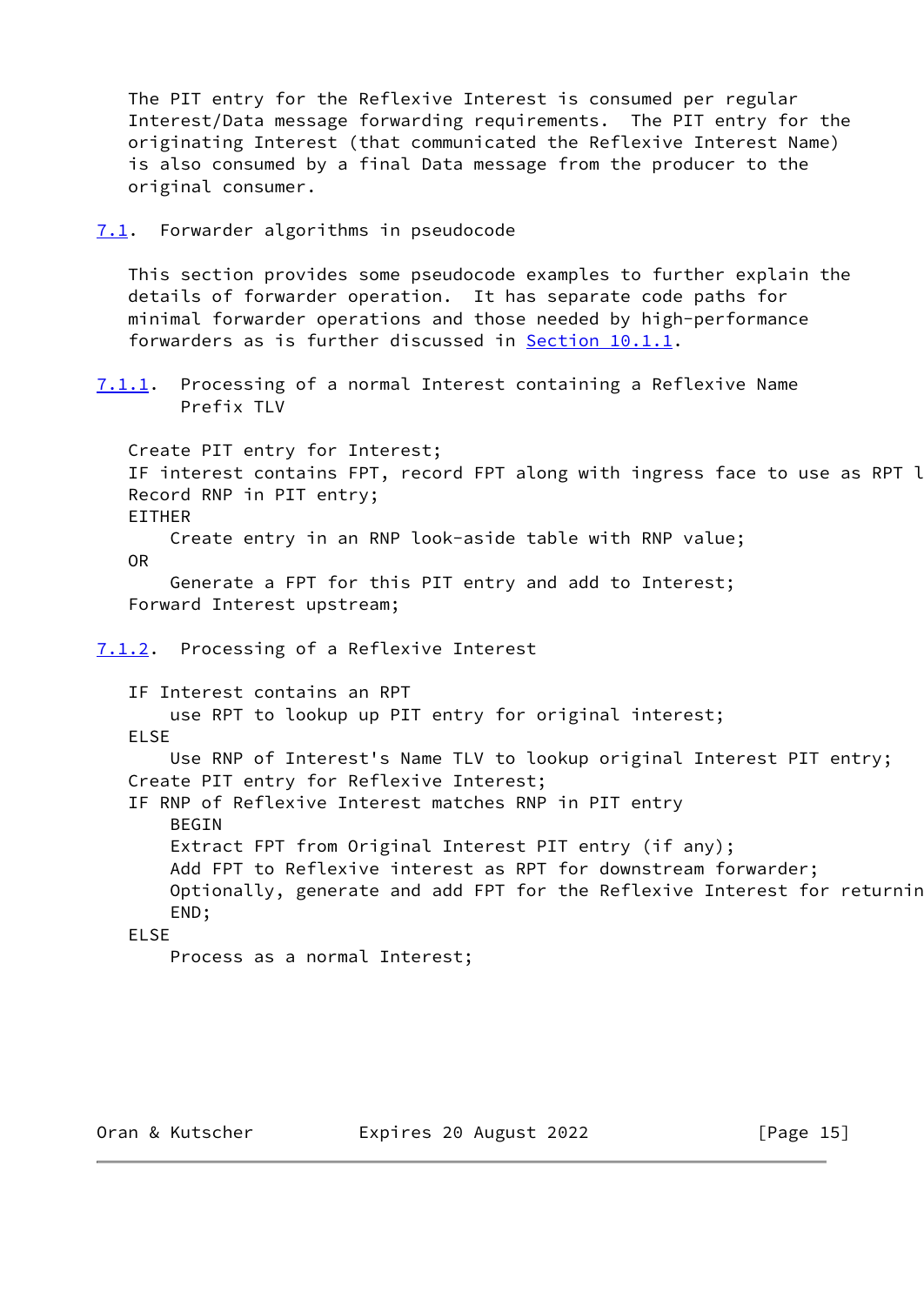<span id="page-17-1"></span><span id="page-17-0"></span>[8](#page-17-0). State coupling between producer and consumer

 A consumer that wishes to use this scheme MUST utilize one of the reflexive naming options defined in [Section 5](#page-12-2) and include it in the corresponding Interest message. The Reflexive Name TLV \_and\_ the full name of the requested data object (that identifies the producer) identify the common state shared by the consumer and the producer. When the producer responds by sending Interests with the Reflexive Name Prefix, the original consumer therefore has sufficient information to map these Interests to the ongoing Interest-Data exchange.

 The exchange is finished when the producer who received the original Interest message responds with a Data message (or an Interest Return message in the case of error) answering the original Interest. After sending this Data message, the producer SHOULD destroy the corresponding shared state. It MAY decide to use a timer that will trigger a later state destruction. After receiving this Data message, the originating consumer MUST destroy the corresponding Interest-Data exchange state.

- <span id="page-17-2"></span>[9](#page-17-2). Use cases for Reflexive Interests
- <span id="page-17-3"></span>[9.1](#page-17-3). Achieving Remote Method Invocation with Reflexive Interests

RICE (Remote Method Invocation in ICN) [\[Krol2018](#page-39-0)] used a similar Reflexive Interest Forwarding scheme that inspired the design specified in this document (similar to, the original design captured in [Appendix A.1\)](#page-41-2).

 In RICE, the original Interest denotes the remote method (plus potential parameters) to be invoked at a producer (server). Before committing any computing resources, the server can then request authentication credentials and (optional) parameters using reflexive Interest-Data exchanges.

 When the server has obtained the necessary credentials and input parameters, it can decide to commit computing resources, starts the compute process, and returns a handle ("Thunk") in the final Data message to the original consumer (client).

 The client would later request the computation results using a regular Interest-Data exchange (outside the Reflexive-Interest transaction) - using the Thunk as a name for the computation result.

 Figure 3 depicts an abstract message diagram for RICE. In addition to the 4-way Reflexive Forwarding Handshake (see Figure 2 for the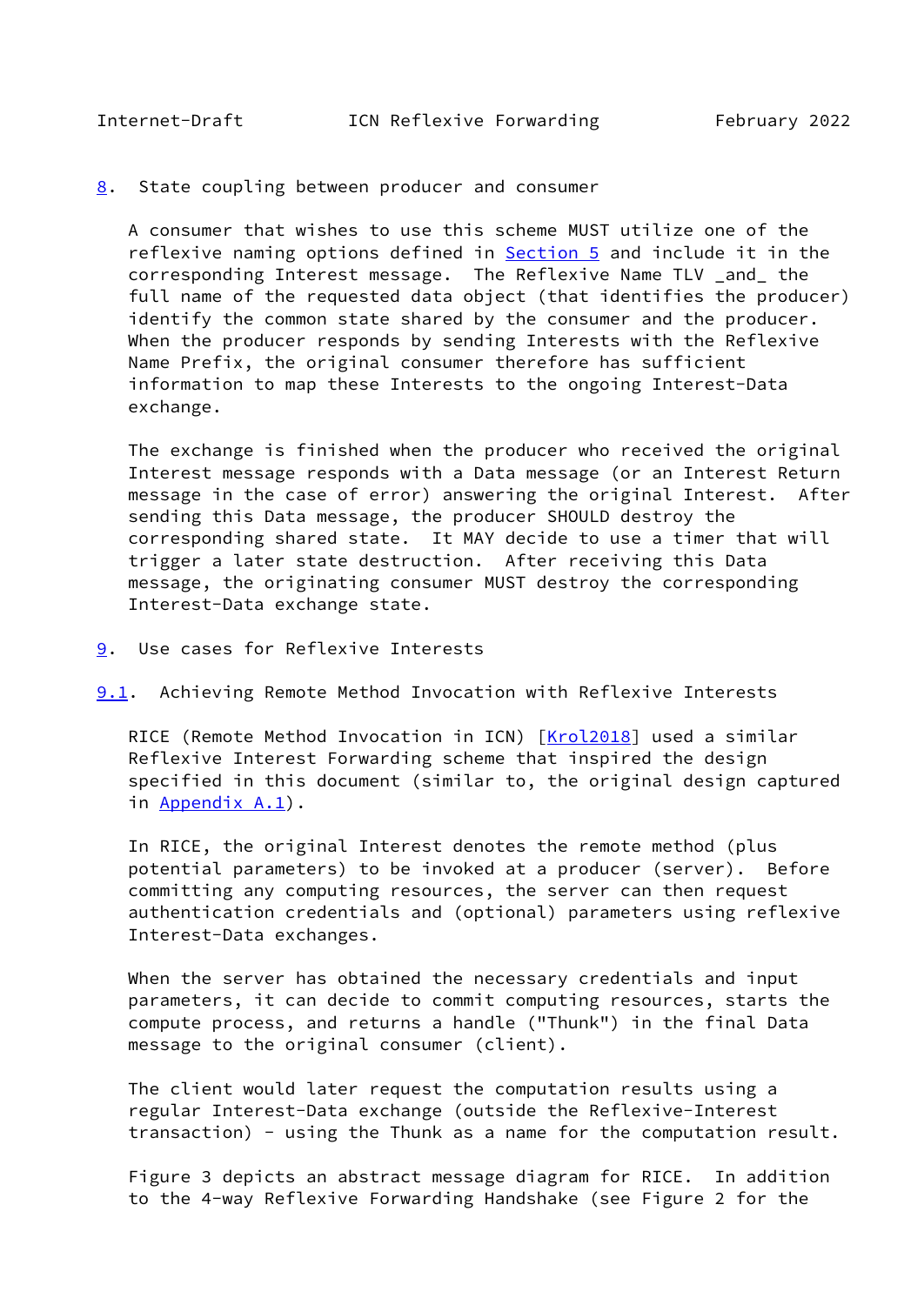| Expires 20 August 2022<br>Oran & Kutscher | [Page 16] |
|-------------------------------------------|-----------|
|-------------------------------------------|-----------|

Internet-Draft ICN Reflexive Forwarding February 2022

 Interest/Data exchange for transmitting the RMI result. The Thunk name is provided to the consumer in the D1 DATA message (answering the initial I1 Interest).

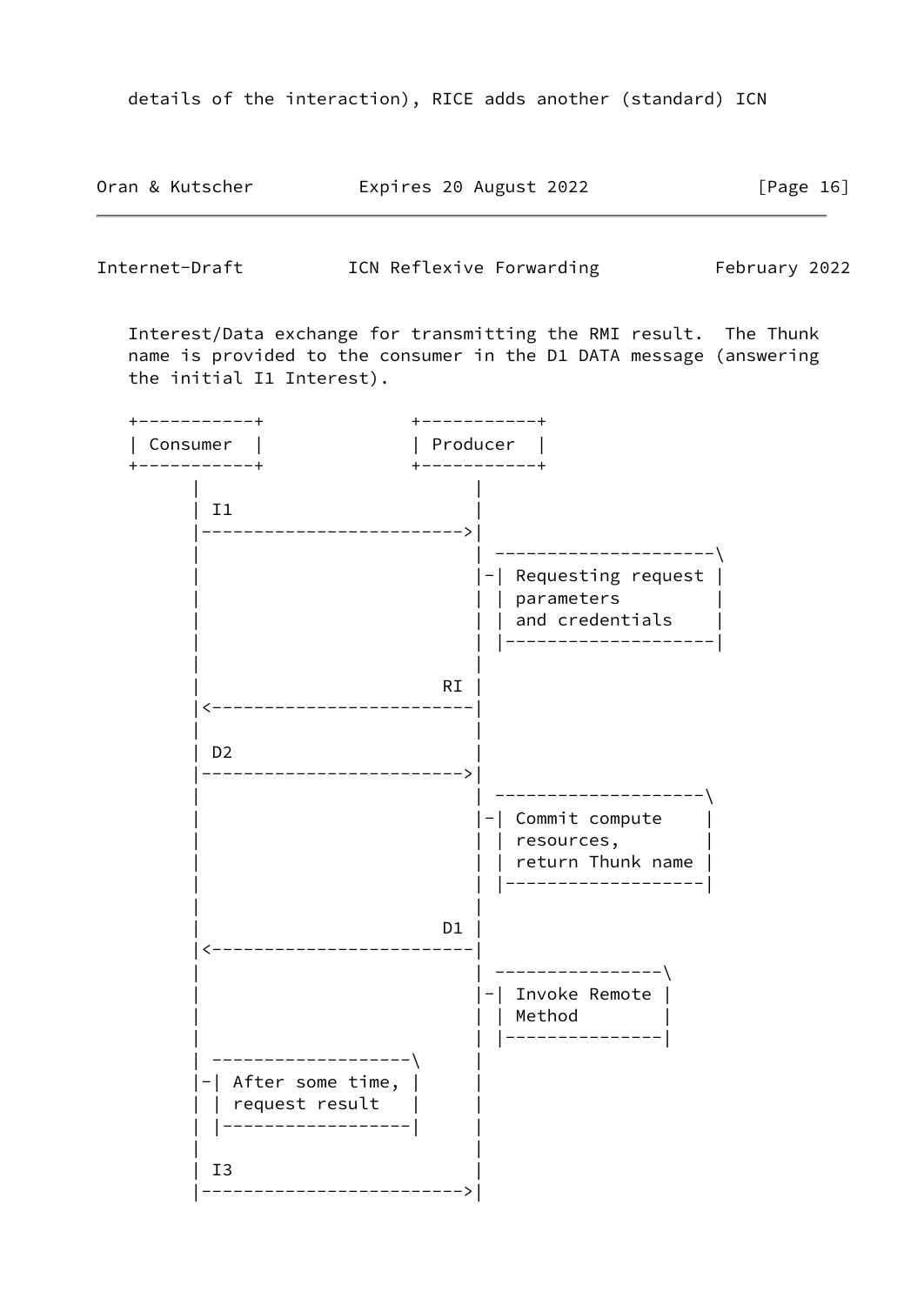

Oran & Kutscher **Expires 20 August 2022** [Page 17]

<span id="page-19-1"></span>Internet-Draft **ICN** Reflexive Forwarding February 2022

Legend:

 I1: Interest #1 containing the Reflexive Name Prefix TLV D1: Data message, answering initiating I1 Interest, returning Thunk name

D2: Data message, answering RI (parameters, credentials)

I3: Regular Interest for Thunk (compute result)

D3: Data message, answering I3

Figure 3: RICE Message Flow

<span id="page-19-0"></span>[9.2](#page-19-0). RESTful Web Interactions

 In todays HTTP-based web, RESTful (Representational State Transfer) web interactions are realized by sending requests in a client/server interaction, where the requests provides the application context (or a reference to it). It has been noted in [[Moiseenko2014\]](#page-40-4) that corresponding requests often exceed the response messages in size, and that this raises the problems noted in [Section 1.1](#page-4-0) when attempting to map such exchanges directly to CCNx/NDN.

 Another reason not to include all request parameters in a (possibly encrypted) Interest message is the fact that a server (that is serving thousands of clients) would be obliged to receive, possibly decrypt and parse the complete requests before being able to determine whether the requestor is authorized, whether the request can be served etc. Many non-trivial requests could thus lead to computational overload attacks.

 Using Reflexive Interest Forwarding for RESTful Web Interactions would encode the REST request in the Original request, together with a Reflexive Interest Prefix that the server could then use to get back to the client for authentication credentials and request parameters, such as cookies. The request result (response message)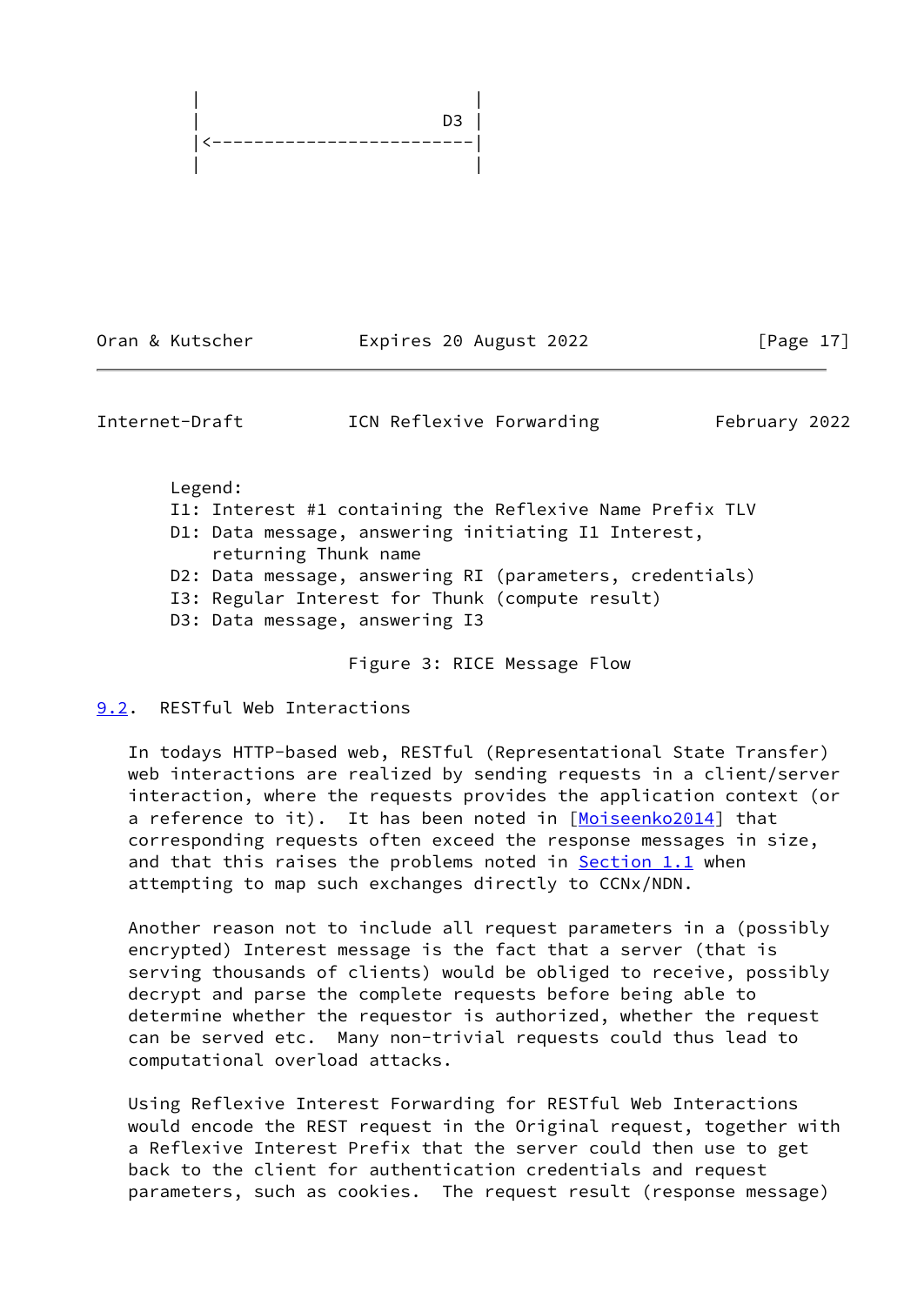could either be transmitted in the Data message answering the original request, or - in case of dynamic, longer-running computations - in a seperate Interest/Data exchange, potentially leveraging the Thunk scheme described in section [Section 9.1](#page-17-3).

 Unlike approaches where clients have to signal a globally routable prefix to the network, this approach would not require the client (original consumer) to expose its identity to the network (the network only sees the temporary Reflexive Name Prefix), but it would still be possible to authenticate the client at the server.

| Oran & Kutscher | Expires 20 August 2022 | [Page 18] |
|-----------------|------------------------|-----------|
|                 |                        |           |

<span id="page-20-0"></span>Internet-Draft ICN Reflexive Forwarding February 2022

<span id="page-20-1"></span>[9.3](#page-20-1). Achieving simple data pull from consumers with reflexive Interests

An oft-cited use case for ICN network architectures is Internet of Things\_ (IoT), where the sources of data are limited-resource sensor/ actuators. Many approaches have been tried (e.g. [[Baccelli2014\]](#page-37-3), [\[Lindgren2016](#page-39-3)], [\[Gundogan2018](#page-38-0)]) with varying degrees of success in addressing the issues outlined in  $Section 1.1$ . The reflexive forwarding extension may substantially ameliorate the documented difficulties by allowing a different model for the basic interaction of sensors with the ICN network.

 Instead of acting as a producer (either directly to the Internet or indirectly through the use of some form of application-layer gateway), the IoT device need only act as a consumer. When it has data to provide, it issues a "phone-home" Interest message to a pre configured rendezvous name (e.g. an application-layer gateway or ICN Repo [\[Chen2015](#page-38-1)]) and provides a reflexive name prefix TLV for the data it wishes to publish. The target producer may then issue the necessary reflexive Interest message(s) to fetch the data. Once fetched, validated, and stored, the producer then responds to the original Interest message with a success indication, possibly containing a Data object if needed to allow the originating device to modify its internal state. Alternatively, the producer might choose to not respond and allow the original Interest to time out, although this is NOT RECOMMENDED except in cases where the extra message transmission bandwith is at a premium compared to the persistence of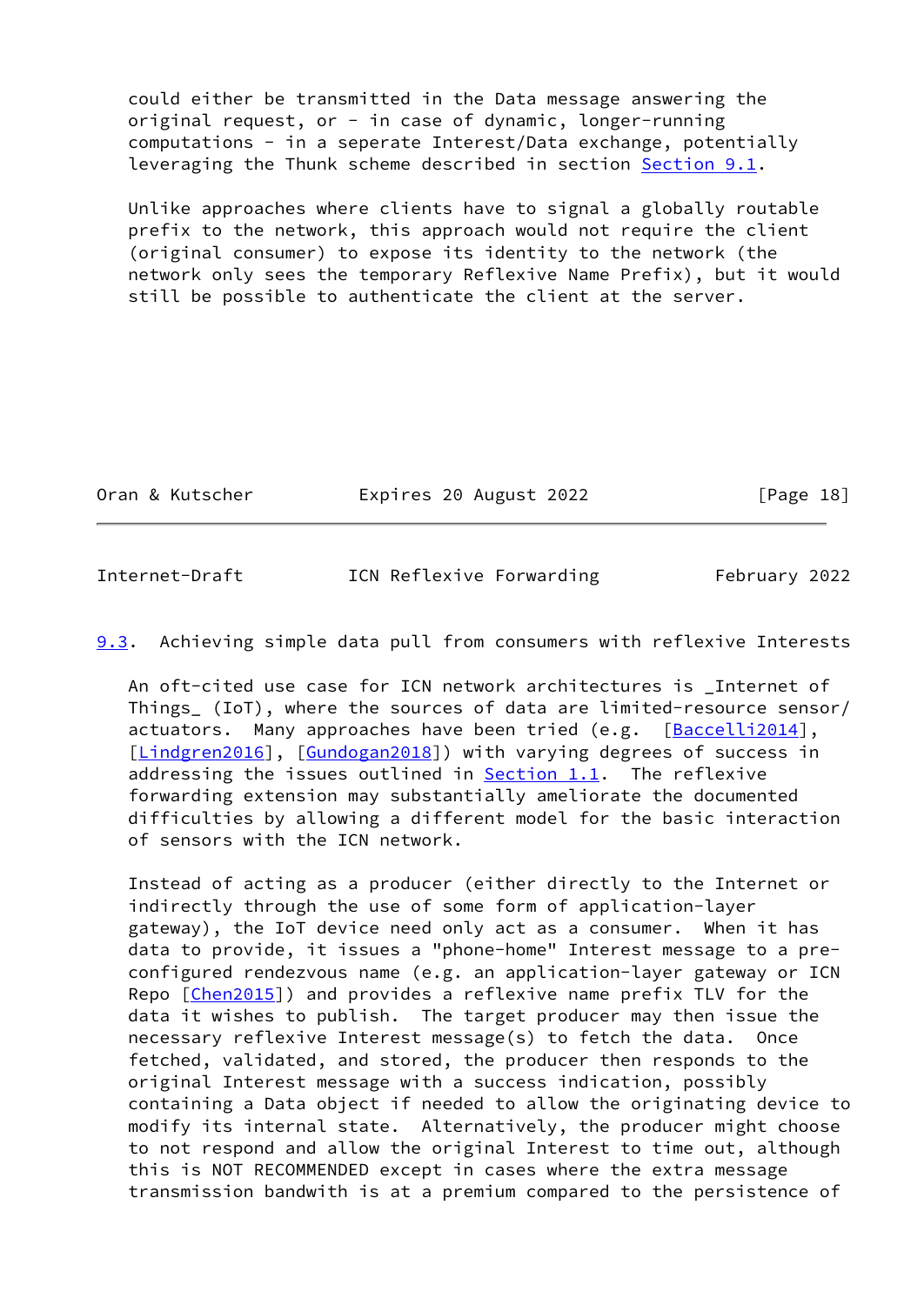stale state in the forwarders. We note that this interaction approach mirrors the earlier efforts using Interest-Interest-Data designs.

 Figure 4 depicts this interaction with the (optional) D1 message. See Figure 2 for the details of the general Reflexive Forwarding interaction.

Oran & Kutscher **Expires 20 August 2022** [Page 19]

Internet-Draft ICN Reflexive Forwarding February 2022

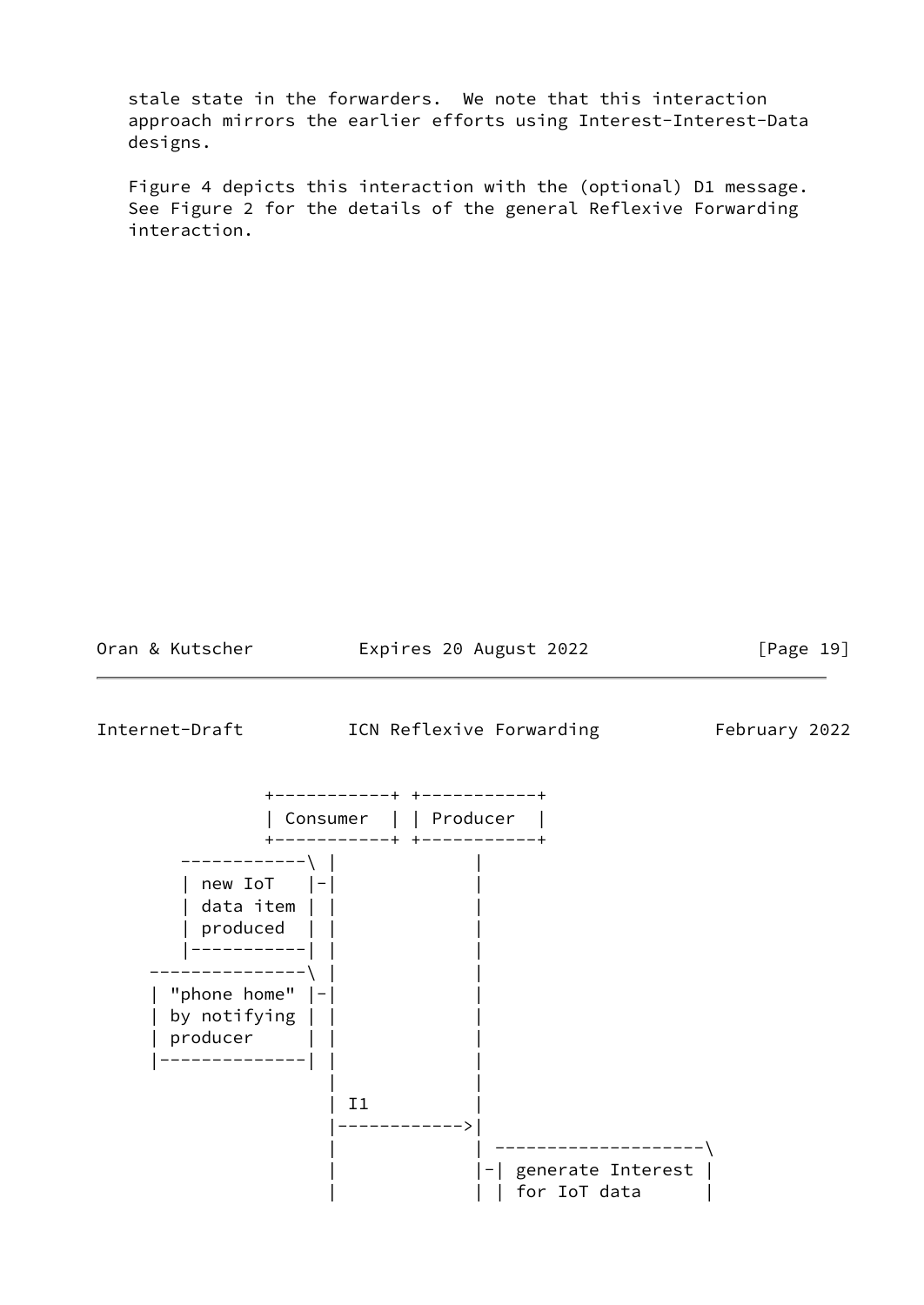

D1: Data message, answering RI, returning IoT data object

Figure 4: "Phone Home" Message Flow

Oran & Kutscher **Expires 20 August 2022** [Page 20]

Internet-Draft **ICN** Reflexive Forwarding February 2022

 There are two approaches that the IoT device can use for its response to a reflexive Interest. It can simply construct a Data Message bound through the usual ICN hash name to the reflexive Interest name. Since the scope of any data object bound in this way is only the duration of the enclosing Interest-Data exchange (see [Section 10.2](#page-27-0)) the producer would need to itself construct any persistent Data object, name it, and sign it. This is sometimes the right approach, as for some applications the identity of the originating IoT device is not important from an operational or security point of view; in contrast the identity of the gateway or Repo is what matters.

If alternatively, the persistent Data object should be bound from a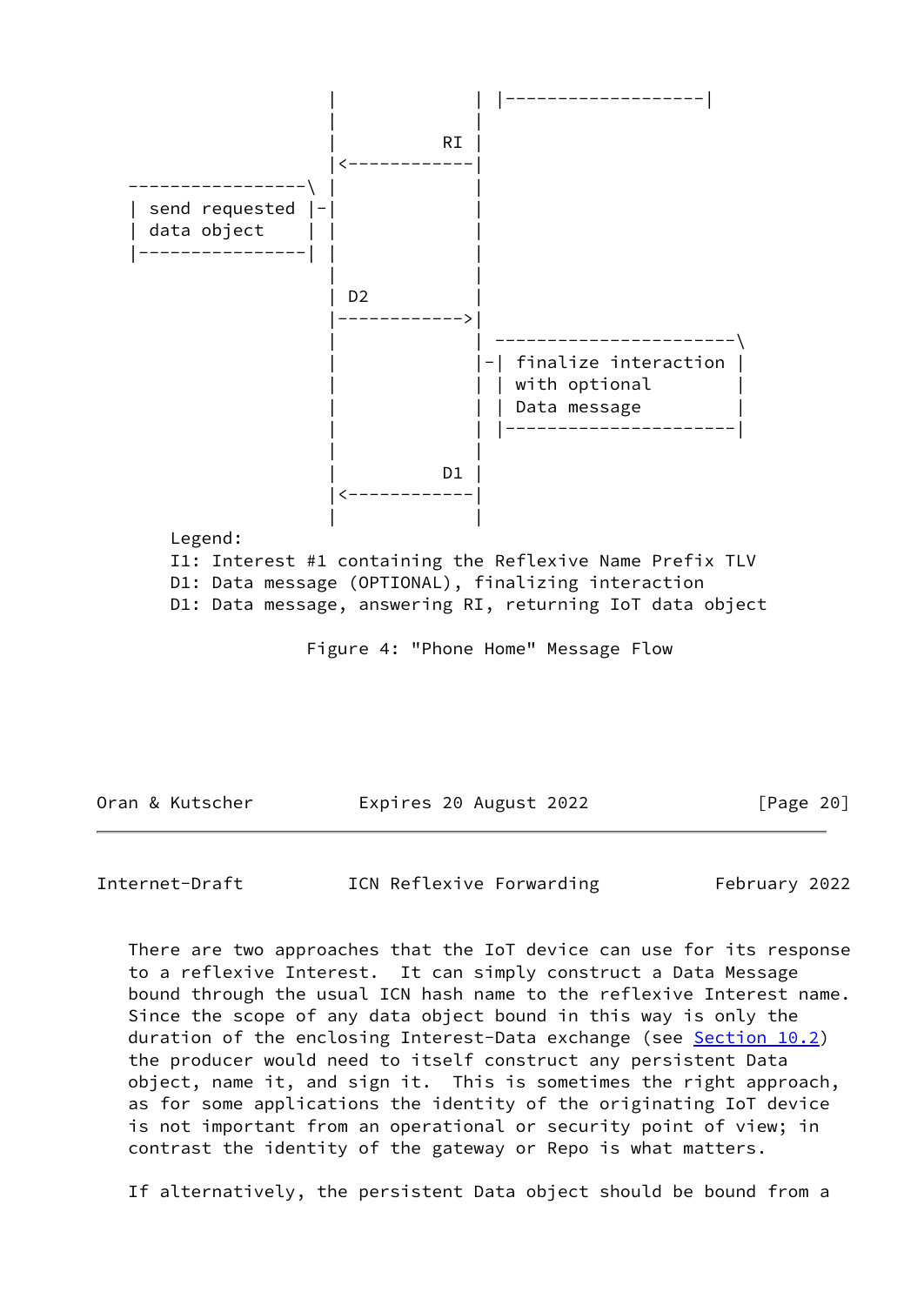naming and security point of view to the originating IoT device, this can be easily accomplished. Instead of directly placing the content in a Data object responding to the reflexive Interest as above, the consumer encapsulates a complete CCNx/NDN Data message (which includes the desired name of the data) as in the response to the reflexive Interest message.

 The interaction model described above brings a number potential advantages, some obvious, some less so. We enumerate a few of them as follows:

- \* By not requiring the IoT device to be actively listening for Interests, it can sleep and only wake up if it has something to communicate. Conversely, parties interested in obtaining data from the device do not need to be constantly polling in order to ascertain if there is new data available.
- \* No forwarder resources are tied up with state apart from the actual reflexive forwarding interactions. All that is needed is enough routing state in the FIB to be able to forward the "phone home" Interest to an appropriate target producer. While this model does not provide all the richness of a full Pub/Sub system (like that described in [[Gundogan2018\]](#page-38-0)) we argue it is adequate for a large subclass of such applications.
- \* The reflexive interest, through either a name suffix or Interest payload, can give the IoT device useful context from which to craft its Data object in response. One highly useful parameter would be a robust clock value for the device to use as a timestamp of the data, possibly as part of its name to correctly place it in a time seres of sensor readings. This substantially alleviates the need for low-end devices to have a robust time base, as long as they trust the producer they contact to provide it.

| Oran & Kutscher | Expires 20 August 2022 | [Page 21] |
|-----------------|------------------------|-----------|
|                 |                        |           |

<span id="page-23-1"></span>

| Internet-Draft |  | ICN Reflexive Forwarding | February 2022 |  |
|----------------|--|--------------------------|---------------|--|
|                |  |                          |               |  |

### <span id="page-23-0"></span>[10.](#page-23-0) Implementation Considerations

 There are a number of important aspects to the reflexive forwarding design which affect correctness and performance of existing forwarder, consumer, and producer implementations desiring to support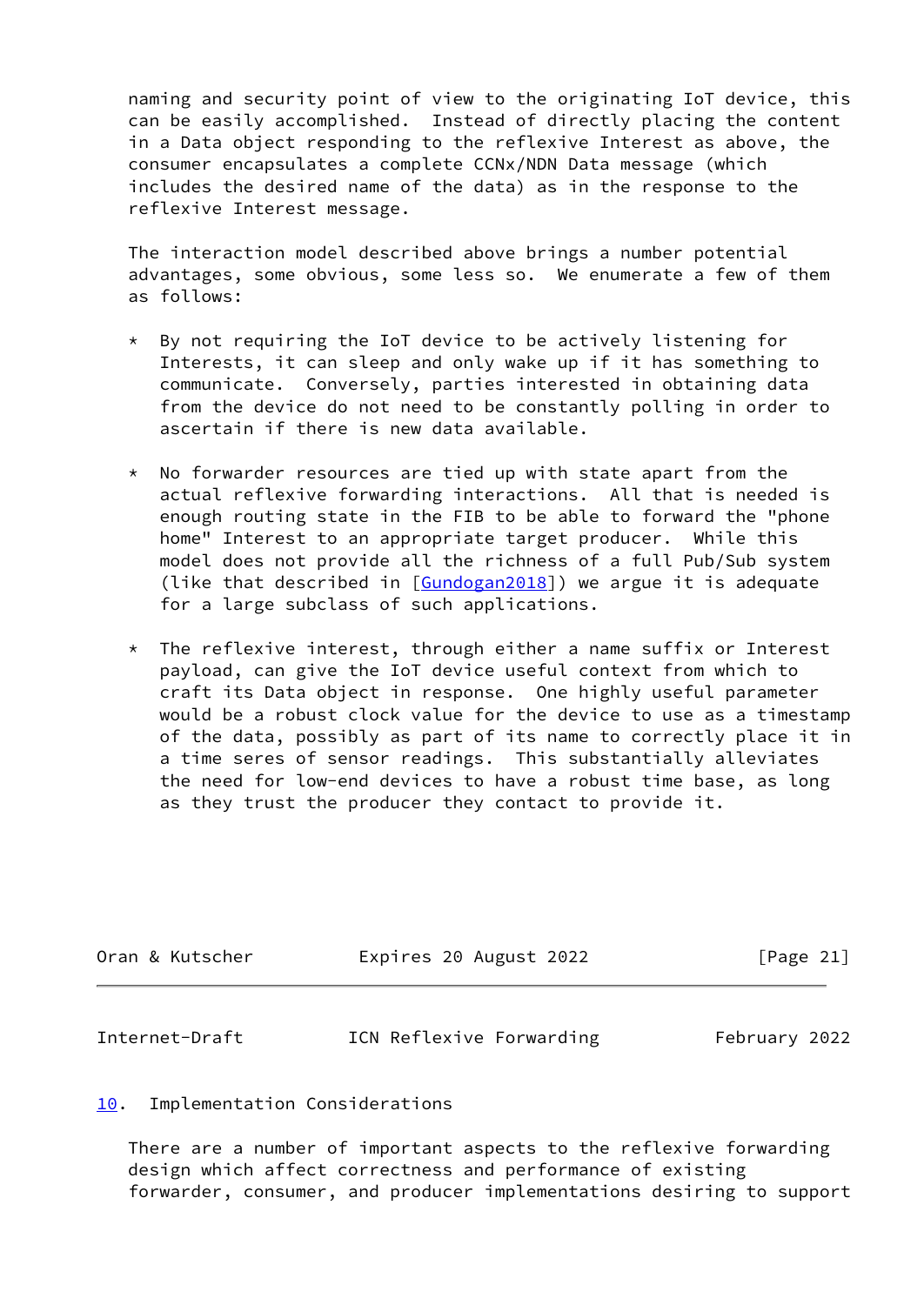it. This section discusses the effect on each of these elements of the CCNx/NDN protocol architecture.

<span id="page-24-0"></span>[10.1](#page-24-0). Forwarder implementation considerations

<span id="page-24-2"></span>[10.1.1](#page-24-2). Interactions with Input Processing of Interest and Data packets

 Reflexive Interests are designed specifically to be no different from any other Interest other than the use of the Reflexive Interest Prefix name component type as their high-order name component. This means that a forwarder does not have to have special handling in terms of creation, and destruction, and other Interest processing needs such as timeouts, Interest satisfaction, and caching of returning data in the CS if desired. However, this design does require additional processing for Reflexive Interests not needed in the absence of reflexive forwarding. The most significant requirements are:

- $*$  In order to locate the corresponding PIT entry for the original Interest, the forwarder's packet input processing needs to be able to efficiently locate the PIT entry of the origianl Interest that contained the RNP TLV.
- $*$  Ensure that the high order name component of the Reflexive Interest matches the RNP stored in that PIT entry.

 There are a few additional considerations to highlight for high-speed forwarders however; these are discussed in the following paragraphs.

 In order to achieve forwarding scalability, high speed forwarders need to exploit available parallelism in both CPU (through multiple cores) and memory (through multiport DRAM and limiting accesses to both DRAM and L3 caches). One commonly-used technique is \_PIT sharding\_, where the forwarder-global PIT is partitoned among cores such that all processing of both Interest and Data for a given Name is directed at the same core, optimizing both L1 I-cache utilization and L2/L3/DRAM throughput and latency. This is achieved in a number of implementations (e.g. [[So2013](#page-41-3)]) by hashing the fullname in the Interest or Data and using that hash to select the assigned processing core (and associated memory banks). This efficiently distributes the load and minimizes the number of memory accesses other than to bytes of the input packet.

| Oran & Kutscher | Expires 20 August 2022 | [Page 22] |
|-----------------|------------------------|-----------|
|                 |                        |           |

<span id="page-24-1"></span>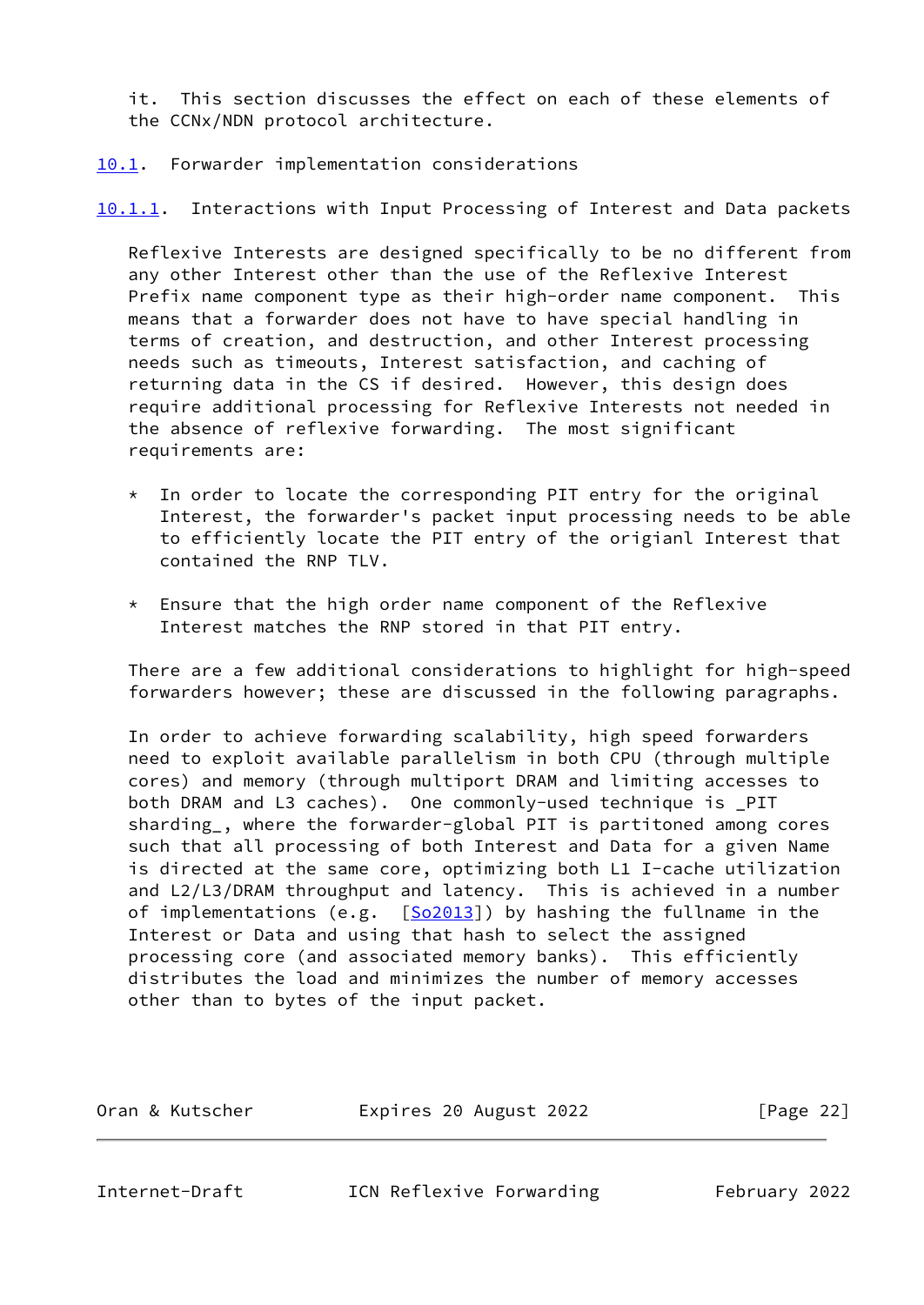Straightforward input name hashing to achieve a sharded PIT has one potentially undesirable side effect: the original Interest containing the Reflexive Name Prefix TLV and any resultant reflexive Interests issued by the producer will likely hash to different PIT shards, making any pointers that need to be traversed across shards or cross shard updates expensive, possibly dramatically so. One could either optimize those accesses (as, for example, suggested in the discussion of Interest Lifetime in [Section 10.1.2](#page-25-0)) or add special input handling of reflexive interests to steer them to the same shard as the original interest. This latter technique is what we have specified by making the use of PIT Tokens similar to those in [\[Shi2020](#page-40-3)] an important element of the design.

#### <span id="page-25-0"></span>[10.1.2](#page-25-0). Interactions with Interest Lifetime

 If and when a producer decides to fetch data from the consumer using one or more reflexive Interest-Data exchanges, the total latency for the original Interest-Data exchange is inflated, potentially by multiple RTTs. It is difficult for a consumer to predict the inflation factor when issuing the original Interest, and hence there can be a substantial hazard of that Interest lifetime expiring before completion of the full multi-way exchange. This can result in persistent failures, which is obviously highly undesirable.

 There is a fairly straightforward technique that can be employed by forwarders to avoid these "false" Interest lifetime expirations. In the absence of a superior alternative technique, it is RECOMMENDED that all forwarders implement the following algorithm.

 If and when a reflexive Interest arrives matching the original Interest's PIT entry, the forwarder examines the Interest lifetime of the arriving reflexive Interest. Call this value \_IL\_r\_. The forwarder computes MAX(IL t, (IL r  $*$  1.5)), and replaces IL t with this value. This in effect ensures that the remaining Interest lifetime of the original Interest accounts for the additional 1.5 RTTs that may occur as a result of the reflexive Interest-Data exchange.

We note that this is not unduly expensive in this design where the two PIT entries are guaranteed to be in the same PIT shard on a high speed forwarder. The earlier design discussed in [Appendix A.1.2](#page-43-1) required some additional gymnastics.

 While the above approach of inflating the interest lifetime of the original Interest to accommodate the additional RTTs of reflexive Interest-Data exchanges avoids the timeout problem, this does introduce a new vulnerability that must be dealt with. A Producer, either through a bug or malicious intent, could keep an originating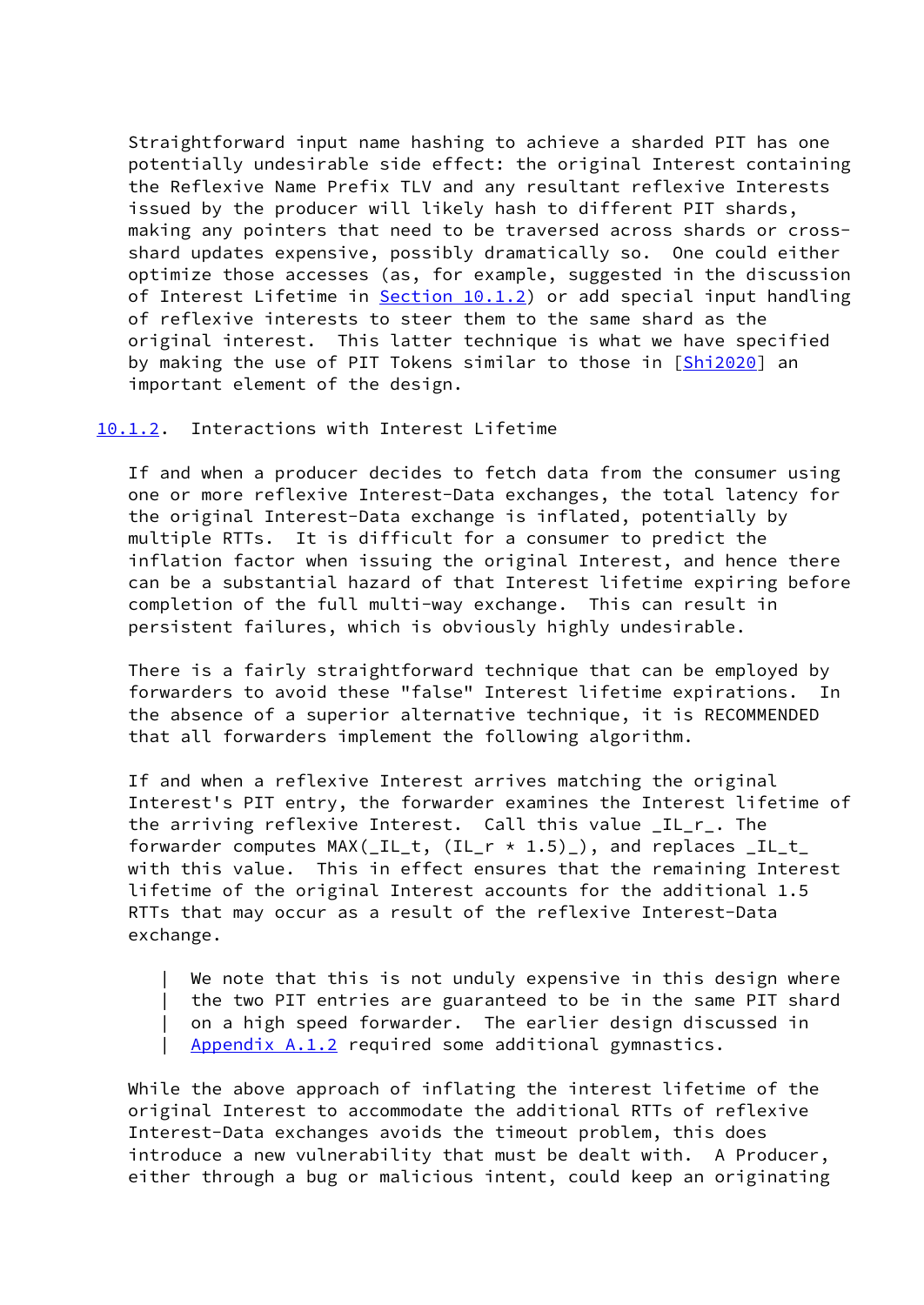<span id="page-26-0"></span>Internet-Draft ICN Reflexive Forwarding February 2022

 Interest-Data exchange alive by continuing to send reflexive Interests back to the consumer, while the consumer had no way to terminate the enclosing interaction (there is no "cancel Interest" function in either NDN nor CCNx). To eliminate this hazard, if the consumer rejects a reflexive interest with a T\_RETURN\_PROHIBITED error, the forwarder(s), in addition to satisfying the coresponding PIT entry, MUST also delete the RNP from the original Interest's PIT entry, thereby preventing any further reflexive Interests from reaching the consumer. This allows the enclosing Interest-Data exchange to either time out or be correctly ended with a Data message or Interest Return from the Producer.

 As with numerous other situations where multiple Interests for the same named object arrive containing different parameters (e.g. Interest Lifetime, QoS, payload hash) the same phenomenon occurs for the reflexive Name TLV. If Interests with different reflexive name prefix TLVs collide, the forwarder MUST NOT aggregate these Interest messages and instead MUST create a separate PIT entry for each. This in turn means that a different Forward PIT-Token (FPT) will be placed in the individual forwarded Interests.

 Forwarders supporting multi-path forwarding may of course exploit this capability for Interests with identical reflexive name prefix TLVs, like any other Interests. There are two sub-cases of multi next hop behavior; regular multi-path (where the split traffic reconverges further upstream) and multi-destination (where it doesn't and the Interest reaches multiple producers).

 For multi-path, since the Interests that converge upstream carry identical reflexive Interest name TLVs, they will get aggregated. The forwarder might, just as for any other Interest, decide to either do single or multi-path forwarding of that reflexive Interest. If sent multi-path in parallel, these also will reconverge on the inverse path and get aggregated. The inclusion of the Forward PIT- Token (FPT) in the forwarded Interest is unaffected by multi-path since it is only used on returning Data messages or Reflexive Interests to access the correct PIT entry.

For multi-destination, reflexive Interests might get issued by

<span id="page-26-1"></span>[<sup>10.1.3</sup>](#page-26-1). Interactions with Interest aggregation and multi-path/multidestination forwarding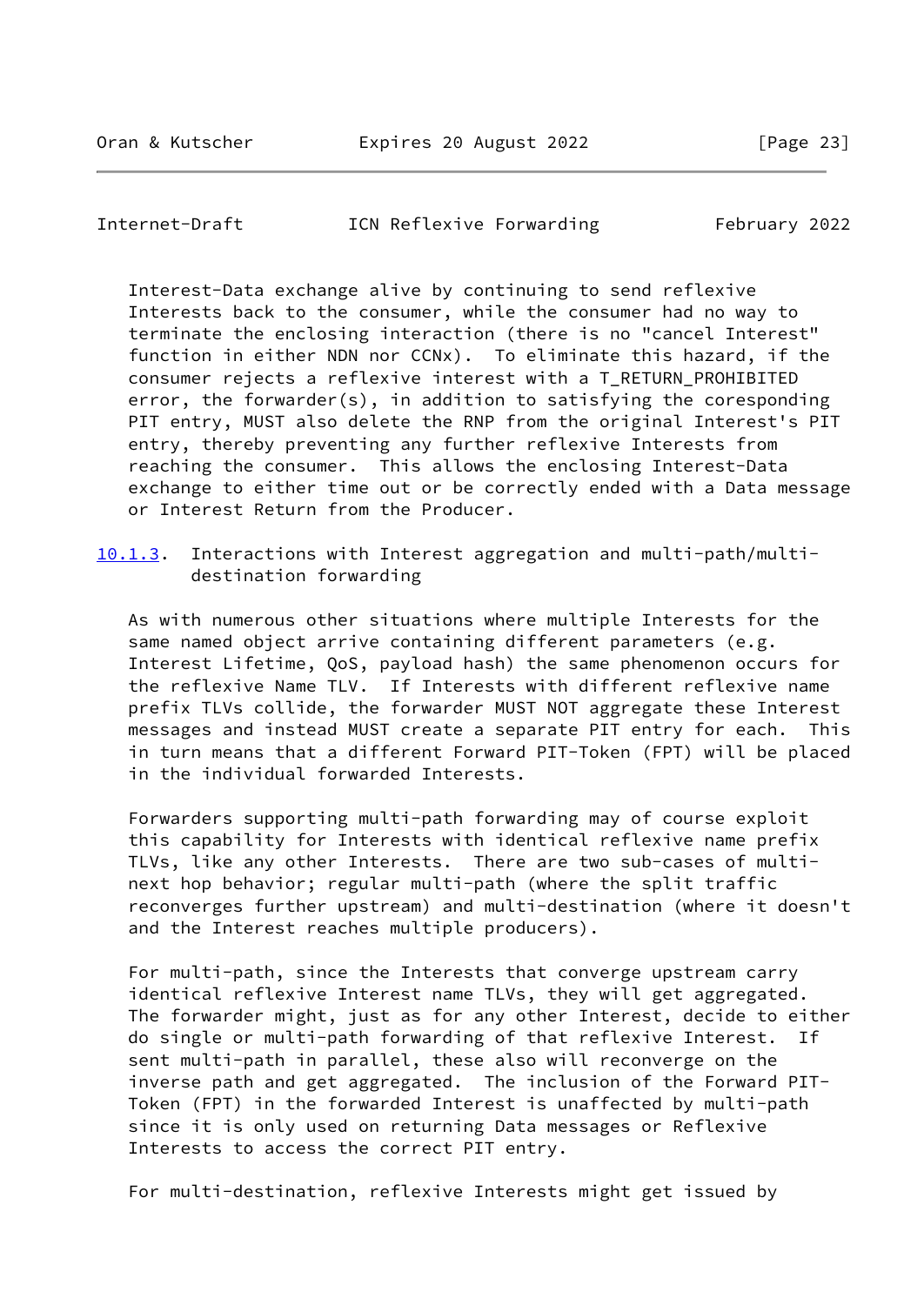multiple producers, but they will carry the same reflexive name prefix and hence be forwarded using the ingress face of the same original Interest PIT entrie until reaching the join point, at which they will get aggregated and thus handled identically to any other Interest(s) subject to aggregation.

| Oran & Kutscher | Expires 20 August 2022 | [Page 24] |
|-----------------|------------------------|-----------|

<span id="page-27-1"></span>Internet-Draft **ICN** Reflexive Forwarding February 2022

- <span id="page-27-0"></span>[10.2](#page-27-0). Consumer Implementation Considerations
- <span id="page-27-2"></span>[10.2.1](#page-27-2). Data objects returned by the consumer to reflexive name Interests arriving from a producer

 The Data objects returned to the producer in response to a reflexive Interest are normal CCNx/NDN data objects. It is therefore worth noting that the object is bound to the reflexive Interest full name via the hash and hence the scope of the object is under most circumstances meaningful only for the duration of the enclosing Interest-Data interaction. This property is ideal for naming and securing data that is "part of" the enclosing interaction - things like method arguments, authenticators, and key exchange parameters, but not for the creation and naming of objects intended to survive outside the current interaction's scope (c.f. [Section 9.3](#page-20-1), which describes how to provide globally-named objects using encapsulation). In general, the consumer should use the following guidelines in creating Data messages in response to reflexive Interest messages from the producer.

- (a) Set the recommended cache time (T\_CACHETIME) either to zero, or a value no greater than the Interest lifetime (T\_INTLIFE) of the original Interest messsage.
- (b) Set the payload type (T\_PAYLDTYPE) according to the type of object being returned (e.g. object, link, manifest)
- (c) Set the expiry time (T\_EXPIRY) to a value greater than \_now\_, and less than or equal to the \_now\_ + Interest lifetime (T\_INTLIFE) of the original Interest messsage.

<span id="page-27-3"></span>[10.2.2](#page-27-3). Terminating unwanted reflexive Interest exchanges

 A consumer may wish to stop receiving reflxive Interests due to possible erors or malicious behavior on the part of the producer.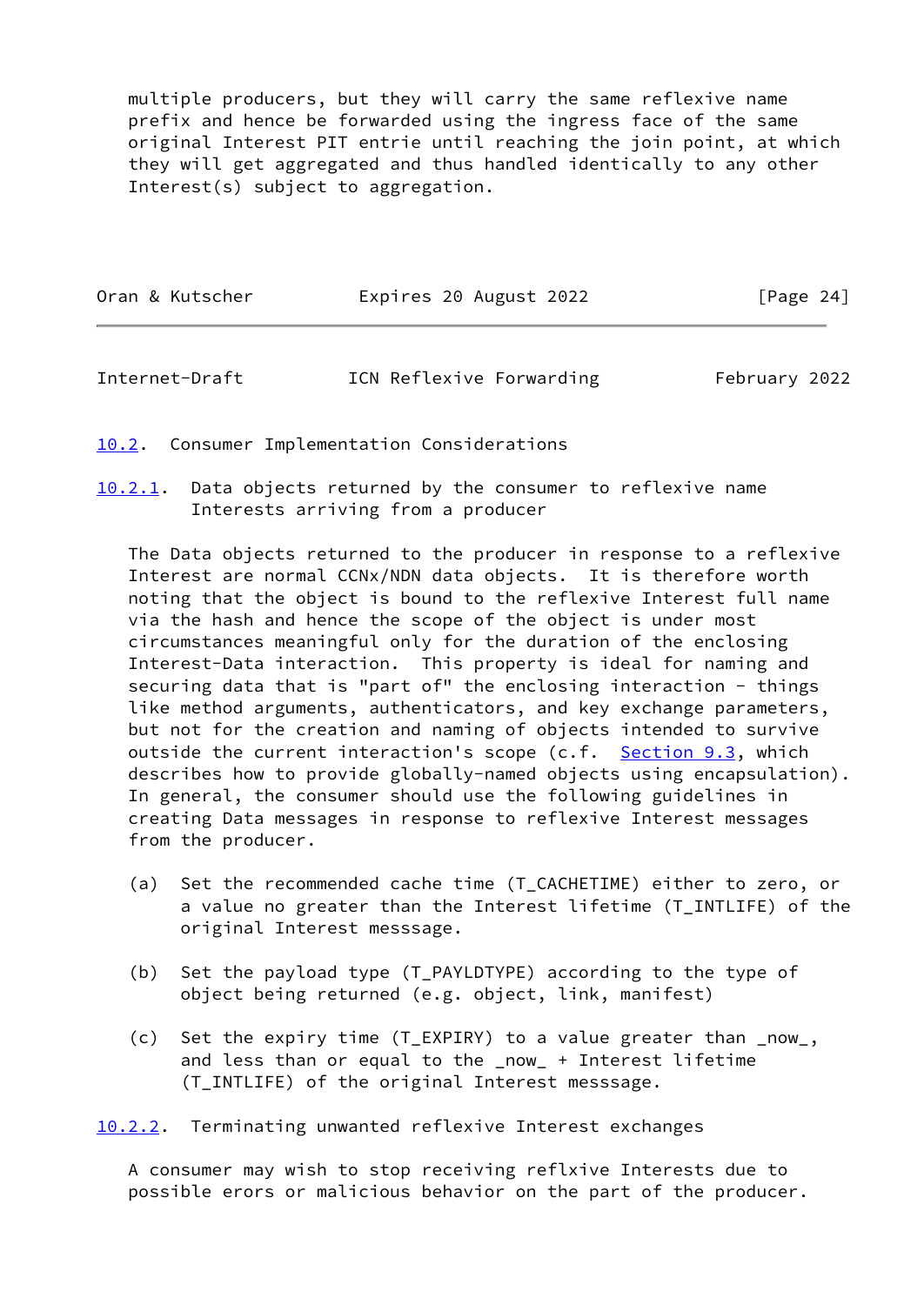Therefore, if the consumer receives an unwanted reflexive Interest, it SHOULD reject that interest with a T\_RETURN\_PROHIBITED error. This will provoke the forwarders to prevent further reflexive Interests from reaching the consumer, as described above in [Section 10.1.2](#page-25-0), Paragraph 5.

Oran & Kutscher **Expires 20 August 2022** [Page 25]

<span id="page-28-1"></span>Internet-Draft **ICN** Reflexive Forwarding February 2022

# <span id="page-28-0"></span>[10.2.3](#page-28-0). Interactions with caching

 The reflexive named objects provide "local", temporary names that are only defined for one specific interaction between a consumer and a producer. Corresponding Data objects MUST NOT be shared between multiple consumers (violating this would require special gyrations by the producer since the reflexive Name utilizes per-consumer/per interaction random values). A producer MUST NOT issue an Interest message for any reflexive name after it has sent the final Data message answering the original Interest.

 Forwarders SHOULD still cache reflexive Data objects for retransmissions within a transactions, but they MUST invalidate or remove them from the content store when they forward the final Data message answering the original Interest.

<span id="page-28-2"></span>[10.3](#page-28-2). Producer Implementation Considerations

 Producers receiving an Interest with a Reflexive Name Component, MAY decide to issue Interests for the corresponding Data objects. All Reflexive Interest message that a producer sends MUST be sent over the face that the original Interest was received on.

# <span id="page-28-3"></span>[11.](#page-28-3) Operational Considerations

 This extension represents a substantial enhancement to the CCNx/NDN protocol architecture and hence has important forward and backward compatibility effects. The most important of these is that correct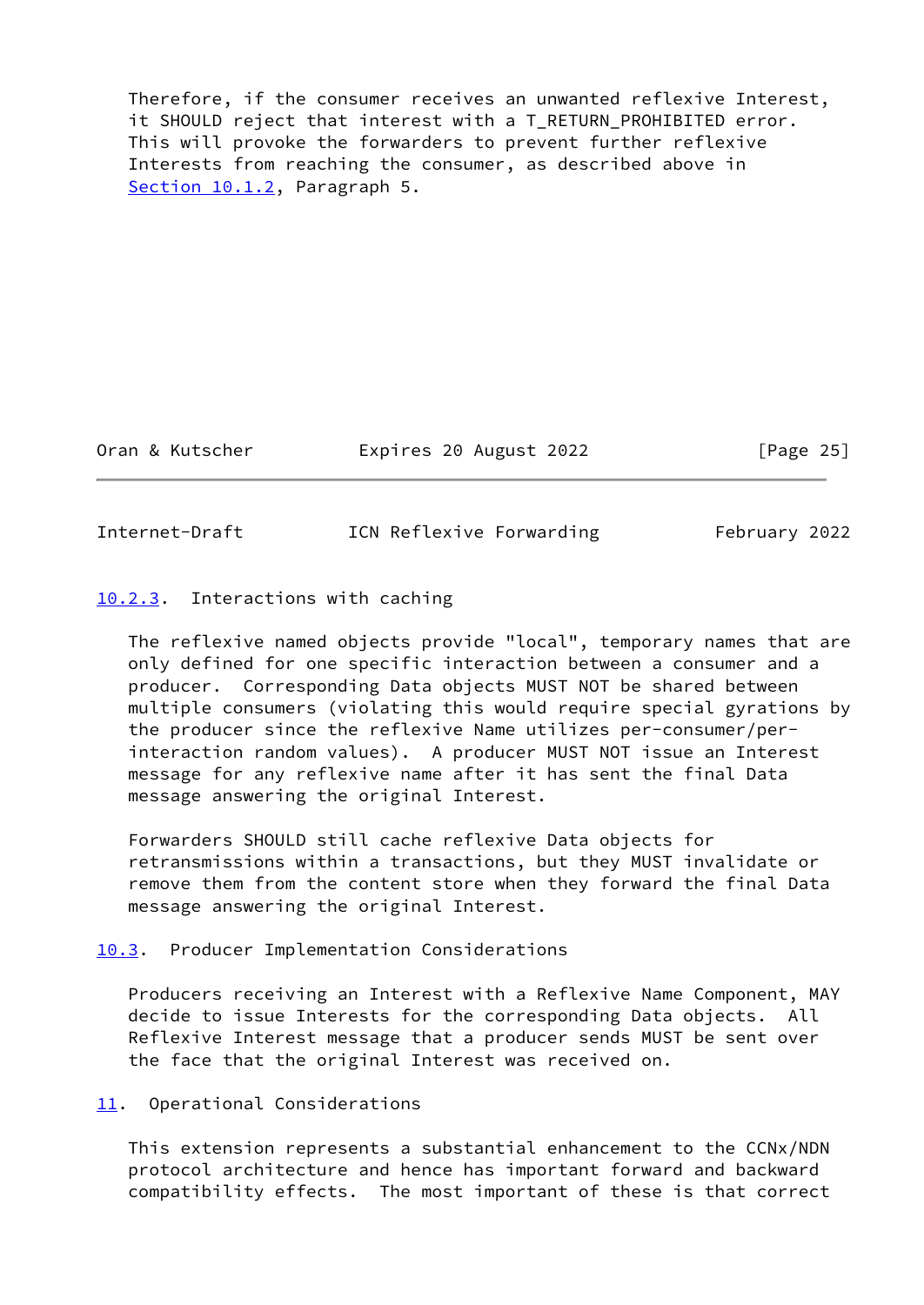operation of the scheme requires an unbroken chain of forwarders between the consumer and the desired producer that support the Reflexive Name TLV, the Forward and Backward PIT-Token TLVs and the corresponding forwarder capabilities specified in [Section 7.](#page-14-1) When this invariant is not satisfied, some means is necessary to detect and hopefully recover from the error. We have identified three possible approaches to handling the lack of universal deployment of forwarders supporting the reflexive forwarding scheme.

Oran & Kutscher Expires 20 August 2022 [Page 26]

<span id="page-29-0"></span>Internet-Draft **ICN** Reflexive Forwarding February 2022

 The first approach simply lets the producer detect the error by getting a "no route to destination" error when trying to send an Interest to a reflexive name. This will catch the error, but only after forwarding resources are tied up and the producer has done some work on the original Interest message. Further, the producer would need a bit of smarts to determine that this is a permanent error and not a transient to be retried. In order for the consumer to attempt recovery, there might be a need for some explicit error returned for the original interest to tell the consumer what the likely problem is. This approach does not enable an obvious recovery path for the consumer either, since if the producer cannot easily detect the error, the consumer has no way to know if a retry has any chance of succeeding.

 A second approach is to bump the CCNx/NDN protocol version to explicitly indicate the lack of compatability. Such Interests would be rejected by forwarders not supporting these protocol extensions. A consumer wishing to use the reflexive name TLV together with Reverse PIT-Tokens, would use the higher protocol version on those Interest messages (but could of course continue to use the current version number on other Interest messages). This is a big hammer,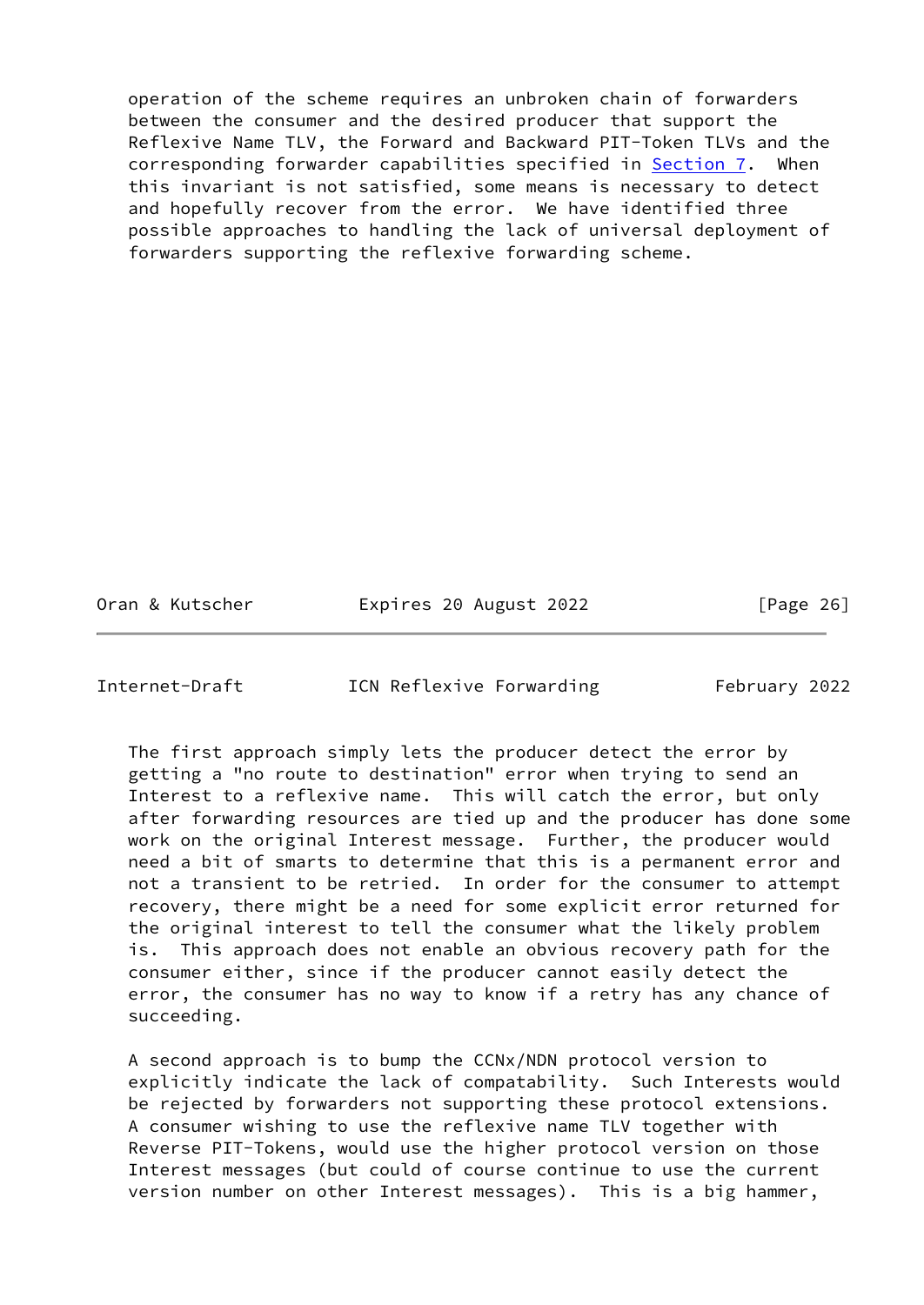but may be called for in this situation because:

- (a) it detects the problem immediately and deterministically, and
- (b) one could assume an ICN routing protocol that would only forward to a next hop that supports the updated protocol version number. The supported forwarder protocol versions would have been communicated in the routing protocol ahead of time.

 A third option is to, as a precondition to utilizing the protocol in a deployment, create and deploy a neighbor capability exchange protocol which will tell a downstream forwarder if the upstream can handle the new TLV. This might avoid the large hammer of updating the protocol version, but of course this puts a pretty strong dependency on somebody actually designing and publishing such a protocol! On the other hand, a neighbor capability exchange protocol for CCNx/NDN would have a number of other substantial benefits, which makes it worth seriously considering anyway.

<span id="page-30-0"></span>[12.](#page-30-0) Mapping to CCNx and NDN packet encodings

| Oran & Kutscher | Expires 20 August 2022 | [Page $27$ ] |
|-----------------|------------------------|--------------|
|                 |                        |              |

<span id="page-30-2"></span>Internet-Draft **ICN** Reflexive Forwarding February 2022

<span id="page-30-1"></span>[12.1](#page-30-1). Packet encoding for CCNx

 For CCNx[RFC8569] this specification defines one new Name Component TLV type, and two hop-by-hop option TLVs.

| Abbrev | Name      | Description                                   |
|--------|-----------|-----------------------------------------------|
|        | Component | name prefix in Reflexive<br>Interest Messages |

Table 1: Reflexive Name TLV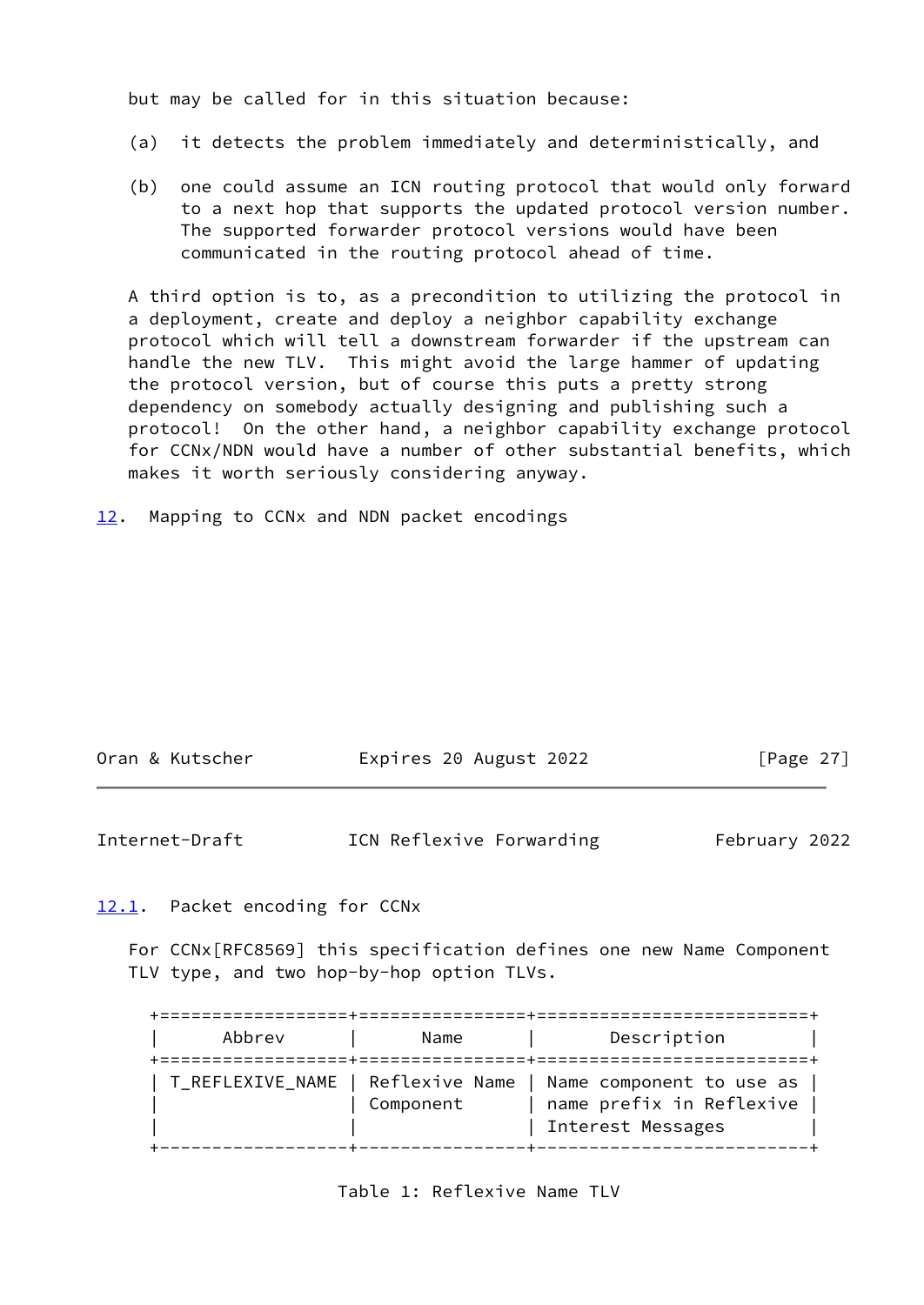| Abbrev | Name                                  | Description                                                                                                                                                                                                                  |
|--------|---------------------------------------|------------------------------------------------------------------------------------------------------------------------------------------------------------------------------------------------------------------------------|
| T FPT  | Forward<br><b>PIT</b><br><b>TOKEN</b> | 1-32 byte value chosen by the forwarder for<br>a PIT entry communicated upstream toward a<br>producer                                                                                                                        |
| T RPT  | Reverse<br><b>PIT</b><br><b>TOKEN</b> | 1-32 byte value placed in either a Data<br>packet or a Reflexive Interest packet by a<br>producer or forwarder to allow the upsteam<br>forwarder to access the PIT entry identified<br>by a received forward PIT Token (FPT) |

Table 2: Hop-by-hop PIT Token TLVs

#### <span id="page-31-0"></span>[12.2](#page-31-0). Packet encoding for NDN

\*These are proposed assignments based on [\[NDNTLV](#page-40-5)]. Suggestions from the NDN team would be greatly appreciated.\*

#### <span id="page-31-1"></span>[12.2.1](#page-31-1). Reflexive Name Component Type

 The NDN Name component TLVs needs to have a new component type added with type RNP (for reflexive name prefix). We suggest something like: \*TBD\*

 | \*Note:\*It seems like the current 0.2.1 packet format only has allocated two name component types - a \_GenericNameComponent\_ | and a \_ImplicitSha256DigestComponent\_. Shouldn't there be more | types by now or is this spec out of date?

<span id="page-31-3"></span>

| Oran & Kutscher | Expires 20 August 2022   | [Page 28]     |
|-----------------|--------------------------|---------------|
| Internet-Draft  | ICN Reflexive Forwarding | February 2022 |

# <span id="page-31-2"></span>[12.2.2](#page-31-2). Reflexive Name Prefix TLV

 The Reflexive Name Prefix TLV needs to be added to the NDN Interest packet format. We suggest using [\[RFC4122](https://datatracker.ietf.org/doc/pdf/rfc4122)], hence something like:

> +---------+----------+------------------------+ | RNP ::= | RNP-TYPE | TLV-LENGTH(=16) BYTE8) |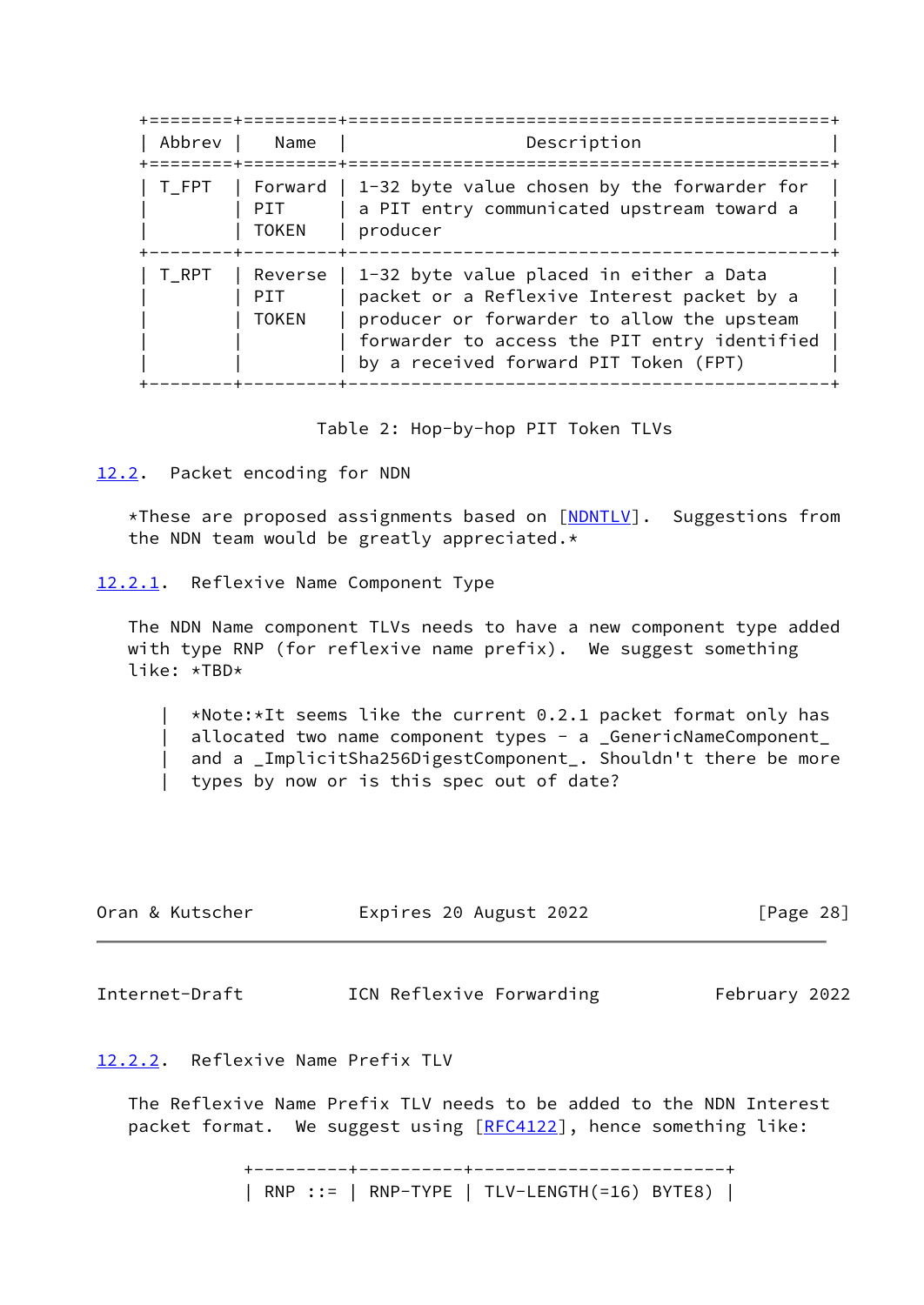Table 3: Proposed Reflexive Name Prefix TLV for NDN Interest Packet

# <span id="page-32-0"></span>[12.2.3](#page-32-0). PIT Tokens for NDNLPv2

 The current NDN Link Protocol current has an assignment for the PIT Token mechanism pioneered in [\[Shi2020](#page-40-3)]. That approach only needed a single field, since PIT Tokens are only used to express one "direction" - for consumer-to-producer Interests and producer-to consumer Data messages. This specification employs PIT Tokens on both enclosing Interest-Data exchanges, but also on Reflexive Interests to locate the PIT entry of an enclosing Interest on reception by a forwarder. Therefore we suggest that the existing NDNLPv2 assignment of

| LpHeaderField   PitToken |                                      |
|--------------------------|--------------------------------------|
| PitToken                 | PIT-TOKEN-TYPE TLV-LENGTH 1*320CTET> |

Table 4: Current NDNLPv2 PIT Token assignment

 be renamed to indicate its use in the forward direction of consumer to producer Interests and returning Data, and a second allocation be done for a \_Reverse PIT Token\_ specifically for inclusion in Reflexive Interests as follows:

| LpHeaderField   ReversePitToken | ----------------------------------                     |
|---------------------------------|--------------------------------------------------------|
|                                 | ReversePitToken   PIT-TOKEN-TYPE TLV-LENGTH 1*320CTET> |

Table 5: Proposed NDNLPv2 Reverse PIT Token assignment

| Oran & Kutscher | Expires 20 August 2022 | [Page 29] |
|-----------------|------------------------|-----------|
|-----------------|------------------------|-----------|

<span id="page-32-1"></span>Internet-Draft ICN Reflexive Forwarding February 2022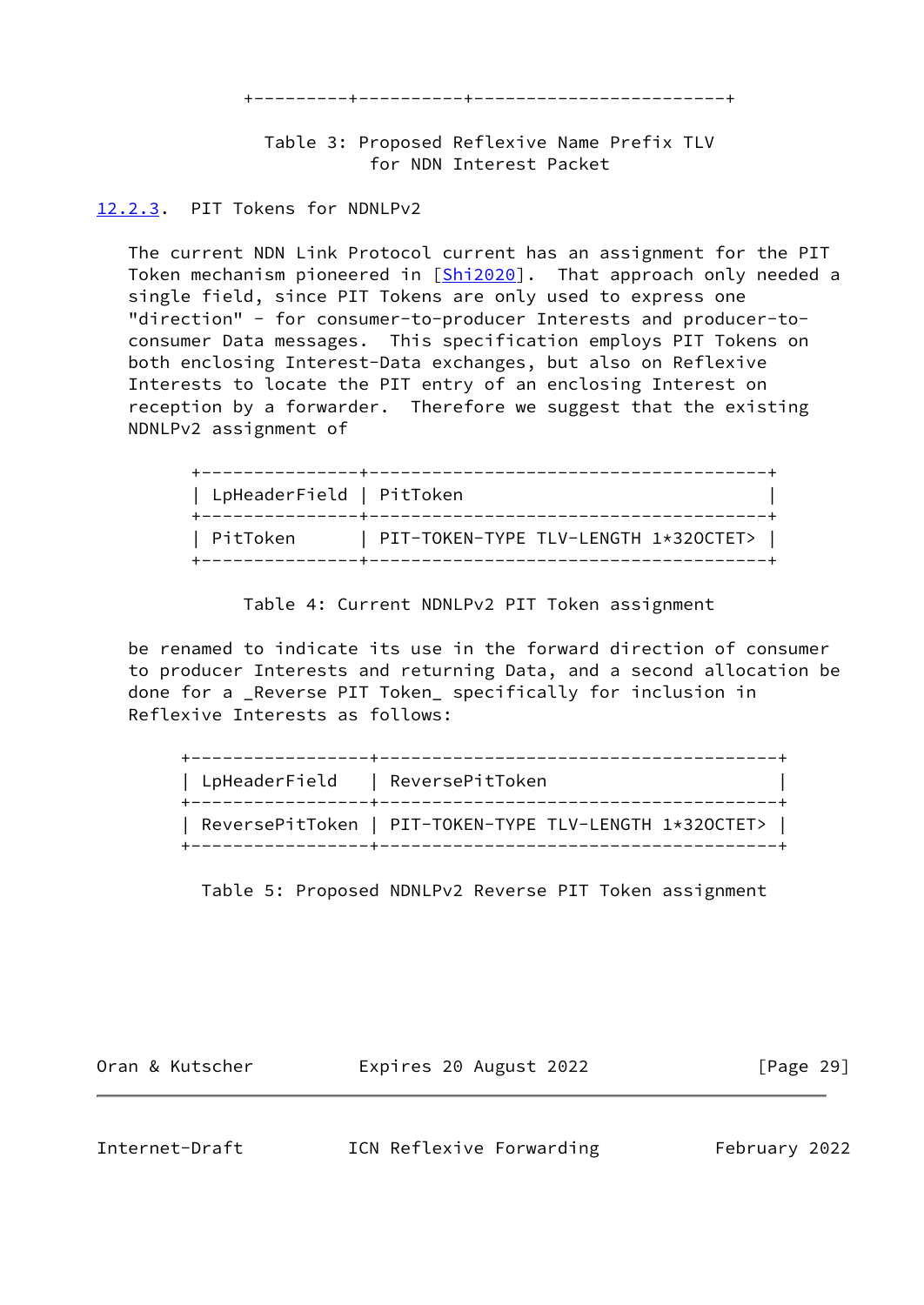### <span id="page-33-0"></span>[13.](#page-33-0) IANA Considerations

## <span id="page-33-1"></span>[13.1](#page-33-1). Reflexive Name Prefix TLV

 Please add the T\_REFLEXIVE\_NAME component TLV to the CCNx Name types TLV types registry of [[RFC8609](https://datatracker.ietf.org/doc/pdf/rfc8609)], with Length 9 bytes and type of 128 bit random value.

1 2 3 0 1 2 3 4 5 6 7 8 9 0 1 2 3 4 5 6 7 8 9 0 1 2 3 4 5 6 7 8 9 0 1 +---------------+---------------+---------------+---------------+ | T\_REFLEXIVE\_NAME | 16 +---------------+---------------+---------------+---------------+ | | | 128 bit value randomly assigned by consumer | +-------------------------------+-------------------------------+

Figure 5: Reflexive Name component type

# <span id="page-33-2"></span>[13.2](#page-33-2). Forward and Reverse PIT-Token hop-by-hop option TLVs

 Please add the T\_FPT and T\_RPT TLVS to the CCNx Hop-by-Hop Type Registry of  $[RECS609]$ , with Length 1-32 bytes and type of random value.

| ----+---------------+--------<br>-------+----<br>T FPT<br>$1 - 32$ | 0 1 2 3 4 5 6 7 8 9 0 1 2 3 4 5 6 7 8 9 0 1 2 3 4 5 6 7 8 9 0 1 | 1-32 byte value randomly assigned by forwarder |  |  |
|--------------------------------------------------------------------|-----------------------------------------------------------------|------------------------------------------------|--|--|
|                                                                    |                                                                 |                                                |  |  |
|                                                                    |                                                                 |                                                |  |  |
|                                                                    |                                                                 |                                                |  |  |

### Figure 6: Forward PIT-Token hop-by-hop TLV

| 0 1 2 3 4 5 6 7 8 9 0 1 2 3 4 5 6 7 8 9 0 1 2 3 4 5 6 7 8 9 0 1 |                |                                                |          |
|-----------------------------------------------------------------|----------------|------------------------------------------------|----------|
|                                                                 | --------+----- |                                                |          |
| T RPT                                                           |                |                                                | $1 - 32$ |
|                                                                 |                |                                                |          |
|                                                                 |                |                                                |          |
|                                                                 |                | 1-32 byte value randomly assigned by forwarder |          |
|                                                                 |                |                                                |          |

Figure 7: Reverse PIT-Token hop-by-hop TLV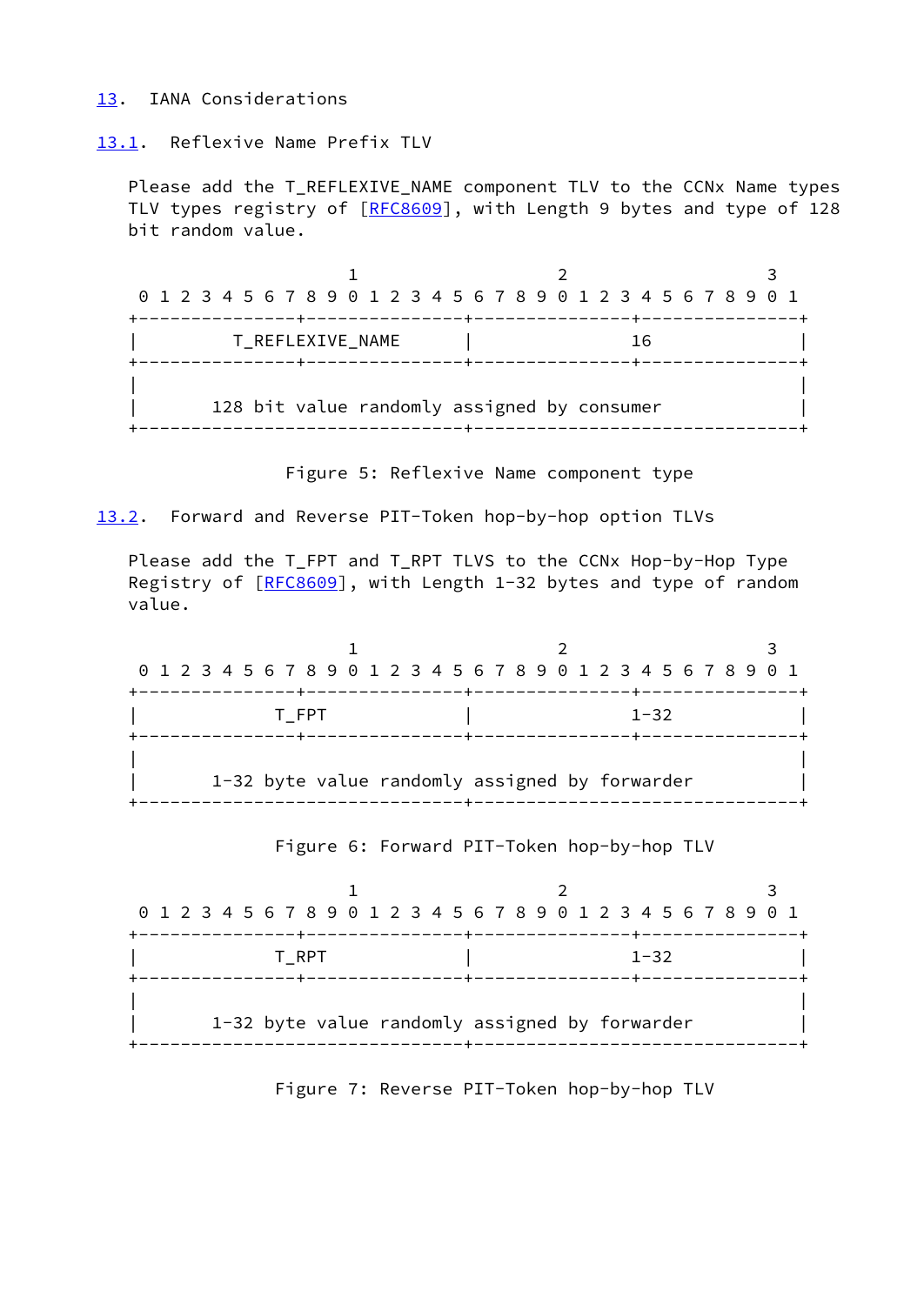<span id="page-34-1"></span>Internet-Draft ICN Reflexive Forwarding February 2022

## <span id="page-34-0"></span>[14.](#page-34-0) Security Considerations

 One of the major motivations for the reflexive forwarding extension specified in this document is in fact to enable better security and privacy characteristics for ICN networks. The main considerations are presented in  $Section 1$ , but we briefly recapitulate them here:

- \* Current approaches to authentication and data transfer often use payloads in Interest messages, which are clumsy to secure (Interest messages must be signed) and as a consequence make it very difficult to ensure consumer privacy. Reflexive forwarding moves all sensitive data to the Data messages sent in response to reflexive Interests, which are secured in the same manner as all other Data messages in the CCNx and NDN protocol designs.
- \* In many scenarios, consumers are forced to also act as producers so that data may be fetched by either a particular, or arbitrary other party. The means the consumer must arrange to have a routable name prefix and that prefix be disseminated by the routing protocol or other means. This represents both a privacy hazard (by revealing possible important information about the consumer) and a security concern as it opens up the consumer to the full panoply of flooding and crafted Interest Denial of Service attacks.
- \* In order to achieve multi-way handshakes, in current designs a consumer wishing a producer to communicate back must inform the producer of what (globally routable) name to use. This gives the consumer a convenient means to mount a variety of reflection attacks by enlisting the producer to send Interests to desired victims.

 As a major protocol extension however, this design brings its own potential security issues, which are discussed in the following subsections.

### <span id="page-34-2"></span>[14.1](#page-34-2). Collisions of reflexive Interest names

 Reflexive Interest names are constructed using 128-bit random numbers. This is intended to ensure an off-path attacker cannot easily manufacture a matching reflexive Interest and either masquerade as the producer, or mount a denial of service attack on the consumer. It also limits tracking through the linkability of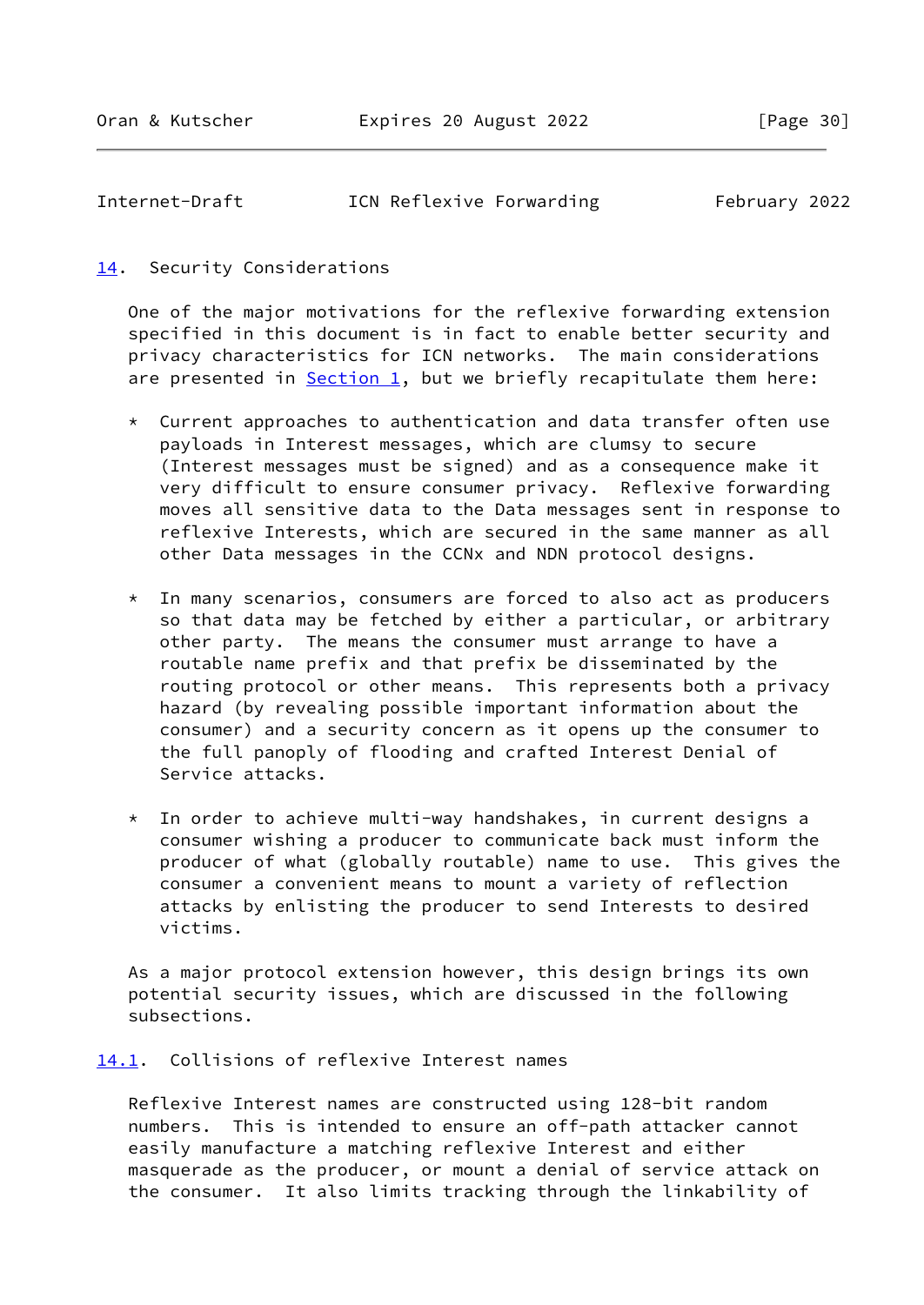Interests containing a re-used random value.

Oran & Kutscher **Expires 20 August 2022** [Page 31]

<span id="page-35-1"></span>Internet-Draft **ICN** Reflexive Forwarding February 2022

 Therefore consumers MUST utilize a robust means of generating these random values, and it is RECOMMENDED that the [[RFC4122](https://datatracker.ietf.org/doc/pdf/rfc4122)] format be used, with a a pseudo-random number generator (PRNG) approved for use with cryptographic protocols.

<span id="page-35-0"></span>[14.2](#page-35-0). Additional resource pressure on PIT and FIB

 Normal Interest message processing in CCNx and NDN needs to consider effect of various resource depletion attacks on the PIT, particularly in the form of Interest flooding attacks (see [[Gasti2012\]](#page-38-2) for a good overview of DoS and DDoS mitigation on ICN networks). Interest messages utilizing this reflexive forwarding extension can place additional resource pressure on the PIT.

 While this does not represent a new DoS/DDoS attack vector, the ability of a malicious consumer to utilize this extension in an attack does represent an increased risk of resource depletion, especially if such Interests are given unfair access to PIT and FIB resources. Implementers SHOULD therefore protect PIT and FIB resources by weighing requests for reflexive forwarding resources appropriately relative to other Interests.

<span id="page-35-2"></span>[14.3](#page-35-2). Potential Vulnerabilities from the use of PIT Tokens

 By including PIT Tokens in the CCNx or NDN protocol, an attacker has the opportunity to manipulate these values by either replacement or elision. So far we do not have enough experimental data nor formal security analysis to assess whether useful attacks against the protocol via the PIT Tokens can be mounted. The fields are carried differently in CCNx and NDN, but in both cases they are outside the cryptographic integrity envelope and not encrypted for confidentiality as part of the base protocols.

 For both cases however, the potential vulnerabilities can be foiled, at least for point-to-point communication over an L2 hop, by employing either link-layer encryption (in the case of CCNx), or by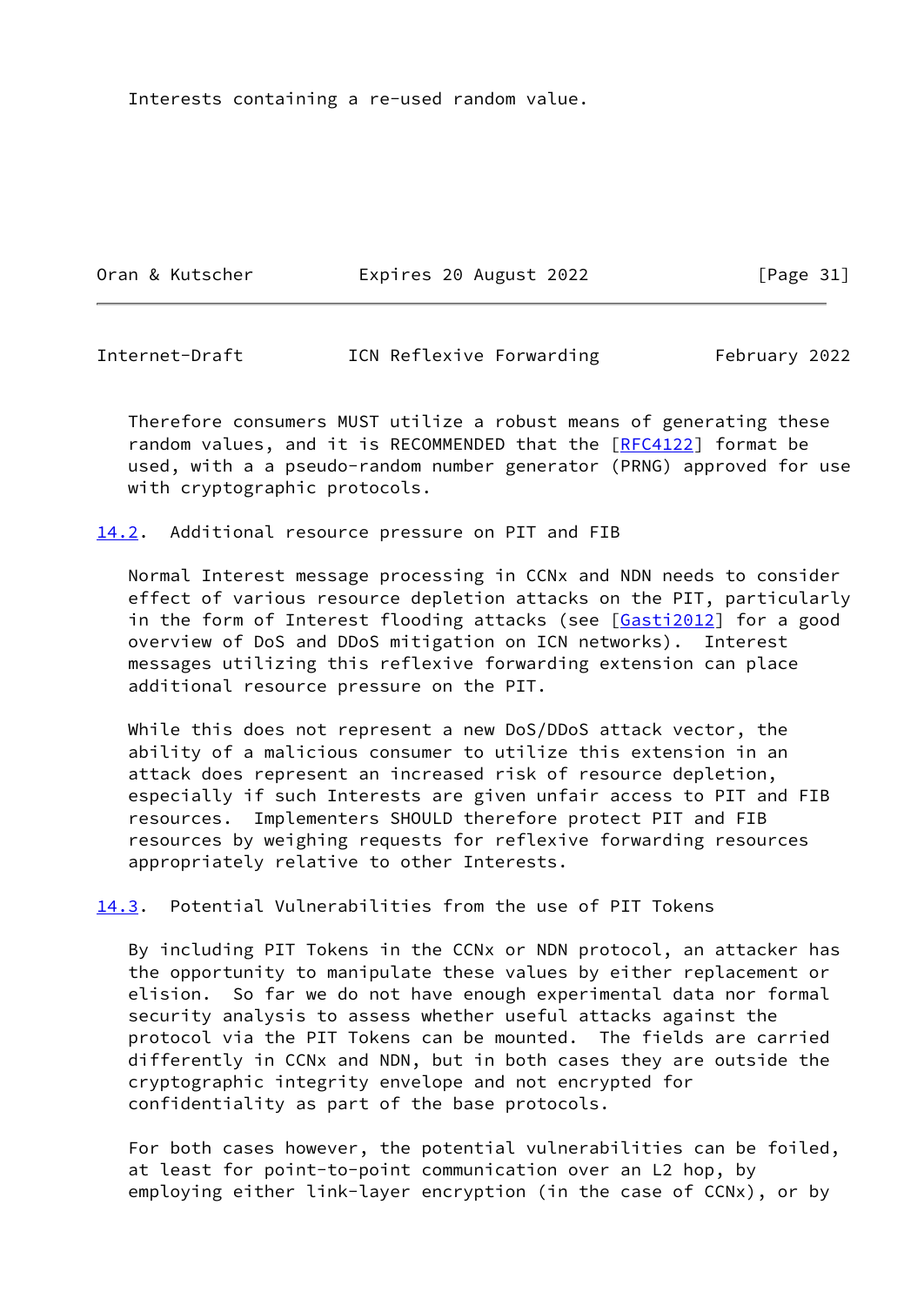encrypting the NDNLPv2 protocol, which carries these fields for NDN.

<span id="page-36-0"></span>[14.4](#page-36-0). Privacy Considerations

 ICN architectures like CCNx and NDN provide a rich tapestry of interesting privacy issues, which have been extensively explored in the research literature. The fundamental tradeoffs for privacy concern the risk of exposing the names of information objects to the forwarding elements of the network, which is a necessary property of any name-based routing and forwarding design. Numerous approaches have been explored with varying degrees of success, such as onion routing ([\[DiBenedettoGTU12](#page-38-3)]), name encryption ([\[Ghali2017](#page-38-4)]), and name

| Oran & Kutscher | Expires 20 August 2022 | [Page 32] |
|-----------------|------------------------|-----------|
|                 |                        |           |

<span id="page-36-2"></span>Internet-Draft ICN Reflexive Forwarding February 2022

obfuscation ([\[Arianfar2011](#page-37-4)]) among others.

 Reflexive forwarding does not change the overall landscape of privacy tradeoffs, nor seem to introduce additional hazards. In fact, the privacy exposures are confined to the inverse path of forwarders from the producer to the consumer, through which the original Interest forwarding may have already exposed names on path. Similar name privacy techniques to those cited above may be equally applied to the names in reflexive Interests.

 While the individual reflexive Interest-Data exchanges have similar properties to those in any NDN or CCNx exchange, the target usages by applications may have interaction patterns that are subject to relatively straightforward fingerprinting by adversaries. For example, a particular RMI invocation may fingerprint simply through the count of arguments fetched by the producer and their sizes. The attacker must however be on path, which somewhat ameliorates the exposure hazards.

<span id="page-36-1"></span>[15.](#page-36-1) Normative References

- [RFC2119] Bradner, S., "Key words for use in RFCs to Indicate Requirement Levels", [BCP 14](https://datatracker.ietf.org/doc/pdf/bcp14), [RFC 2119](https://datatracker.ietf.org/doc/pdf/rfc2119), DOI 10.17487/RFC2119, March 1997, <[https://www.rfc-editor.org/info/rfc2119>](https://www.rfc-editor.org/info/rfc2119).
- [RFC8569] Mosko, M., Solis, I., and C. Wood, "Content-Centric Networking (CCNx) Semantics", [RFC 8569](https://datatracker.ietf.org/doc/pdf/rfc8569), DOI 10.17487/RFC8569, July 2019,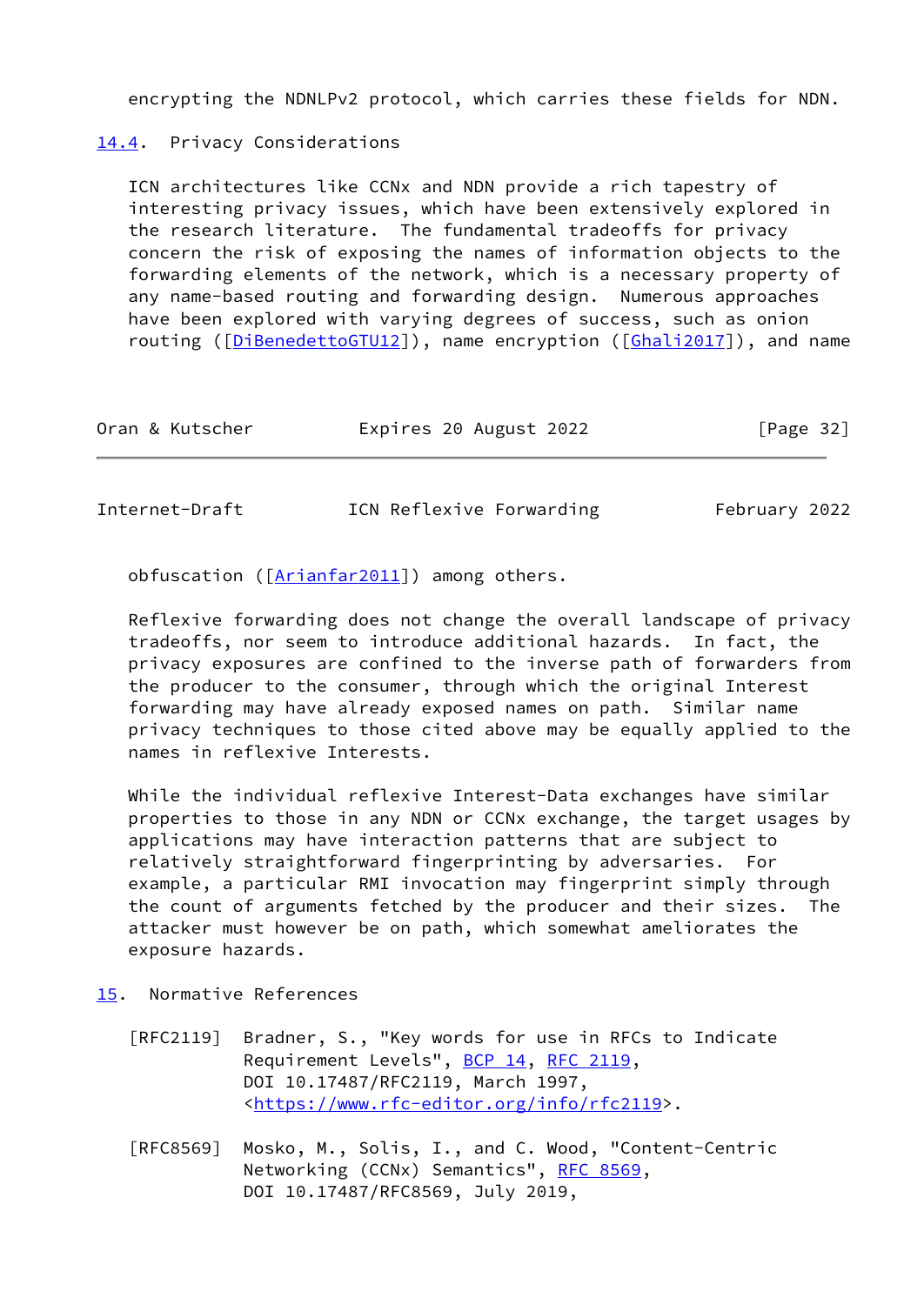<[https://www.rfc-editor.org/info/rfc8569>](https://www.rfc-editor.org/info/rfc8569).

- [RFC8609] Mosko, M., Solis, I., and C. Wood, "Content-Centric Networking (CCNx) Messages in TLV Format", [RFC 8609](https://datatracker.ietf.org/doc/pdf/rfc8609), DOI 10.17487/RFC8609, July 2019, <[https://www.rfc-editor.org/info/rfc8609>](https://www.rfc-editor.org/info/rfc8609).
- <span id="page-37-4"></span><span id="page-37-0"></span>[16.](#page-37-0) Informative References
	- [Arianfar2011]

 Arianfar, S., Koponen, T., Raghavan, B., and S. Shenker, "On preserving privacy in content-oriented networks, in ICN '11: Proceedings of the ACM SIGCOMM workshop on Information-centric networking", DOI <https://doi.org/10.1145/2018584.2018589>, August 2011, <<https://dl.acm.org/doi/10.1145/2018584.2018589>>.

| [Page 33]<br>Expires 20 August 2022<br>Oran & Kutscher |  |
|--------------------------------------------------------|--|
|--------------------------------------------------------|--|

- <span id="page-37-2"></span>Internet-Draft **ICN** Reflexive Forwarding February 2022
	- [Auge2018] Augé, J., Carofiglio, G., Grassi, G., Muscariello, L., Pau, G., and X. Zeng, "MAP-Me: Managing Anchor-Less Producer Mobility in Content-Centric Networks, in IEEE Transactions on Network, Volume 15, Issue 2", DOI 10.1109/TNSM.2018.2796720, June 2018, <[https://ieeexplore.ieee.org/document/8267132>](https://ieeexplore.ieee.org/document/8267132).

<span id="page-37-3"></span>[Baccelli2014]

 Baccelli, E., Mehlis, C., Hahm, O., Schmidt, T., and M. Wählisch, "Information centric networking in the IoT: experiments with NDN in the wild, in ACM-ICN '14: Proceedings of the 1st ACM Conference on Information- Centric Networking", DOI 10.1145/2660129.2660144, September 2014, <[https://dl.acm.org/doi/abs/10.1145/2660129.2660144>](https://dl.acm.org/doi/abs/10.1145/2660129.2660144).

<span id="page-37-1"></span>[Carzaniga2011]

 Carzaniga, A., Papalini, M., and A.L. Wolf, "Content-Based Publish/Subscribe Networking and Information-Centric Networking", DOI 10.1145/2018584.2018599, September 2011, <[https://conferences.sigcomm.org/sigcomm/2011/papers/icn/](https://conferences.sigcomm.org/sigcomm/2011/papers/icn/p56.pdf) [p56.pdf](https://conferences.sigcomm.org/sigcomm/2011/papers/icn/p56.pdf)>.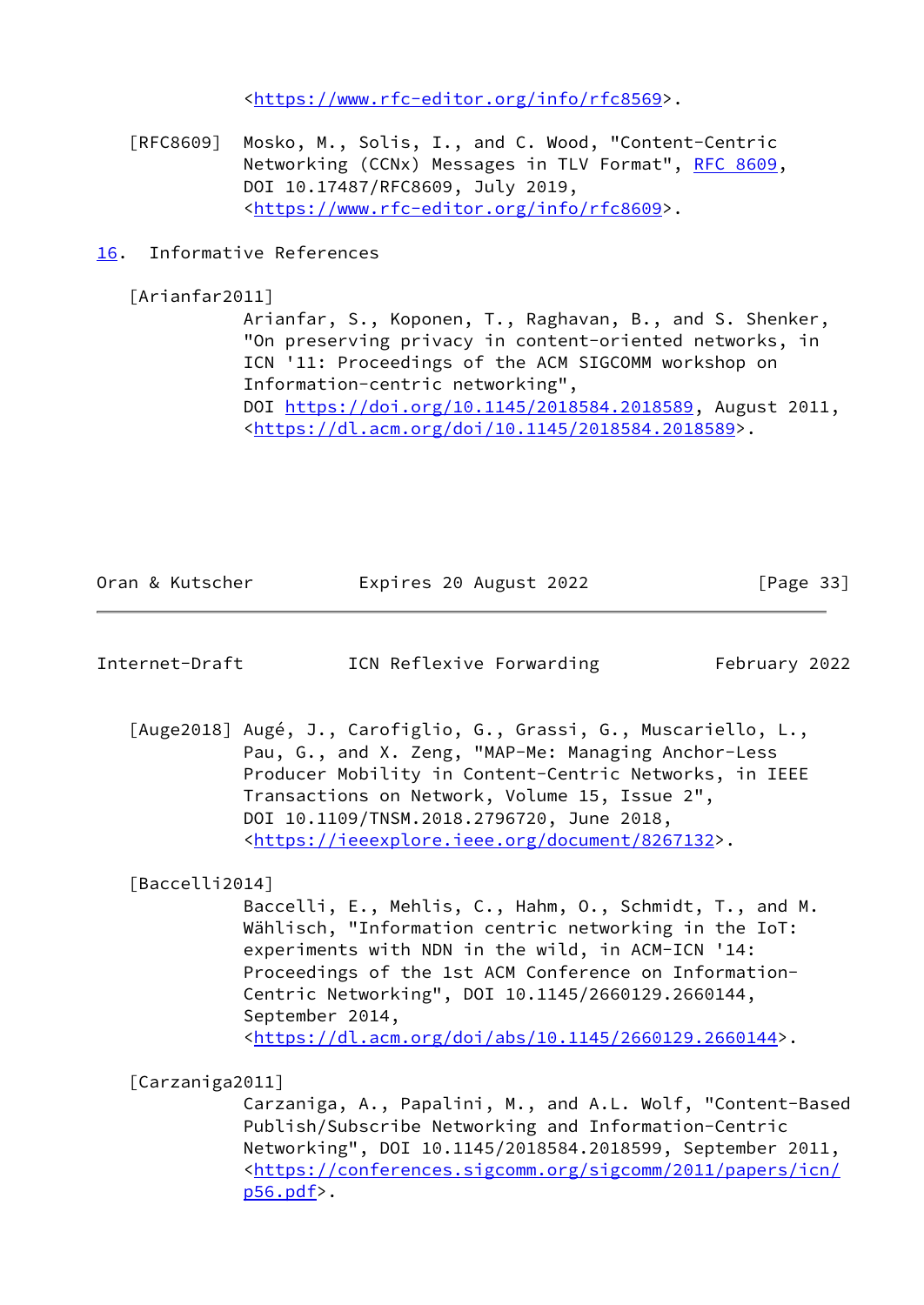<span id="page-38-1"></span>[Chen2015] Chen, S., Cao, J., and L. Zhu, "NDSS: A Named Data Storage System, in International Conference on Cloud and Autonomic Computing", DOI 10.1109/ICCAC.2015.12, September 2014, <[https://ieeexplore.ieee.org/document/7312154>](https://ieeexplore.ieee.org/document/7312154).

## <span id="page-38-3"></span>[DiBenedettoGTU12]

 DiBenedetto, S., Gasti, P., Tsudik, G., and E. Uzun, "ANDaNA: Anonymous Named Data Networking Application, in NDSS 2012", DOI [https://arxiv.org/abs/1112.2205v2,](https://arxiv.org/abs/1112.2205v2) 2102, <[https://www.ndss-symposium.org/ndss2012/andana-anonymous](https://www.ndss-symposium.org/ndss2012/andana-anonymous-named-data-networking-application) [named-data-networking-application>](https://www.ndss-symposium.org/ndss2012/andana-anonymous-named-data-networking-application).

# <span id="page-38-2"></span>[Gasti2012]

 Gasti, P., Tsudik, G., Uzun, Ersin., and L. Zhang, "DoS and DDoS in Named Data Networking, in 22nd International Conference on Computer Communication and Networks (ICCCN)", DOI 10.1109/ICCCN.2013.6614127, August 2013, <[https://ieeexplore.ieee.org/document/6614127>](https://ieeexplore.ieee.org/document/6614127).

| Oran & Kutscher | Expires 20 August 2022                                                                                                                                                                                            | $\lceil \text{Page } 34 \rceil$ |
|-----------------|-------------------------------------------------------------------------------------------------------------------------------------------------------------------------------------------------------------------|---------------------------------|
| Internet-Draft  | ICN Reflexive Forwarding                                                                                                                                                                                          | February 2022                   |
| [Ghali2017]     | Tsudik, G., Ghali, C., and C. Wood, "When encryption is<br>not enough: privacy attacks in content-centric networking,<br>in ICN '17: Proceedings of the 4th ACM Conference on<br>Information-Centric Networking", |                                 |

<span id="page-38-4"></span> DOI <https://doi.org/10.1145/3125719.3125723>, September 2017,

<[https://dl.acm.org/doi/abs/10.1145/3125719.3125723>](https://dl.acm.org/doi/abs/10.1145/3125719.3125723).

### <span id="page-38-0"></span>[Gundogan2018]

 Gündoğan, C., Kietzmann, P., Schmidt, T., and M. Wählisch, "HoPP: publish-subscribe for the constrained IoT, in ICN '18: Proceedings of the 5th ACM Conference on Information- Centric Networking", DOI 10.1145/3267955.3269020, September 2018,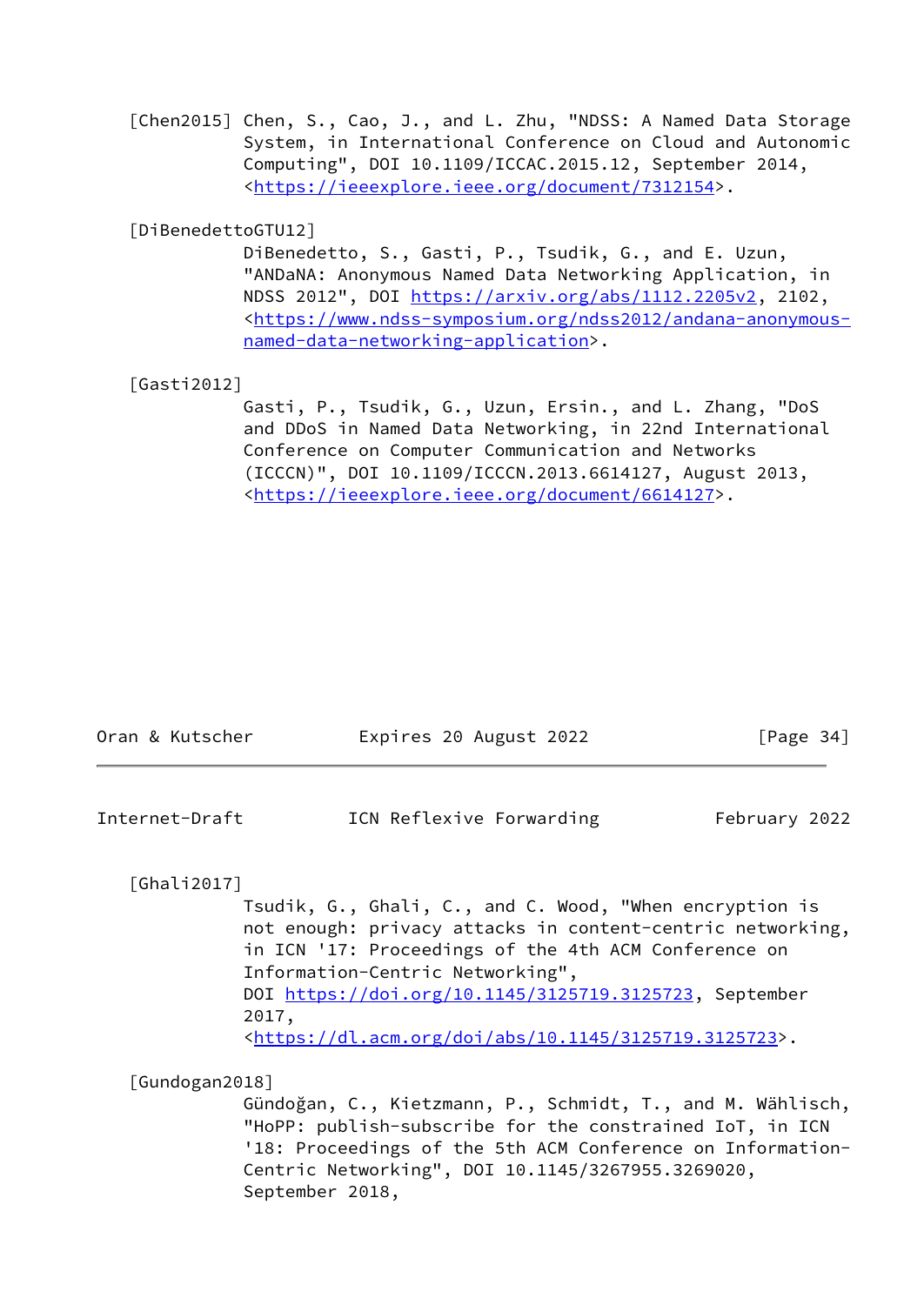<[https://dl.acm.org/doi/abs/10.1145/3267955.3269020>](https://dl.acm.org/doi/abs/10.1145/3267955.3269020).

<span id="page-39-2"></span>[I-D.irtf-icnrg-flic]

 Tschudin, C., Wood, C. A., Mosko, M., and D. Oran, "File- Like ICN Collections (FLIC)", Work in Progress, Internet Draft, [draft-irtf-icnrg-flic-03](https://datatracker.ietf.org/doc/pdf/draft-irtf-icnrg-flic-03), 7 November 2021, <[https://datatracker.ietf.org/doc/html/draft-irtf-icnrg](https://datatracker.ietf.org/doc/html/draft-irtf-icnrg-flic-03) [flic-03](https://datatracker.ietf.org/doc/html/draft-irtf-icnrg-flic-03)>.

<span id="page-39-1"></span>[I-D.irtf-icnrg-terminology]

 Wissingh, B., Wood, C. A., Afanasyev, A., Zhang, L., Oran, D., and C. Tschudin, "Information-Centric Networking (ICN): Content-Centric Networking (CCNx) and Named Data Networking (NDN) Terminology", Work in Progress, Internet Draft, [draft-irtf-icnrg-terminology-08](https://datatracker.ietf.org/doc/pdf/draft-irtf-icnrg-terminology-08), 17 January 2020, <[https://datatracker.ietf.org/doc/html/draft-irtf-icnrg](https://datatracker.ietf.org/doc/html/draft-irtf-icnrg-terminology-08) [terminology-08](https://datatracker.ietf.org/doc/html/draft-irtf-icnrg-terminology-08)>.

<span id="page-39-4"></span>[I-D.oran-icnrg-pathsteering]

 Moiseenko, I. and D. Oran, "Path Steering in CCNx and NDN", Work in Progress, Internet-Draft, [draft-oran-icnrg](https://datatracker.ietf.org/doc/pdf/draft-oran-icnrg-pathsteering-05) [pathsteering-05](https://datatracker.ietf.org/doc/pdf/draft-oran-icnrg-pathsteering-05), 8 November 2021, <[https://datatracker.ietf.org/doc/html/draft-oran-icnrg](https://datatracker.ietf.org/doc/html/draft-oran-icnrg-pathsteering-05) [pathsteering-05](https://datatracker.ietf.org/doc/html/draft-oran-icnrg-pathsteering-05)>.

<span id="page-39-0"></span> [Krol2018] Krol, M., Habak, K., Oran, D., Kutscher, D., and I. Psaras, "RICE: Remote Method Invocation in ICN, in Proceedings of the 5th ACM Conference on Information- Centric Networking — ICN '18", DOI 10.1145/3267955.3267956, September 2018, <[https://conferences.sigcomm.org/acm-icn/2018/proceedings/](https://conferences.sigcomm.org/acm-icn/2018/proceedings/icn18-final9.pdf) [icn18-final9.pdf>](https://conferences.sigcomm.org/acm-icn/2018/proceedings/icn18-final9.pdf).

| Expires 20 August 2022<br>Oran & Kutscher<br>[Page 35] |  |
|--------------------------------------------------------|--|
|--------------------------------------------------------|--|

Internet-Draft ICN Reflexive Forwarding February 2022

<span id="page-39-3"></span>[Lindgren2016]

 Lindgren, A., Ben Abdessiem, F., Ahlgren, B., Schlelén, O., and A.M. Malik, "Design choices for the IoT in Information-Centric Networks, in 13th IEEE Annual Consumer Communications and Networking Conference (CCNC)", DOI 10.1109/CCNC.2016.7444905, January 2016, <[https://ieeexplore.ieee.org/abstract/document/7444905>](https://ieeexplore.ieee.org/abstract/document/7444905).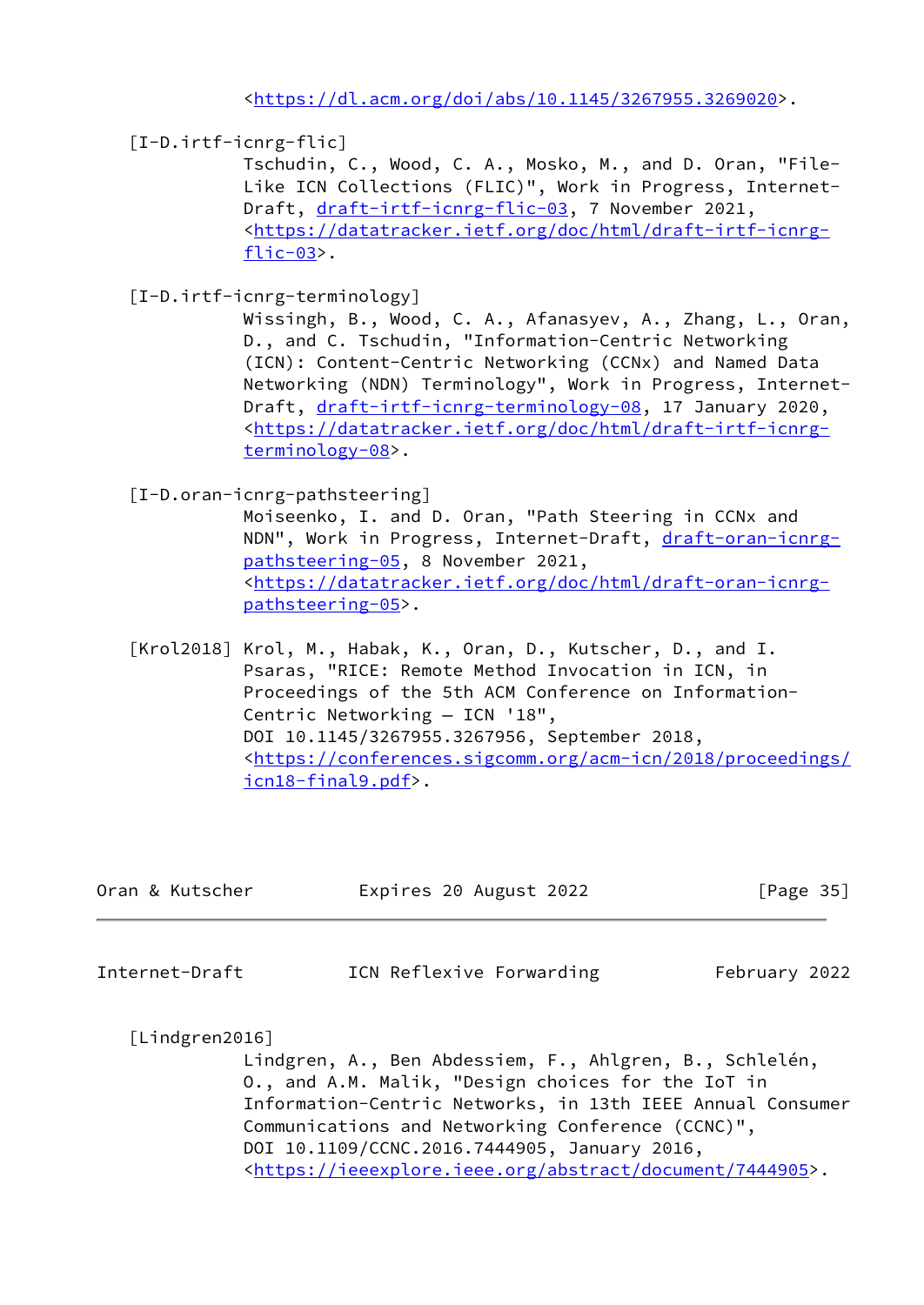### <span id="page-40-4"></span>[Moiseenko2014]

 Moiseenko, I., Stapp, M., and D. Oran, "Communication patterns for web interaction in named data networking", DOI 10.1145/2660129.2660152, September 2014, <<https://dl.acm.org/doi/10.1145/2660129.2660152>>.

## <span id="page-40-2"></span>[Mosko2017]

 Mosko, M., "CCNx 1.0 Bidirectional Streams", arXiv 1707.04738, July 2017, <[https://arxiv.org/abs/1707.04738>](https://arxiv.org/abs/1707.04738).

- <span id="page-40-1"></span> [NDN] "Named Data Networking", 2020, <[https://named-data.net/project/execsummary/>](https://named-data.net/project/execsummary/).
- <span id="page-40-5"></span> [NDNTLV] "NDN Packet Format Specification", 2016, <[http://named-data.net/doc/ndn-tlv/>](http://named-data.net/doc/ndn-tlv/).
- [RFC3261] Rosenberg, J., Schulzrinne, H., Camarillo, G., Johnston, A., Peterson, J., Sparks, R., Handley, M., and E. Schooler, "SIP: Session Initiation Protocol", [RFC 3261](https://datatracker.ietf.org/doc/pdf/rfc3261), DOI 10.17487/RFC3261, June 2002, <[https://www.rfc-editor.org/info/rfc3261>](https://www.rfc-editor.org/info/rfc3261).
- [RFC4122] Leach, P., Mealling, M., and R. Salz, "A Universally Unique IDentifier (UUID) URN Namespace", [RFC 4122,](https://datatracker.ietf.org/doc/pdf/rfc4122) DOI 10.17487/RFC4122, July 2005, <[https://www.rfc-editor.org/info/rfc4122>](https://www.rfc-editor.org/info/rfc4122).
- [RFC6337] Okumura, S., Sawada, T., and P. Kyzivat, "Session Initiation Protocol (SIP) Usage of the Offer/Answer Model", [RFC 6337,](https://datatracker.ietf.org/doc/pdf/rfc6337) DOI 10.17487/RFC6337, August 2011, <[https://www.rfc-editor.org/info/rfc6337>](https://www.rfc-editor.org/info/rfc6337).
- [RFC7530] Haynes, T., Ed. and D. Noveck, Ed., "Network File System (NFS) Version 4 Protocol", [RFC 7530](https://datatracker.ietf.org/doc/pdf/rfc7530), DOI 10.17487/RFC7530, March 2015, [<https://www.rfc-editor.org/info/rfc7530](https://www.rfc-editor.org/info/rfc7530)>.
- [RFC8446] Rescorla, E., "The Transport Layer Security (TLS) Protocol Version 1.3", [RFC 8446](https://datatracker.ietf.org/doc/pdf/rfc8446), DOI 10.17487/RFC8446, August 2018, <[https://www.rfc-editor.org/info/rfc8446>](https://www.rfc-editor.org/info/rfc8446).

| Oran & Kutscher | Expires 20 August 2022 | [Page 36] |
|-----------------|------------------------|-----------|
|                 |                        |           |

<span id="page-40-0"></span>Internet-Draft **ICN** Reflexive Forwarding February 2022

<span id="page-40-3"></span>[Shi2020] Shi, J., Pesavento, D., and L. Benmohamed, "NDN-DPDK: NDN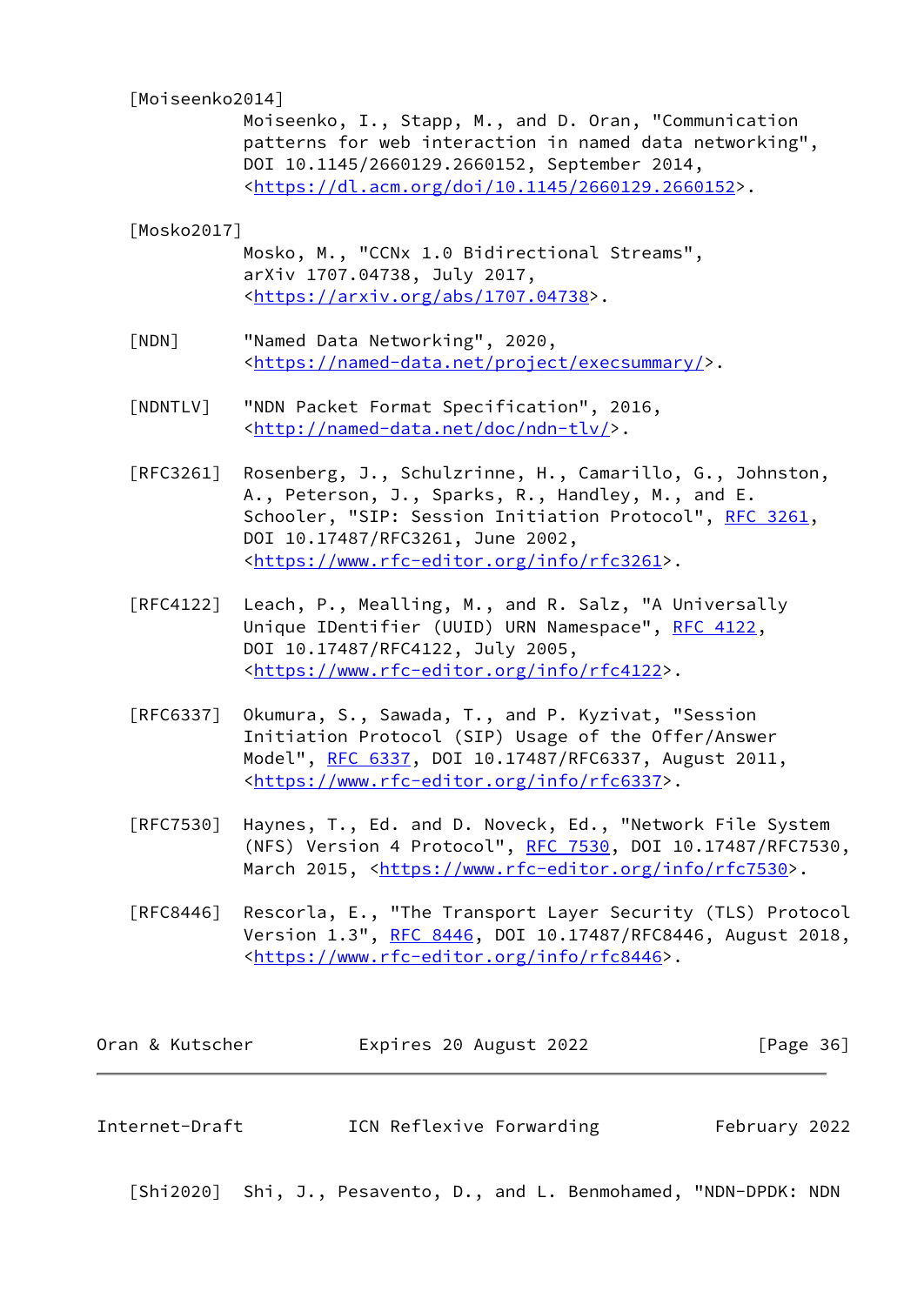Forwarding at 100 Gbps on Commodity Hardware, in Proceedings of the 7th ACM Conference on Information- Centric Networking — ICN '20", DOI 10.1145/3405656.3418715, September 2020, <<https://dl.acm.org/doi/10.1145/3405656.3418715>>.

<span id="page-41-3"></span>[So2013] So, W., Narayanan, A., and D. Oran, "Named data networking on a router: Fast and DoS-resistant forwarding with hash tables, in proceedings of Architectures for Networking and Communications Systems", DOI 10.1109/ANCS.2013.6665203, October 2013, <[https://ieeexplore.ieee.org/document/6665203>](https://ieeexplore.ieee.org/document/6665203).

<span id="page-41-1"></span>[Zhang2018]

 Zhang, Y., Xia, Z., Mastorakis, S., and L. Zhang, "KITE: Producer Mobility Support in Named Data Networking, in Proceedings of the 5th ACM Conference on Information- Centric Networking — ICN '18", DOI 10.1145/3267955.3267959, September 2018, <[https://conferences.sigcomm.org/acm-icn/2018/proceedings/](https://conferences.sigcomm.org/acm-icn/2018/proceedings/icn18-final23.pdf) [icn18-final23.pdf>](https://conferences.sigcomm.org/acm-icn/2018/proceedings/icn18-final23.pdf).

<span id="page-41-0"></span>[Appendix A.](#page-41-0) Alternative Designs Considered

 During development of this specification, a number of alternative designs were considered and at least partially documented. This appendix explains them for historical purposes, and explains why these were considered inferior to the design we settled on to carry forward.

<span id="page-41-2"></span>[A.1](#page-41-2). Handling reflexive interests using dynamic FIB entries

 The original draft specification employed the use of dynamically created FIB entries for forwarding Reflexive Interests. In this approach, at each forwarder along the inverse path from producer to consumer, a FIB entry must be present that matches this name via Longest Name Prefix Match (LNPM), so that when the reflexive interest arrives, the forwarder can forward it downstream toward the originating consumer. This FIB entry would point directly to the incoming interface on which the corresponding original Interest arrived. The FIB entry needs to be created as part of the forwarding of the original Interest so that it is available in time to catch any reflexive Interest issued by the producer. It would usually make sense to destroy this FIB entry when the Data message satisfying the original Interest arrives since this avoids any dangling stale state. Given the design details discussed below, stale FIB state would not represent a correctness hazard and hence could be done lazily if

Oran & Kutscher **Expires 20 August 2022** [Page 37]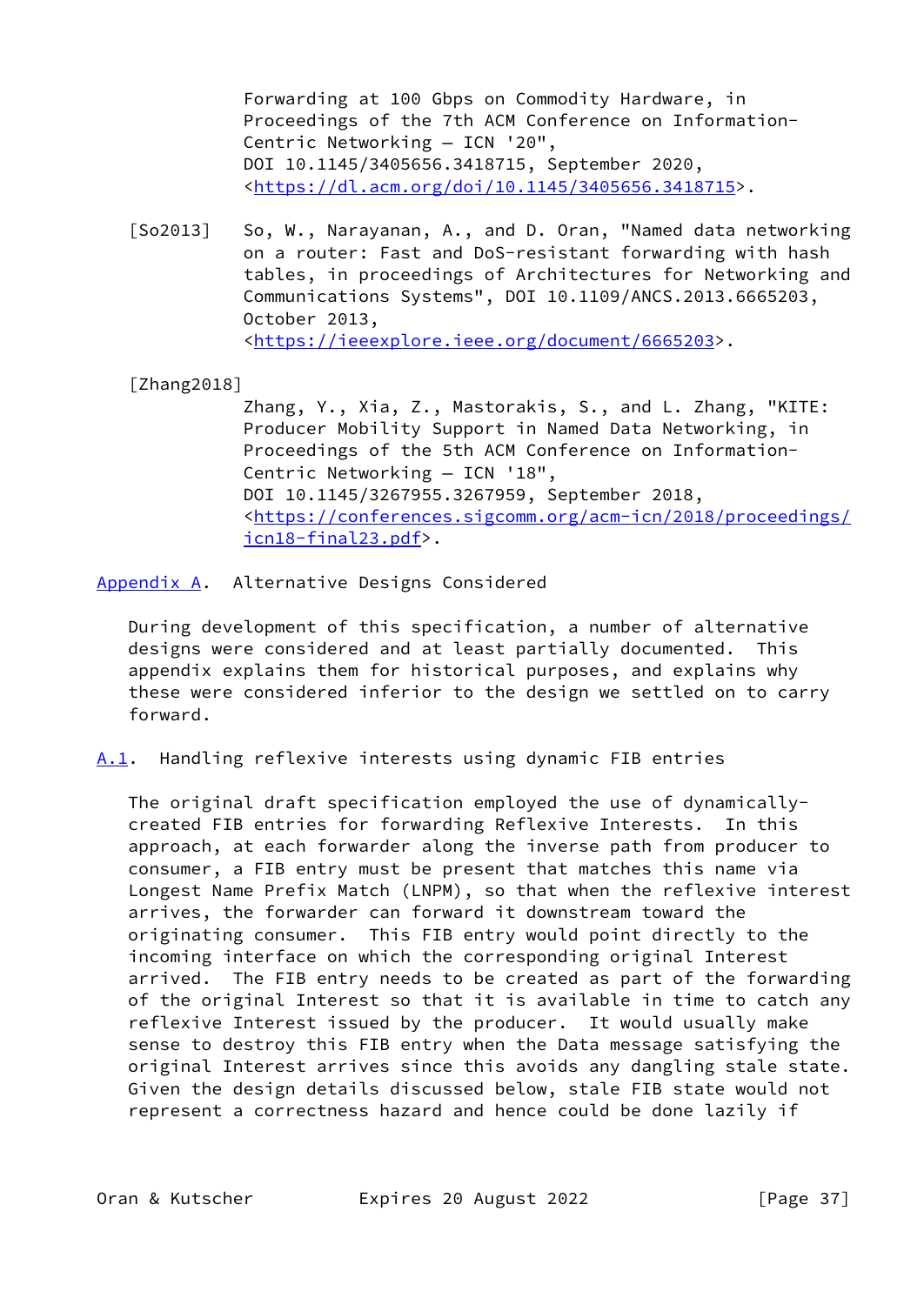<span id="page-42-0"></span>desired in an implementation.

In this scheme, the forwarder operates as follows:

- 1. The forwarder creates short-lifetime FIB entries for any Reflexive Interest Name prefixes communicated in an Interest message. If the forwarder does not have sufficient resources to do so, it rejects the Interest with the T\_RETURN\_NO\_RESOURCES error - the same error used if the forwarder were lacking sufficient PIT resources to process the Interest message.
- 2. Those FIB entries are queried whenever an Interest message arrives whose first name component is of the type \_Reflexive Interest Name Component (RNP)\_
- 3. The FIB entry gets removed eventually, after the corresponding Data message has been forwarded. One option would be to remove the FIB directly after the Data message has been forwarded. However, the forwarder might choose do lazy cleanup.

 There are a number of additional considerations with this design that need to be dealt with.

<span id="page-42-1"></span>[A.1.1](#page-42-1). Design complexities and performance issues with FIB-based design

 When processing an Interest containing the reflexive name TLV and creating the necessary FIB entry, the forwarder also creates a \_back pointer\_ from that FIB entry to the PIT entry for the Interest message that created it. This PIT entry contains the current value of the remaining Interest lifetime or alternatively a value from which the remaining Interest lifetime can be easily computed. Call this value \_IL\_t\_.

 The forwarder input thread could key off the high-order name component type (one byte) and if reflexive, do a reflexive FIB lookup instead of a full name hash. The reflexive FIB entry would contain the shard identity of the matching Interest (concretely, the core id servicing the shard) and steer the reflexive interest there. The reflexive name prefix FIB lookup would have to be competitive performance-wise with a full-name hash for this to win, however. Experimentation is needed to further evaluate such implementation tradeoffs for input packet load balancing in high-speed forwarders.

 The FIB is a performance-critical data structure in any forwarder, as it needs to support relatively expensive longest name prefix match (LNPM) lookup algorithms. A number of well-known FIB data structures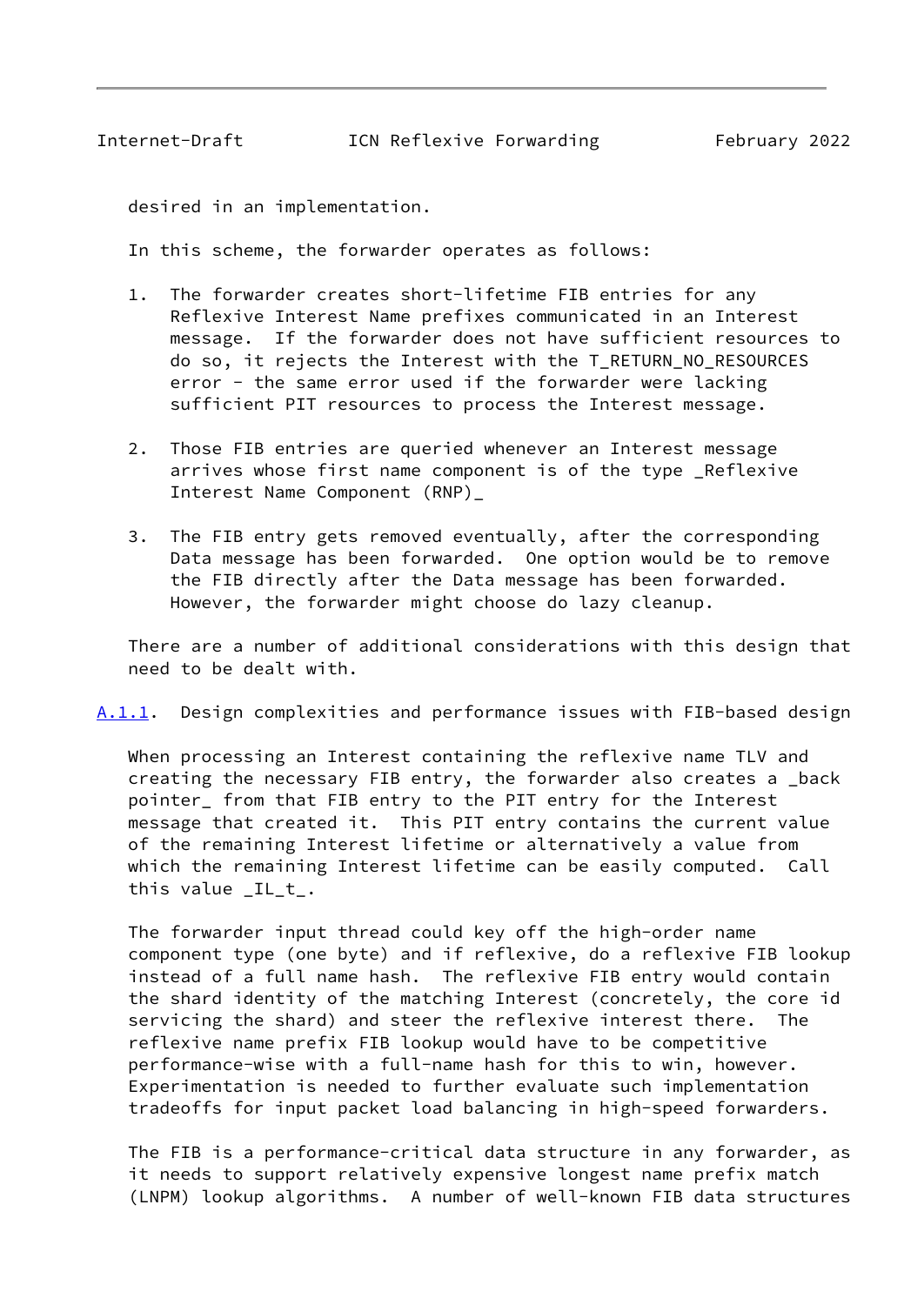are heavily optimized for read access, since for normal Interest message processing the FIB changes slowly - only after topological

| Oran & Kutscher | Expires 20 August 2022 | [Page 38] |
|-----------------|------------------------|-----------|
|-----------------|------------------------|-----------|

<span id="page-43-0"></span>Internet-Draft **ICN** Reflexive Forwarding February 2022

 changes or routing protocol updates. Support for reflexive names using dynamic FIB entries changes this, as FIB entries would be created and destroyed rapidly as Interest messages containing reflexive name TLVs are processed and the corresponding Data messages come back.

 While it may be feasible, especially in low-end forwarders handling a low packet forwarding rate to ignore this problem, for high-speed forwarders there are a number of hazards, including:

- 1. If the entire FIB needs to be locked in order to insert or remove entries, this could cause inflated forwarding delays or in extreme cases, forwarding performance collapse.
- 2. A number of high-speed forwarder implementations employ a sharded PIT scheme (see [Section 10.1.1](#page-24-2)) to better parallelize forwarding across processing cores. The FIB, however, is still a shared data structure which is either read without read locks across cores, or explicitly copied such that there is a separate copy of the FIB for each PIT shard. Clearly, a high update rate without read locks and/or updating many copies of the FIB are unattractive implementation options. (Note: unlike the adopted scheme in the main specification, by just depending on a dynamic FIB it is not feasible to force reflexive interests to be hashed or be otherwise directed to the PIT shard holding the original Interest state).

 There are any number of alternative FIB implementations that can work adequately. The most straightforward would be to simply implement a "special" FIB for just reflexive name lookups. This is feasible because reflexive names deterministically contain the distinguished high-order name component type of T\_REFLEXIVE\_NAME, whose content is a 64-bit value that can be easily hashed to a FIB entry directly, avoiding the more expensive LNPM lookup. Inserts and deletes then devolve to the well-understood problem of hash table maintenance.

<span id="page-43-1"></span>[A.1.2](#page-43-1). Interactions between FIB-based design and Interest Lifetime

If Interest lifetime handling is implemented naively, it may run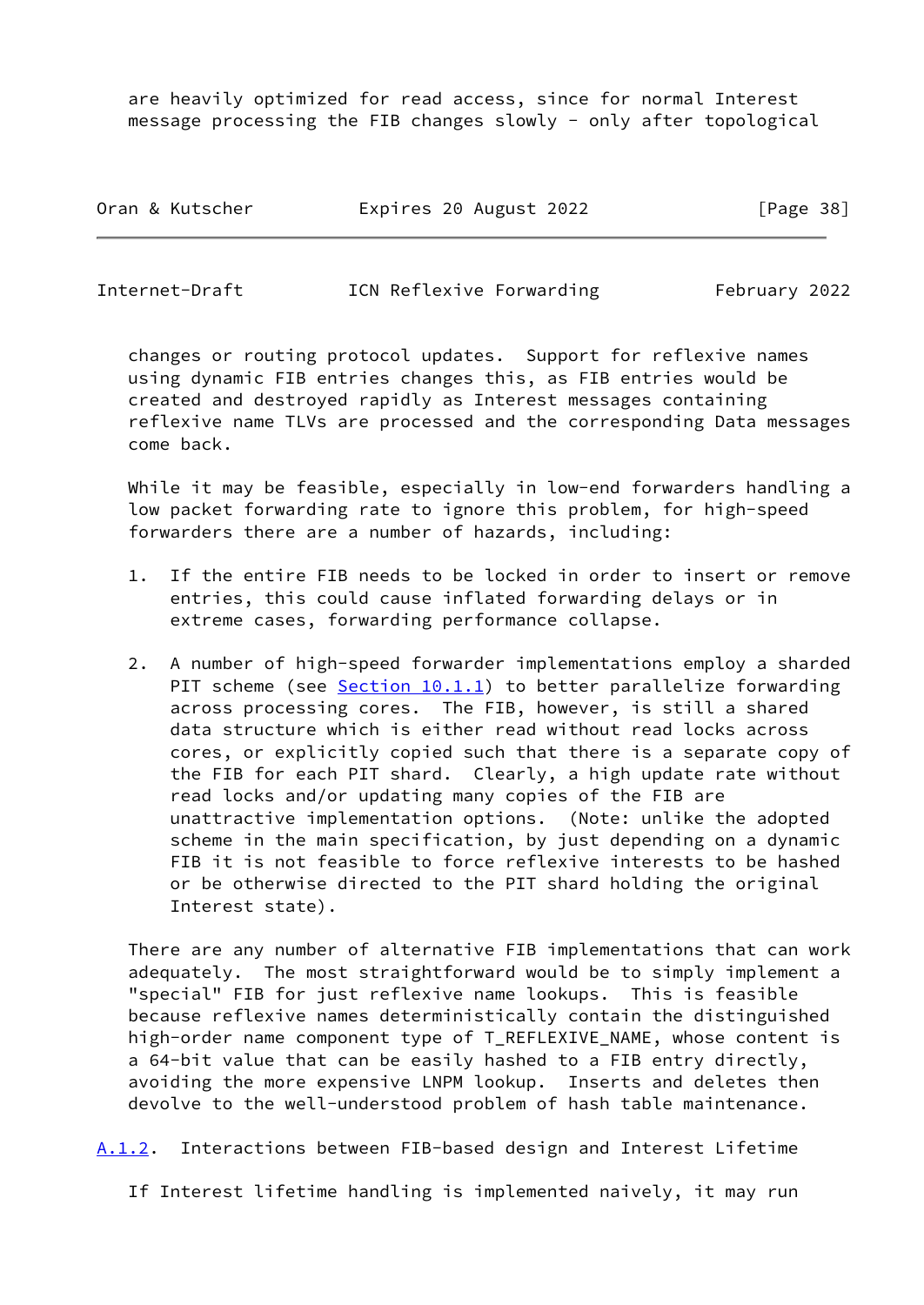afoul of a sharded PIT forwarder implementation, since the PIT entry for the reflexive Interest and the PIT entry for the original Interest may be in different shards. Therefore, if the update is done cross-shard on each reflexive Interest arrival, performance may suffer, perhaps dramatically. Instead, the following approach to updating the Interest lifetime after computing the new value is would be needed by this FIB-based design for sharded-PIT forwarders.

Oran & Kutscher **Expires 20 August 2022** [Page 39]

<span id="page-44-1"></span>Internet-Draft **ICN** Reflexive Forwarding February 2022

When creating the reflexive FIB entry as above in Appendix  $A.1.1$ , copy the remaining Interest lifetime from the PIT entry. Do the PIT update if and only if this value is about to expire, thus paying the cross-shard update cost only if the original Interest is about to expire. A further optimization at the cost of modest extra complexity is to instead \_queue\_ the update to the core holding the shard of the original PIT entry rather than doing the update directly. If the PIT entry expires or is satisfied, instead of removing it the associated core checks the update queue and does the necessary update.

<span id="page-44-0"></span>[A.2](#page-44-0). Reflexive forwarding using Path Steering

 We also considered leveraging Path Steering [\[I-D.oran-icnrg-pathsteering](#page-39-4)] Path Labels that inform the forwarder at each hop which outgoing face to use for for forwarding the Reflexive Interest. In this approach, the producer, when creating and issuing the Reflexive Interest with the Reflexive Name Prefix includes a Path Label to strictly steer the forwarding at all hops from the producer to the consumer (strict mode Path Steering). This means, the Reflexive Interest carries the Reflexive Name Prefix, but forwarders do not apply LNPM or any other outgoing face selection based on the name. It also eliminates the need for dynamic FIB entries as discussed above in [Appendix A.1](#page-41-2). Instead the forwarding is strictly steered by the Path Label using regular Path Steering semantics.

The message flow using Path Steering would look like the following:

| Consumer | Forwarder, | Producer |
|----------|------------|----------|
|          |            |          |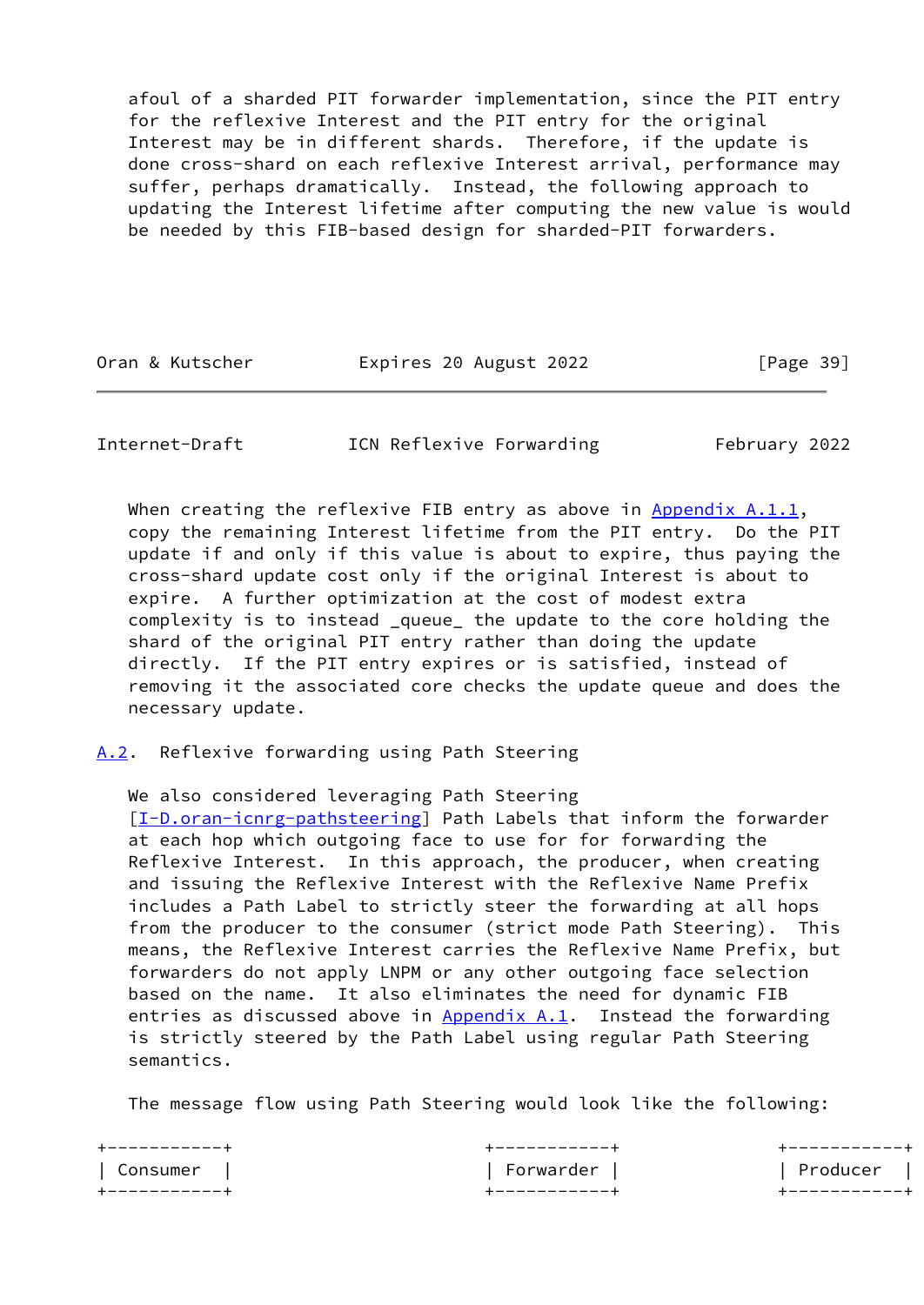

Oran & Kutscher **Expires 20 August 2022** [Page 40]

Internet-Draft **ICN** Reflexive Forwarding February 2022

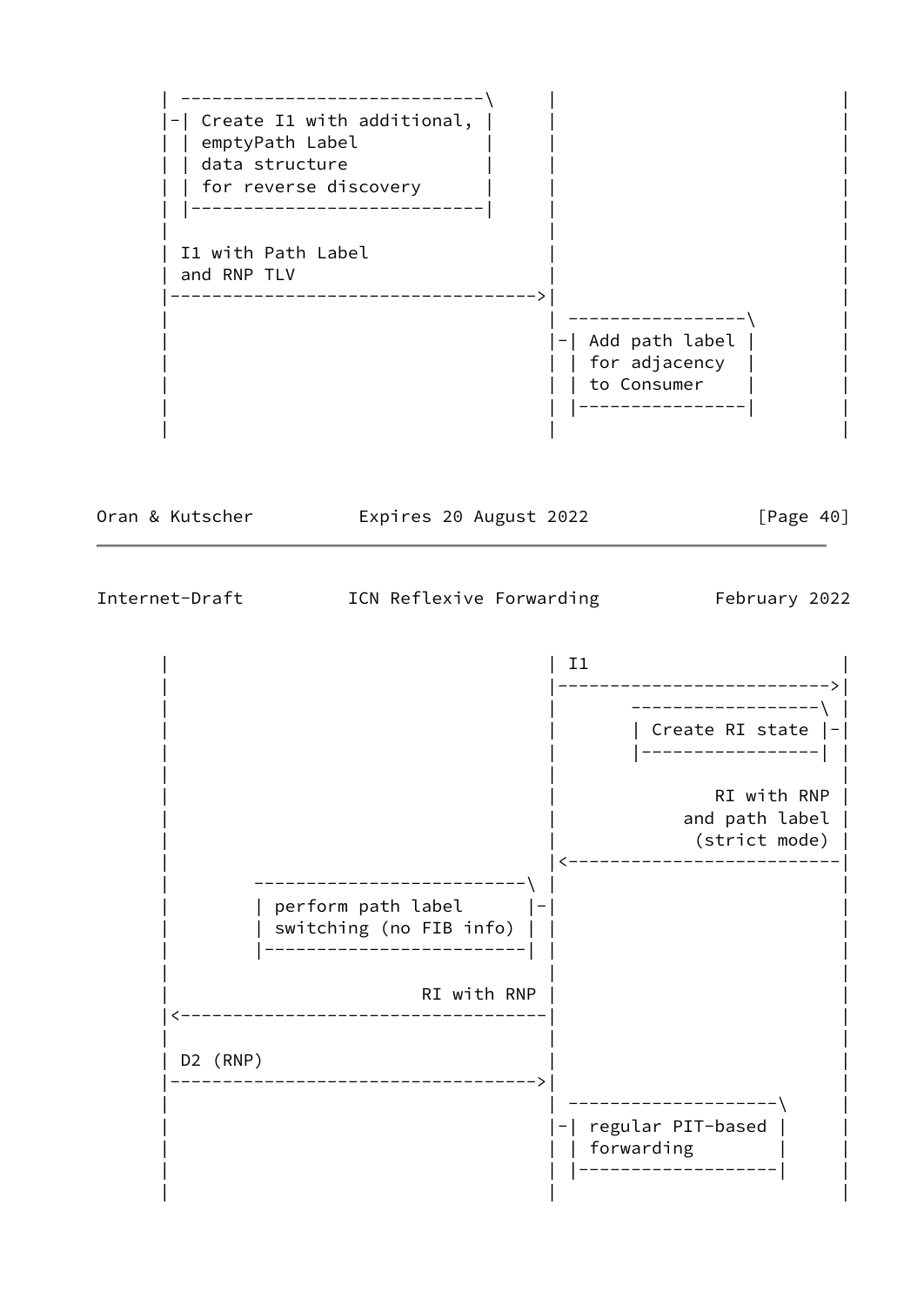

Oran & Kutscher **Expires 20 August 2022** [Page 41]

<span id="page-46-0"></span>Internet-Draft ICN Reflexive Forwarding February 2022

 Legend: I1: Interest #1 containing the Reflexive Name Prefix TLV RI: Reflexive Interest with Reflexive Name Prefix Component RNP: Reflexive Name Prefix D1: Data message, answering initiating I1 Interest D2: Data message, answering RI

Figure 8: Message Flow Overview using Path Steering

 Path Steering uses Path Label data structures on the downstream path (from producer to consumer) to discover and collect hop-by-hop forwarding information so that consumers can then specify selected paths for subsequent Interests. Reflexive Forwarding would use the same data structure, but for "reverse discovery", i.e., in the upstream direction from consumer to producer.

 From an operational perspective the path-steering approach does not exhibit good properties with respect to backward compatibility.